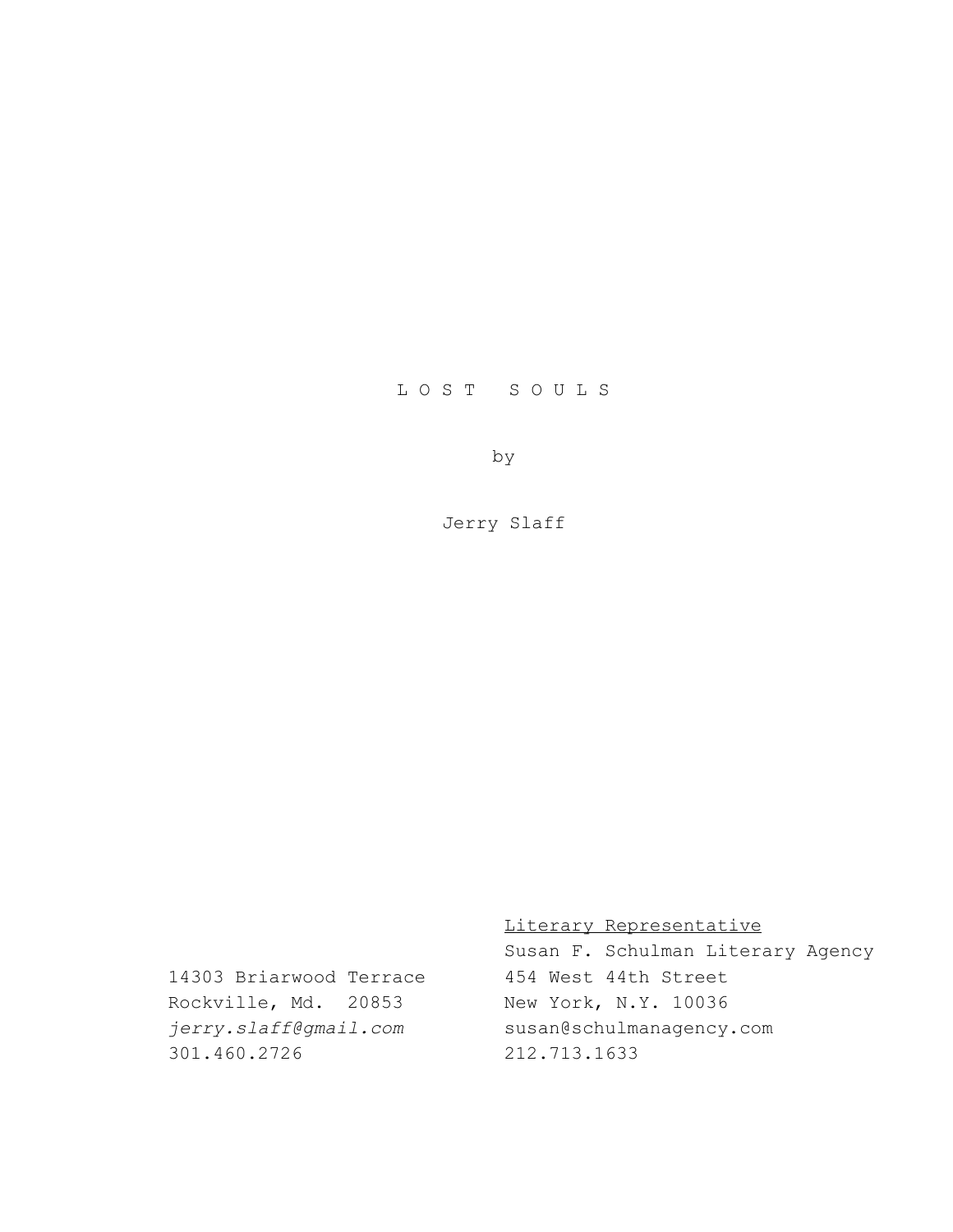### CHARACTERS

FRANK, late 30s, a rabbinic student and former lawyer, older than his years.

OZZIE, 30s, a hard working East Harlem electrician, still in training and holds another job some nights.

CARMEN, 20s, OZZIE's sister, a student at F.I.T., works some afternoons and nights.

ABUELA, very old, OZZIE and CARMEN's great-grandmother, limited English, mostly speaks Spanish.

RABBIT, late 20s to early 30s, also a rabbinic student, FRANK's roommate, happy-go-lucky.

SARAH, early to mid 20s, RABBIT's girlfriend and assistant to the school's director.

MOSE, a homeless man of indeterminate age who shelters at an East Harlem synagogue.

## **SETTINGS**

A cemetery, Frank's Upper West Side New York pre-war apartment, Ozzie's East Harlem apartment, and an old synagogue. Both the cemetery and the synagogue can be represented by a spotlight on a bare stage.

The author is represented by the Susan F. Schulman Literary Agency, New York, and is a member of the Dramatists Guild.

This script is also available for download at the New Play Exchange of the National New Play Network, https://newplayexchange.org.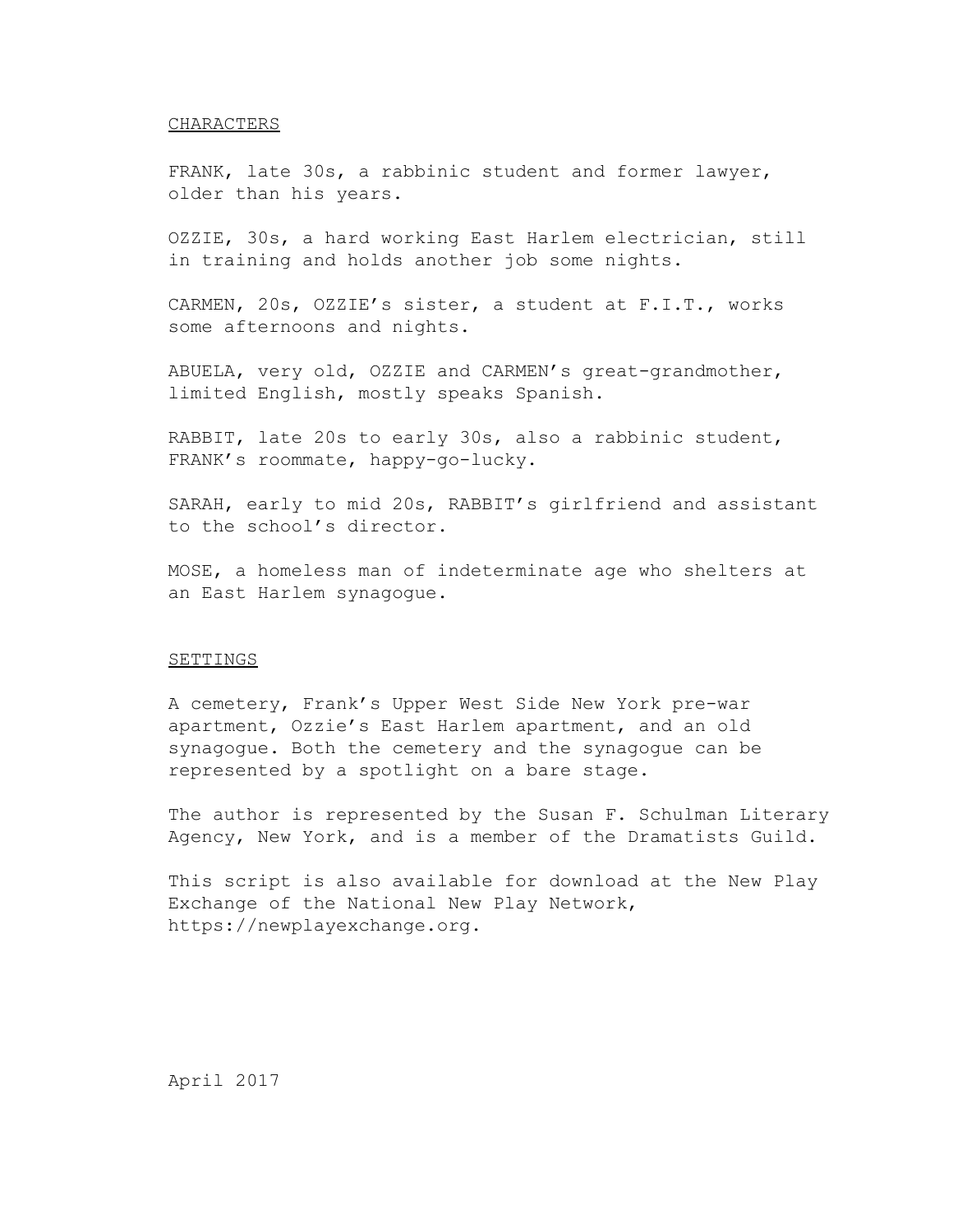## A C T O N E

#### Scene 1

(FRANK, on a bare stage.)

### FRANK

You may be seated. I love saying that.

Thank you all for coming – not that you had any choice, of course. This is your home, your space, and I'm just a visitor – a new interloper in your world, a world we will all join sooner or later.

Yes, we'll all be joining you, Mrs. Ida Rosenbaum of 3243 Moshulu Parkway, or you, Mr. Max Ostrowsky of 2832 Brighton 7th Street. And yes, even you, Mr. Daniel Braunfelt of 2701 Jerome Avenue. Even though you had just moved into that two-bedroom rental you had your eye on for seven years.

Last month, we observed Rosh Hashanah, the Jewish new year. Well, at least I observed it. I doubt many of you took much notice, and I'm sure you'll be forgiven.

But it was the beginning of the ten Days of Awe, which ends with Yom Kippur, the Day of Atonement. Not that you have anything to atone for. You're all taken care of, I'd say.

It is during these ten days where we consider how we behaved the past year, and how we can improve our relationships with each other, and with whatever supreme being we believe in. And we contemplate whether the new year will be a good or bad year for us, a year of plenty or or want, or happiness or sorrow, of life or whether...or whether we will join all of you here, in a quiet grassy field under the Kennedy Airport flight path, a few miles from the Van Wyck Expressway. Not what you would have planned for your eternal resting places, I'll bet.

Somewhere, someone is saying a prayer for you, at least once a year. That's a good thing. My own father passed away ten years ago. And it always occurred to me, why do I do it? What do I get out of it?

Let me tell you all a story.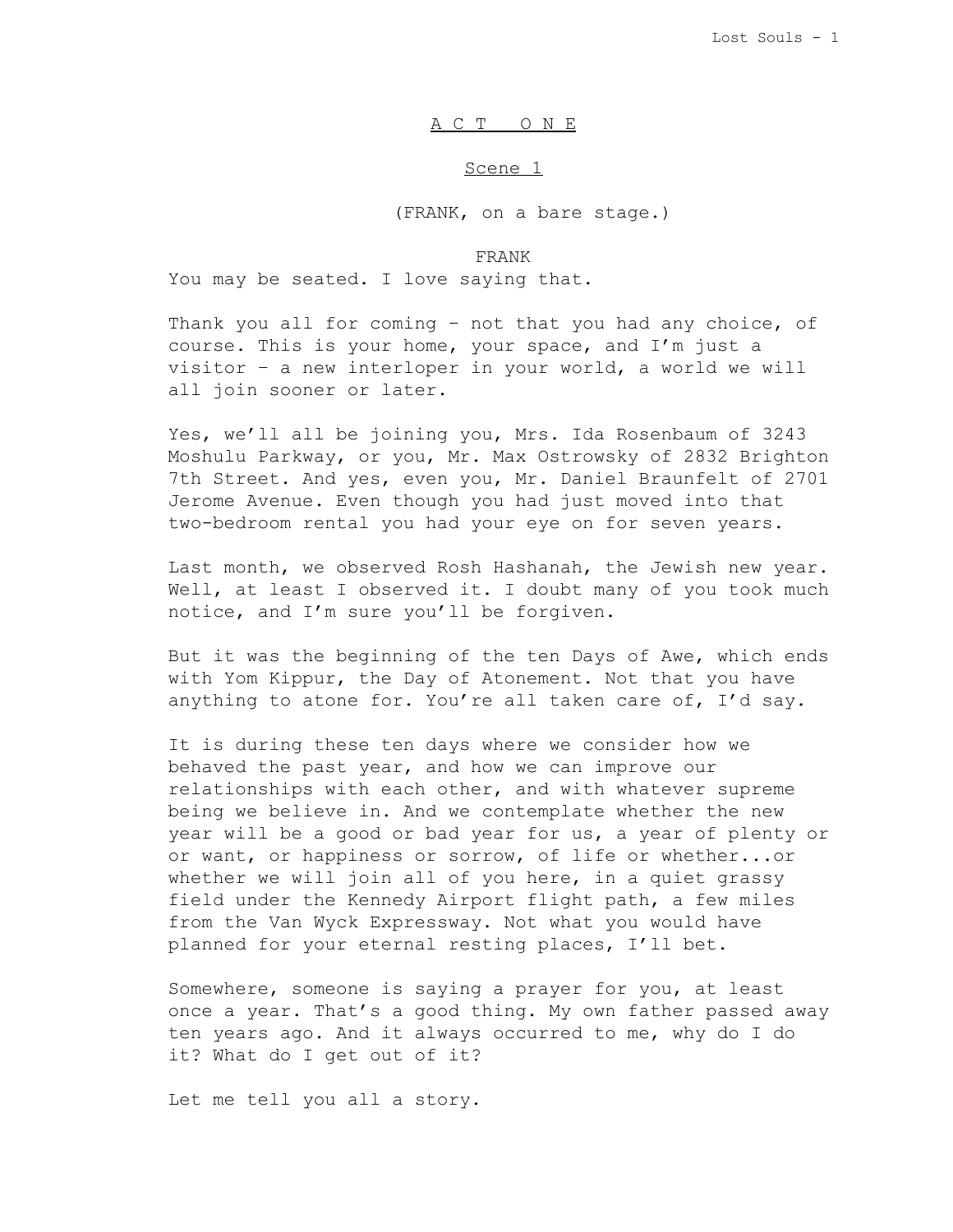I know. Another story from a long-playing rabbi. But that's what I like about this congregation. You can't walk out on me.

I remember, about three years ago, when I was still a lawyer, I was walking in midtown Manhattan during a summer heat wave. I had my shirt sleeves rolled up, looking for a place to grab a quick bite so I could go back to my law office and screw somebody out of something.

And I heard a song. I don't know where it was coming from – I suspect a taxi. It was Benny Goodman. Begin the Beguine.

And when I heard that smooth clarinet, it reminded me of my father. He was a CPA in downtown Brooklyn. Drudgery, I can still hear him say. Sheer drudgery. Pure, unmitigated drudgery.

But on the weekends, he played clarinet in a wedding band. Not well. Badly, in fact. His playing was an adventure. He had no concept of timing, and if he landed somewhere near the note, that was success. Some weekends I'd go and hear him muddle his way through the canon – Pennsylvania 6-5000, Bei Meir Bist Du Schoen – that one was especially bad – and, always, Begin the Beguine.

I'd always hold my breath during his opening solo. Hold that half note just right, I'd pray. Come in a beat after the sax. And one night, after years and years, after dozens of weddings, dozens of bar mitzvahs, and even a Zoroastrian retreat, he was flawless. He was no Benny Goodman, but he was good.

And this time, he knew it. Once his solo was done, he gave me a wink. That was my dad. And I remember that wink now maybe twenty years later.

So when I heard the song coming from the taxi, I thought of him, and the wink, and how he had been gone for seven years. And I realized – this was his anniversary, his yahrzeit, when we light candles in memory of those who have left us.

By the time I got home that night – maybe nine or ten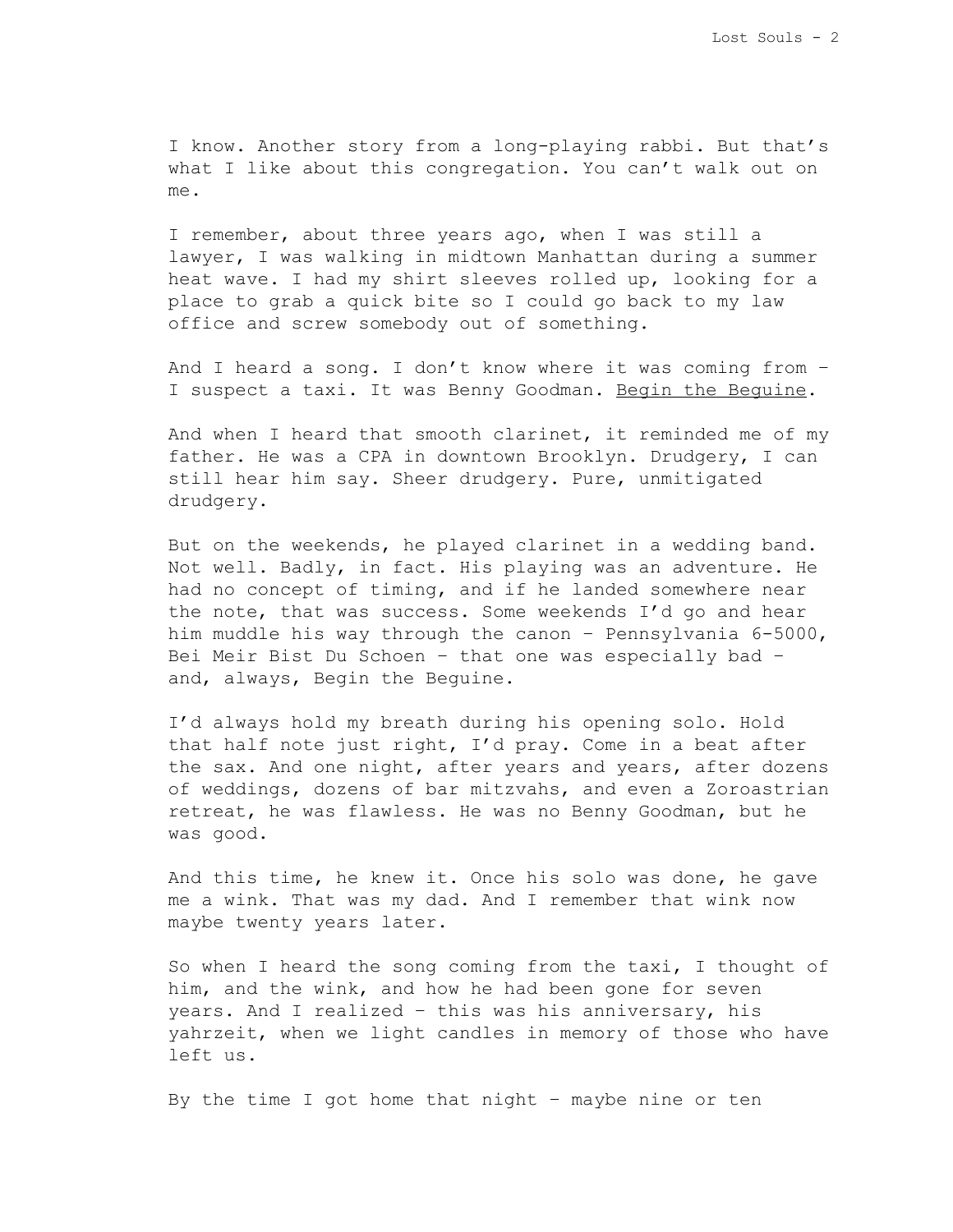o'clock – it would be dark, too late. As you know, a Jewish day begins at sunset. We strive to be different.

I looked up, still hungry, and saw a hot dog man behind his steaming cart. As he put mustard on my lunch, I looked behind him. And behind him was St. Patrick's Cathedral.

I squinted through the cathedral's open doors. There were a few people in the pews. I looked around, and I saw the votive candles. A woman lit one, and made the cross.

After a few seconds of debate, I slowly approached them, not knowing if what I was doing was an act of grace and humility, or a gross violation of the tenets of not one, but two great world religions.

I took the match, and lit a votive candle in St. Patrick's Cathedral for my father, and muttered his Hebrew name, Yitzchak ben Mordecai.

And then I ate another hot dog from the cart outside in his honor. That's me, Frank Rosen, the hungry rabbi. The rabbi from hunger.

Rabbinic student, actually. Yes, Mrs. Brownstein, still a student. My third year of five. Older than most students, but that's life.

And I'm sharing my apartment with a fellow student because it's old and dark and huge. And he's younger than me. Keeps me on my toes.

My grades? Fairly good, thank you for asking.

So, who am I? Who do I want to be? That's a question I've been asking myself for a while. Where do I come from? They're all very, what do the kids say, first world problems.

But we have the luxury of asking questions like these. Or at least I do. I think you all know who you were, and where you are. Or at least where you were. Me? I'm still searching for my identity in the darkness.

I may not be the best rabbi out there, but I'm your new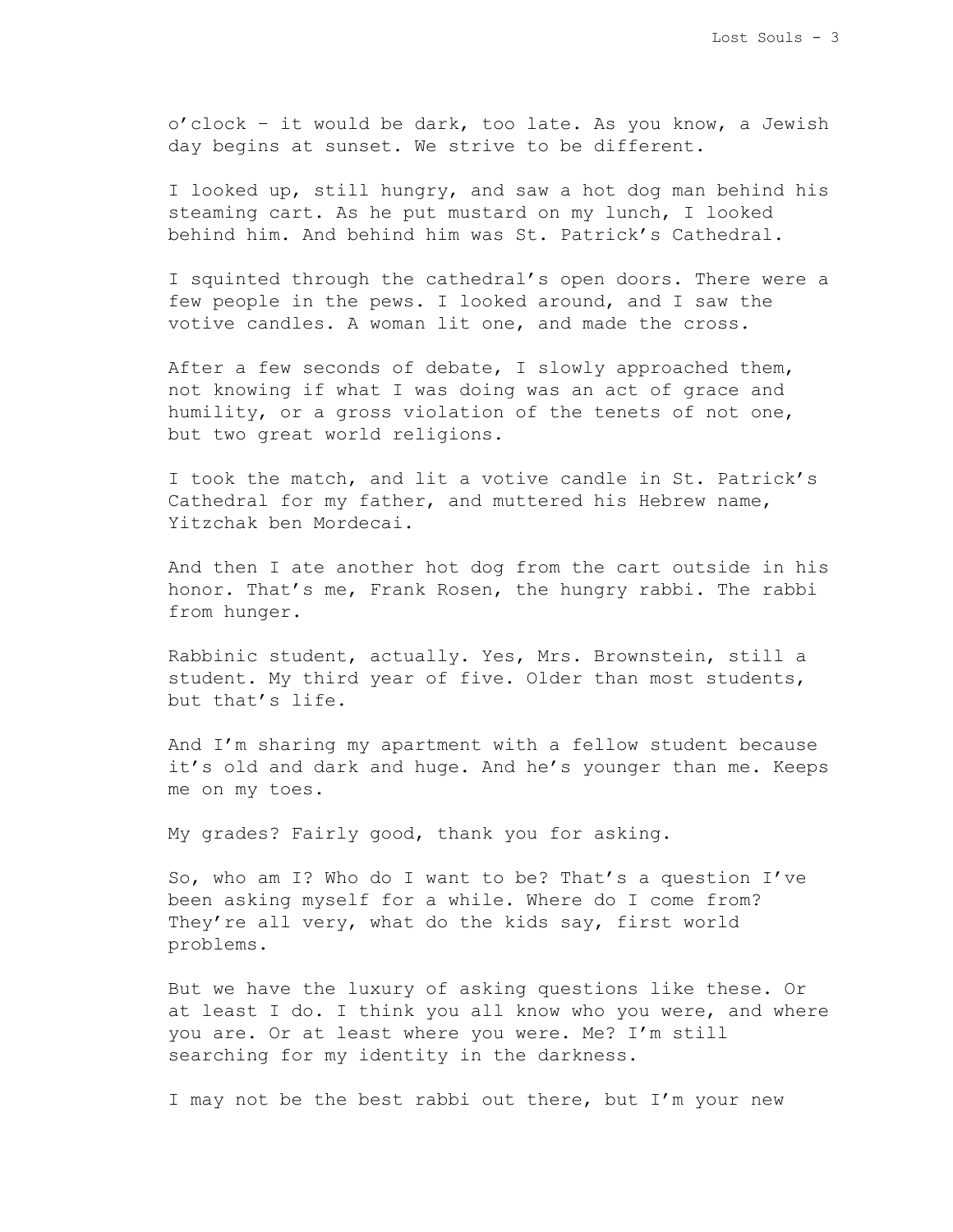rabbi, and you all, you're my new congregation.

I think we'll get along just fine.

(BLACKOUT.)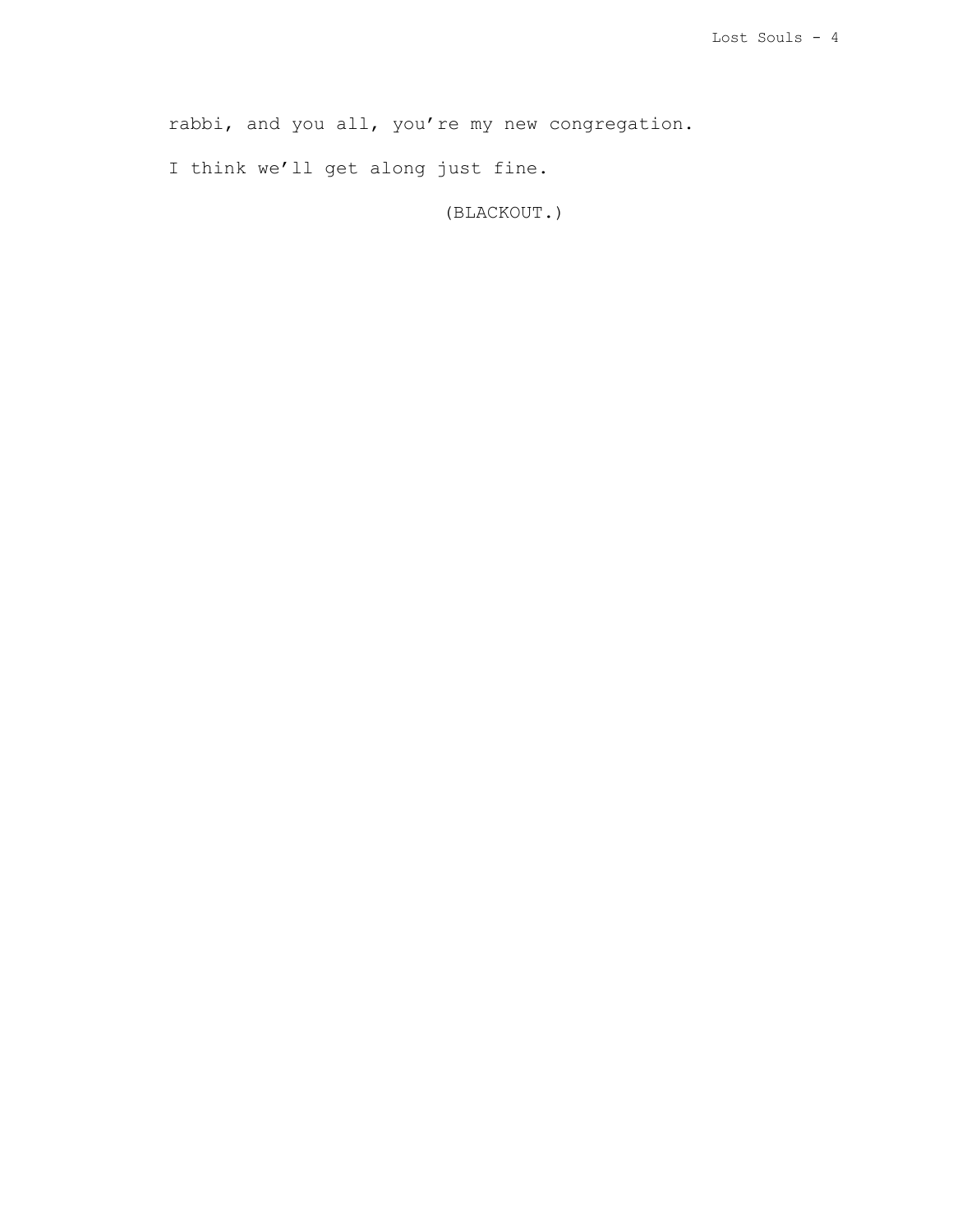# Scene 2

(RABBIT on a bare stage, addresses a crowd, laying down the law.)

# RABBIT

Okay everybody. I'm going to say this, and I'm just going to say it once. This is my house, and you are all in my house. And while you are in my house, there are rules. Very very strict rules. And if any of you break those rules, I have no problem kicking you the fuck out of my house, and back on to the street where you all probably fucking belong.

One – the only person in this place who is allowed to curse is me. I will curse all the fuck I goddamn want to. You, however, will not curse. If you do, out the fuck on the street you go.

Two – no talking above a whisper. No yelling, no shouting. Raise your voice around here, and I will personally throw you out on the street, man, woman or child. I don't give a fuck.

Three – no eating or drinking, unless you have asked me, I have given you permission, and I have given you the food or the drink. Get it? No booze, no shit. I have sandwiches for all of you, and bottles of water. You will eat tonight. If you're nice, and don't give me any trouble, I might even give you two.

If you fuck around with me, however, you will not eat, you will not drink, and I will kick your ass back on the street. Gladly.

Four – no drugs. No fucking with each other. You all know what I mean. I don't care. This is my house, and you will treat it and me with goddamn respect. Got it?

Turn to your left. You see that person on your left? If he or she breaks any of these rules, you are both getting kicked out. Yes – both of you. So don't fuck around with me.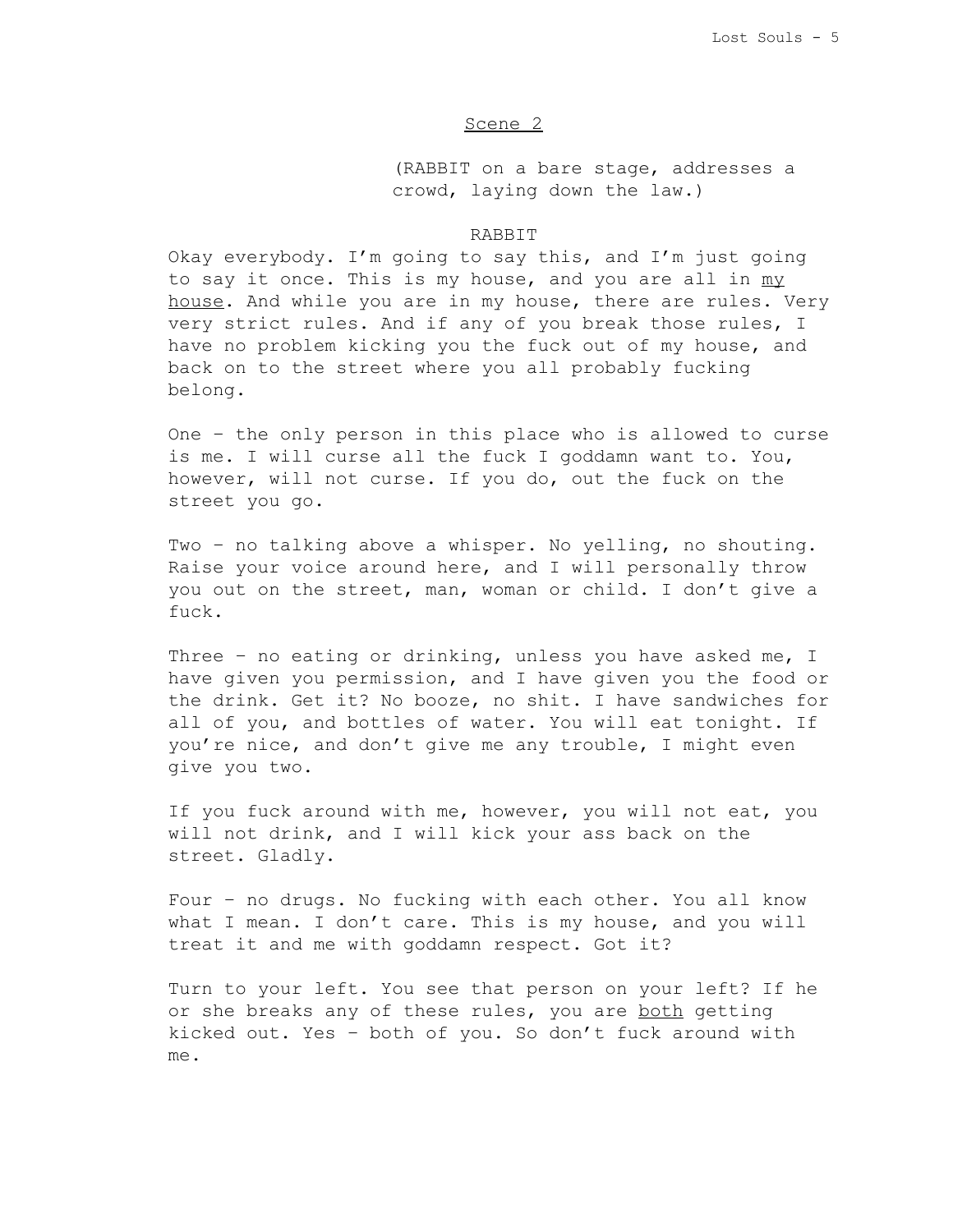You will spend the night here. It is not going to get any warmer in here, but it is not going to get any colder, either. It is 25 degrees out there, and it is snowing. And I have no problem with chucking any or all of you back out there.

This is a house of worship. This is a synagogue. It is  $m y$ house of worship. You are all strangers in a strange land here, and my faith requires me to care for the stranger. I may not like it, but I do it. Why? Because it's right. I was born to this, to my faith, so I do it.

This may be a house of God seven days a week, but this night, I'm the supreme being here. I can be a nice guy, tell that to all your friends. If you were all out there tonight, some of you would have died. So all that's standing between you and laying on a cold slab in the morgue tonight...is me. Remember that.

> (Suddenly, a book is thrown at RABBIT's head. He is incensed.)

Okay – I saw that. You! Yes, you, come over here. What the fuck is your problem! Get your ass up here – now!

(SARAH approaches him, angry.)

I'm not going to ask you anything, or say anything. Get the fuck out of here.

SARAH

Who the fuck are you to tell us...

## RABBIT

Who am I? I'm the rabbi here tonight. We take in the homeless, clothe and feed them, give them a safe and warm place to stay. But not you. Out.

# SARAH

Hey, fuck you. Don't demean me, you self-important prick. We're not just nameless street people for you to piss on.

#### RABBIT

Ask me if I care.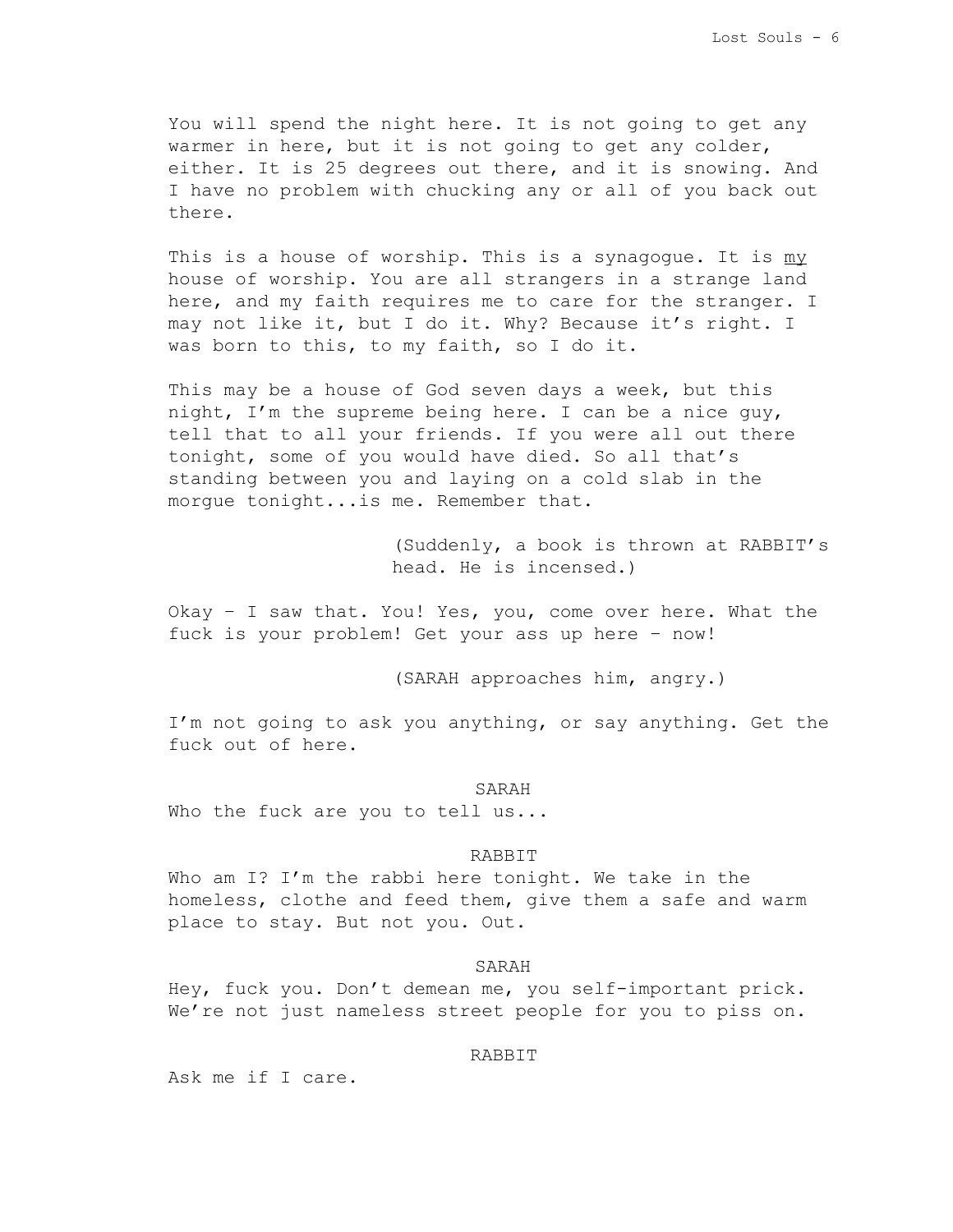(HE grabs her by the arm roughly to take her out, but she stops, wrestles free, and breaks down.)

# SARAH

Don't you....don't do this to me. Please. I...I have no place to go. No money. I've just been out here for a week. I've seen...horrible things. I just walk all day. I slept in a doorway downtown last night, and here I am in East Harlem. I even jumped the turnstiles in the subway trying to get arrested.

#### RABBIT

They don't arrest you for that anymore.

SARAH

I found that out. Damn liberal mayors.

(SHE laughs slightly, and looks at him.)

# RABBIT

Who are you?

#### SARAH

Sarah. From Berkeley Heights.

RABBIT Sarah from the suburbs. How did you get here?

SARAH

No job, no money, no friends. Bad crowd, shit in my arm. I'm clean now. No family. None that talk to me, anyway.

(Pause. HE looks her up and down.)

### RABBIT

Hey, Sarah from the suburbs, how would you like to help me give out the sandwiches.

SARAH

Okay.

(RABBIT turns to the crowd.)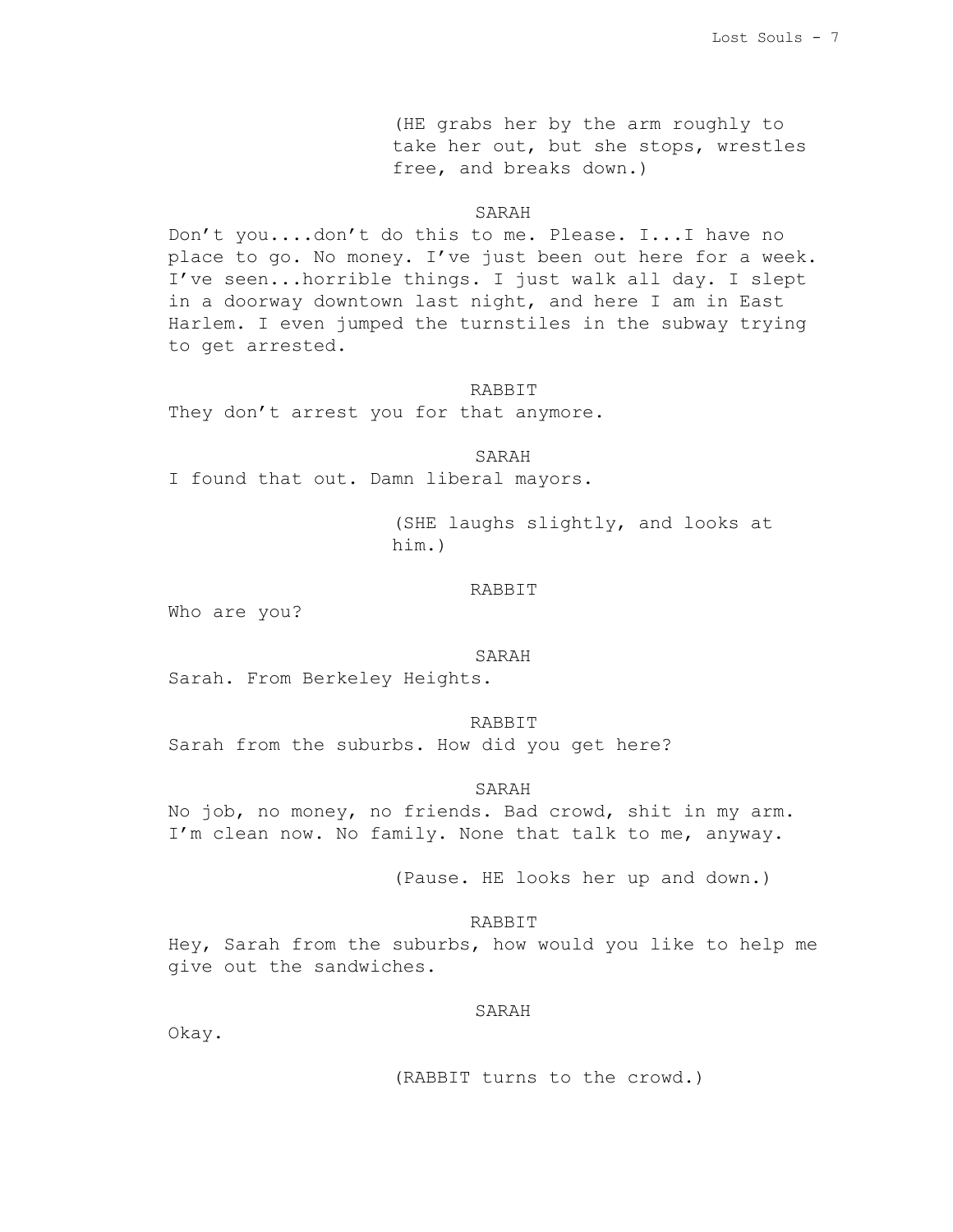# RABBIT

You see this nice girl here? Her name is Sarah. She is going to be my helper tonight. You fuck with her, you fuck with me. Got it? Good.

(BLACKOUT.)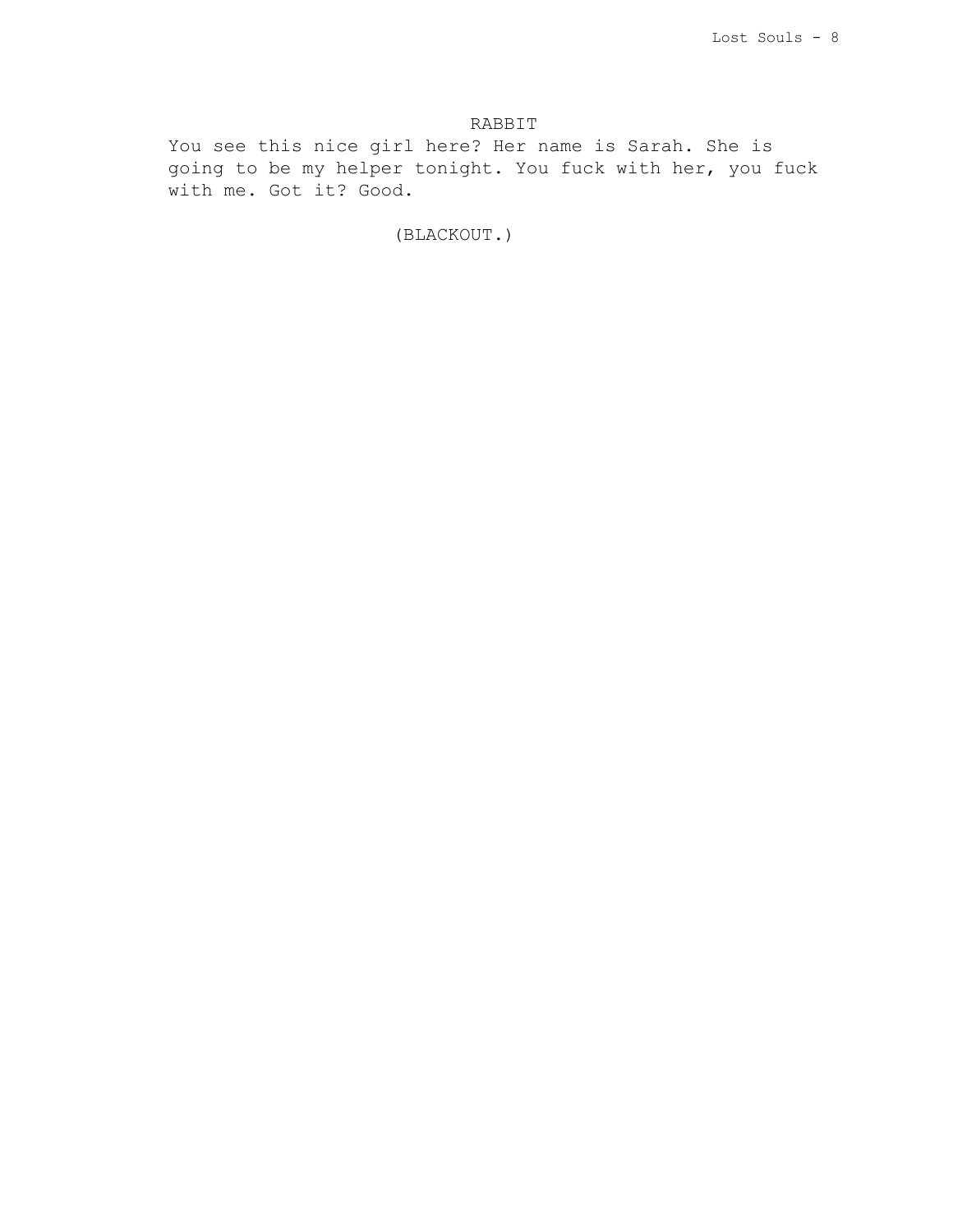# Scene 3

(A cold Friday late afternoon in a chilly late autumn.

(An East Harlem tenement apartment, focusing on the eating area, which doubles as a small living room. This room has a table, just a little bigger than a card table, and four chairs. There is also a kitchen, and exits to bedrooms. Neatly kept, bare floors with thin rugs.

(A knock at the apartment's front door.)

FRANK (from behind door)

Hello?

(HE jiggles the door knob, and the door opens. HE sticks his head in. HE is wearing an expensive overcoat, and is clearly out of place.)

FRANK

(nervously)

Uh, hello? Uh, Mr. Paz?

OZZIE

(from rear bedroom) Uno momento...One minute please! Come in!

> (FRANK enters and closes the door. HE has a briefcase.)

> > OZZIE

(from rear bedroom)

Make yourself at home!

FRANK (looking around) Yes, I'll...make myself...at home.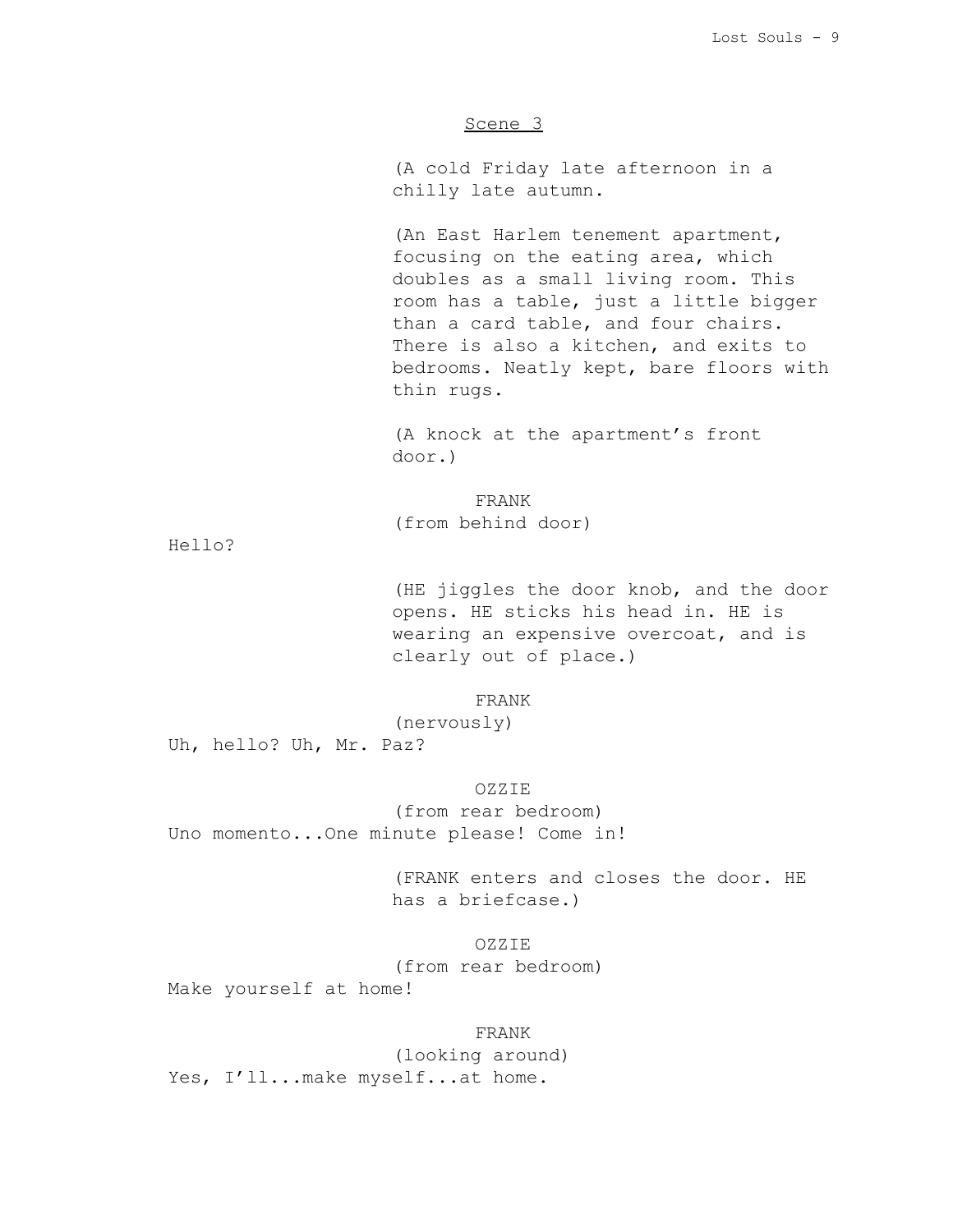(FRANK inspects the few nearby things in the apartment, picking things up and putting them down, not moving much. HE shows some interest in three silver candlesticks on a sideboard on the wall.

(OZZIE enters from the bedroom.)

FRANK

Ah, Mr. Paz. Good to meet you. I'm Frank Rosen.

(FRANK offers his hand, and OZZIE shakes it, not thinking, distracted.)

OZZIE

You're the lawyer from the city? They said you'd be coming at two. I took the afternoon off from work to wait for you, man.

# FRANK

I'm sorry I was late. They only told me about this yesterday.

#### OZZIE

Yesterday? Man, we've been fighting to stay here for six months, and they decide to send you now?

### FRANK

The building's going co-op?

### OZZIE

Can you imagine that? I was born in this apartment. In that bedroom over there. I grew up here. Nobody wanted to live up here then.

### FRANK

Now East Harlem's a hot property.

#### OZZIE

It's total bullshit. Who's going to pay six hundred thousand dollars for a two bedroom apartment on East 116th Street? Would you?

### FRANK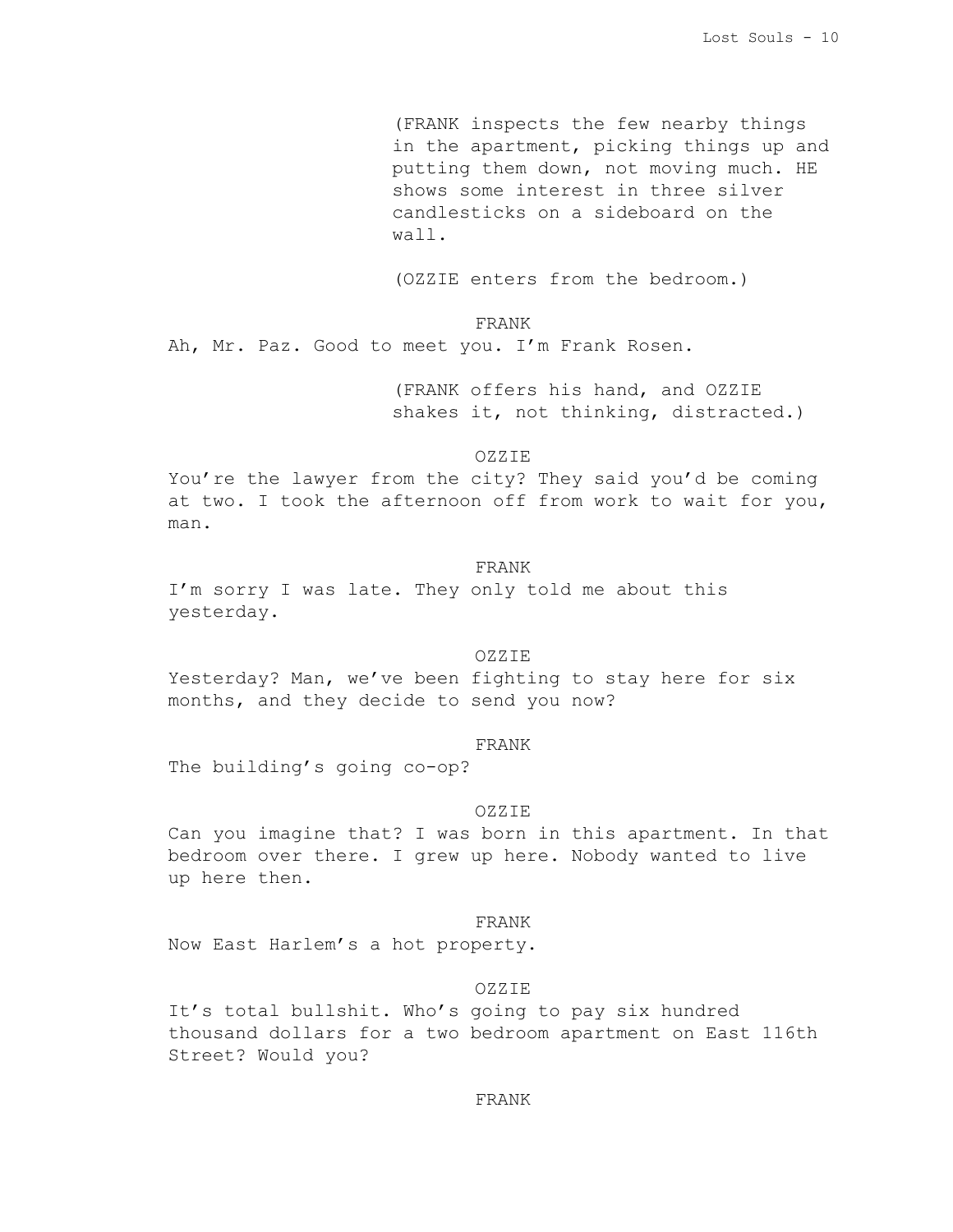Actually, in this market, that's pretty good.

#### OZZIE

What do I know? They offered it to me for three-fifty so they didn't have to pay me off. I need twenty percent down. Where am I going to come up with seventy thousand dollars? Everybody in the building wants to fight this.

# FRANK

Well, let's see what I can do. You have all the paperwork they gave you?

#### OZZIE

Oh yeah. Here.

(OZZIE hands him a packet of papers, which FRANK looks through.)

Well, anyway, I'm glad you're here. My sister's getting dinner ready, and I was trying to calm down Bahbie, *mi abuela*.

#### FRANK

Your grandmother.

### OZZIE

She's really my great-grandmother. She's a hundred and seven.

### FRANK

A hundred and seven?

#### OZZIE

She wants to live to a hundred and sixteen because we live on a hundred-sixteenth street.

# FRANK

(taking off his coat)

Oh. That's very...admirable. You know, the Bible says longevity is a reward for the righteous. Where can I put my coat?

#### OZZIE

The Bible? I thought you were a lawyer.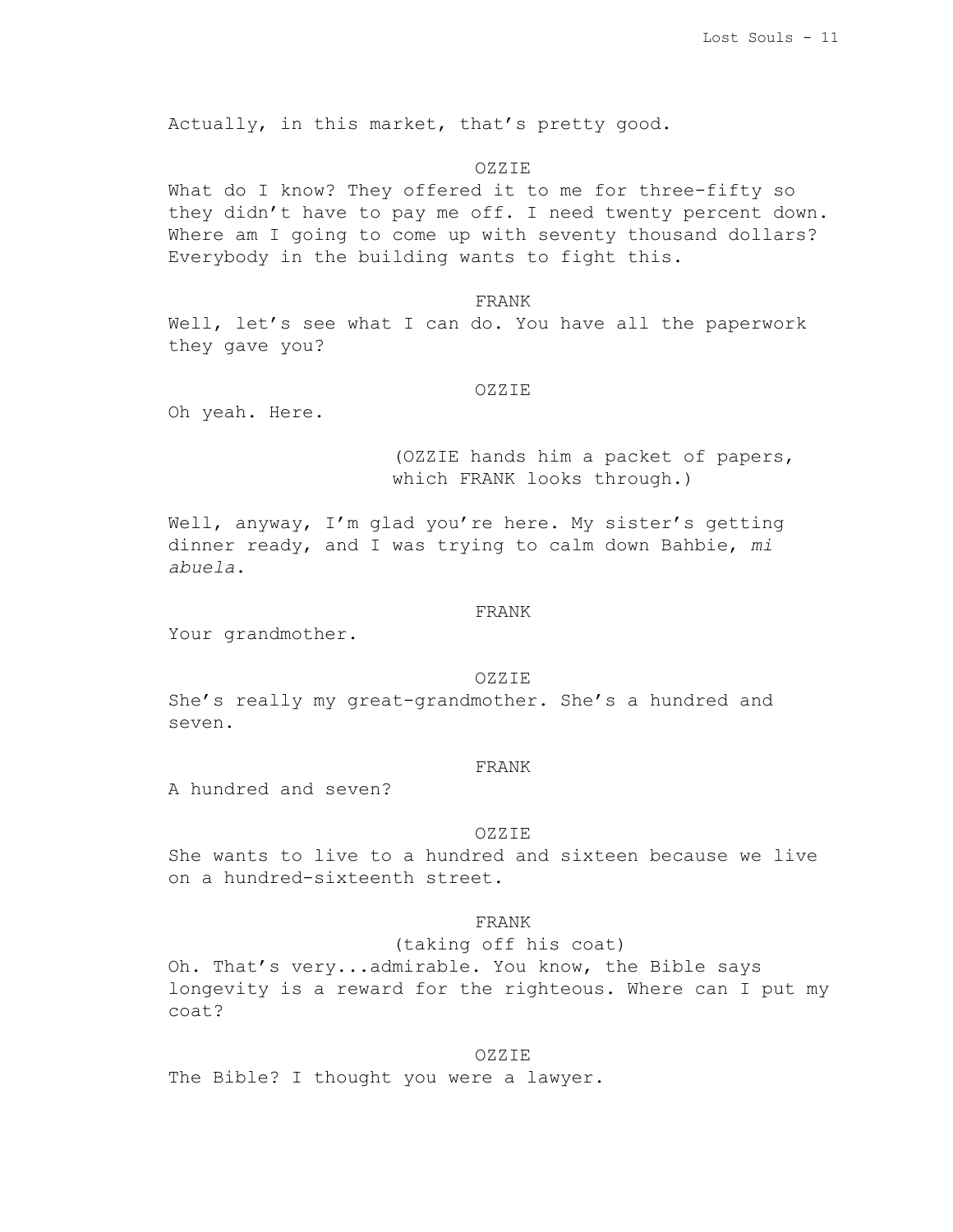FRANK (coat still in hand)

Well, I was a lawyer.

### OZZIE

What happened?

FRANK (gives up, and puts coat on back of chair)

I got sick of it.

# OZZIE

So you're not a lawyer?

FRANK

Well, once a lawyer, always a lawyer. I'm a rabbi.

# OZZIE

A rabbi?

## FRANK

Very similar. Except now, I argue with God, not with people.

(OZZIE doesn't understand.)

It's a joke.

#### OZZIE

So you're not a real lawyer?

# FRANK

You wouldn't want me to defend you at trial, but for this... Trust me, I can write a good letter to their lawyers and buy you some time while we think of our next move. So what do you do, Mr. Paz?

(FRANK begins to take notes.)

# OZZIE

I'm an electrician. My father always said to get a good trade, and I did. I'm still training to be a master electrician, but I kept out of trouble, managed to get out of high school alive.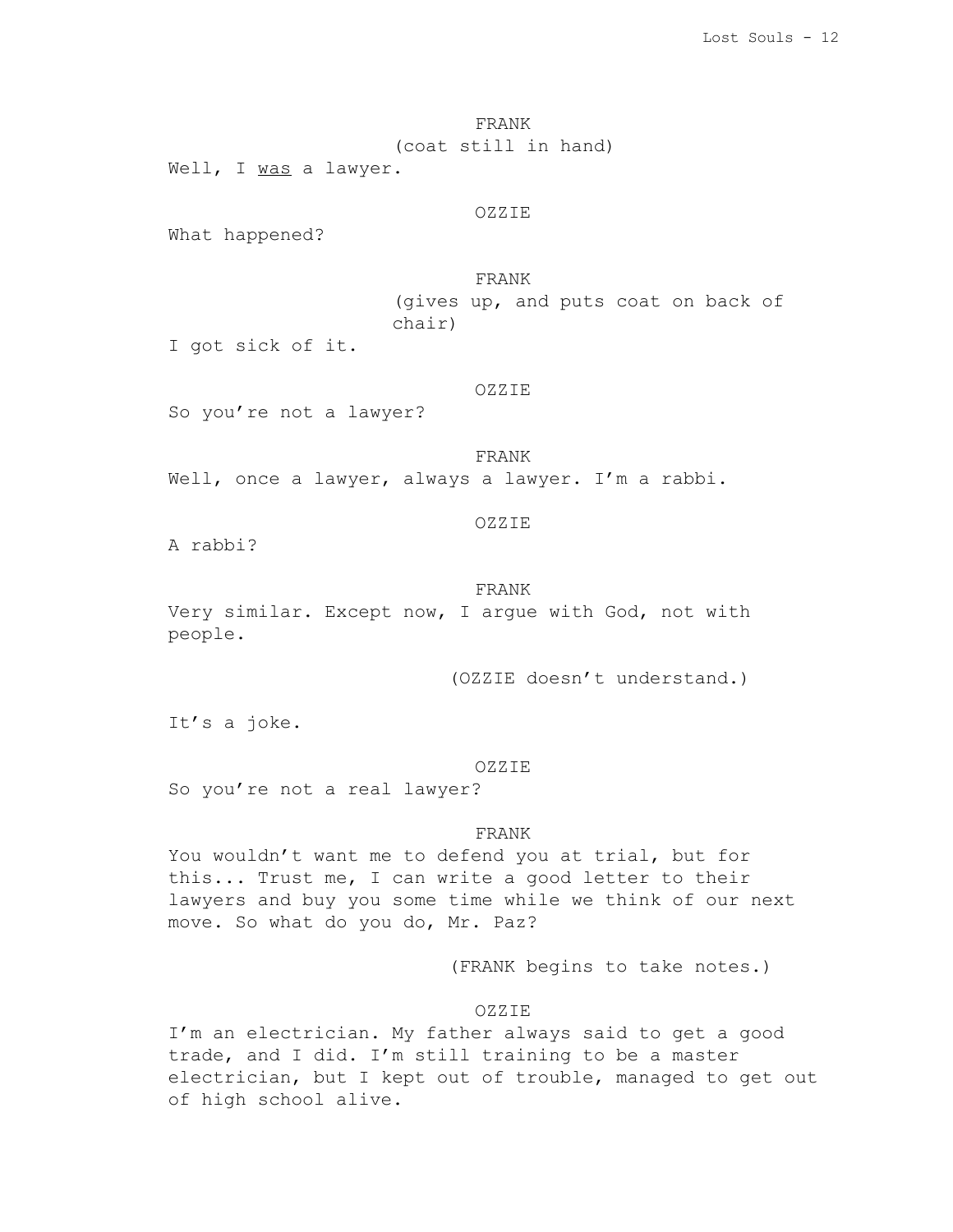# FRANK

That's very commendable.

# OZZIE

A lot of my friends didn't make it. Got caught up in all the crap up here. Six hundred thousand to live two blocks from a crack house. I don't get it.

FRANK

Real estate can be tricky sometimes. Are you home much?

#### OZZIE

Not really. I'm gone most of the day. And sometimes after dinner I catch a shift at the shipping dock at Klein's warehouse in Queens when I can. Trucks come in empty, I load them, they go out. Not much to it. My sister takes care of Bahbie when I'm not here.

#### FRANK

Your sister? Does she live here?

#### OZZIE

Yeah, that's her room. Carmen. She's 22. She's going to F.I.T. – someday, you'll see Jennifer Lopez wearing her dresses to the Oscars.

#### FRANK

Ah, excuse me for asking, but where are your parents?

# OZZIE

They got sick about ten years ago. My papi got sick in the lungs, and then my mother. He was a big man, smoked cigars – he got me the job at Klein's. He got too sick to load the trucks, and old man Klein fired him. "Nothing personal," he told him. "Just business." With them, it's always business.

> (PAUSE, as FRANK considers OZZIE's use of the word "them.")

## FRANK

And really, I'm a rabbinic student, not a rabbi. At the seminary on West 120th. I won't be a rabbi for two more years.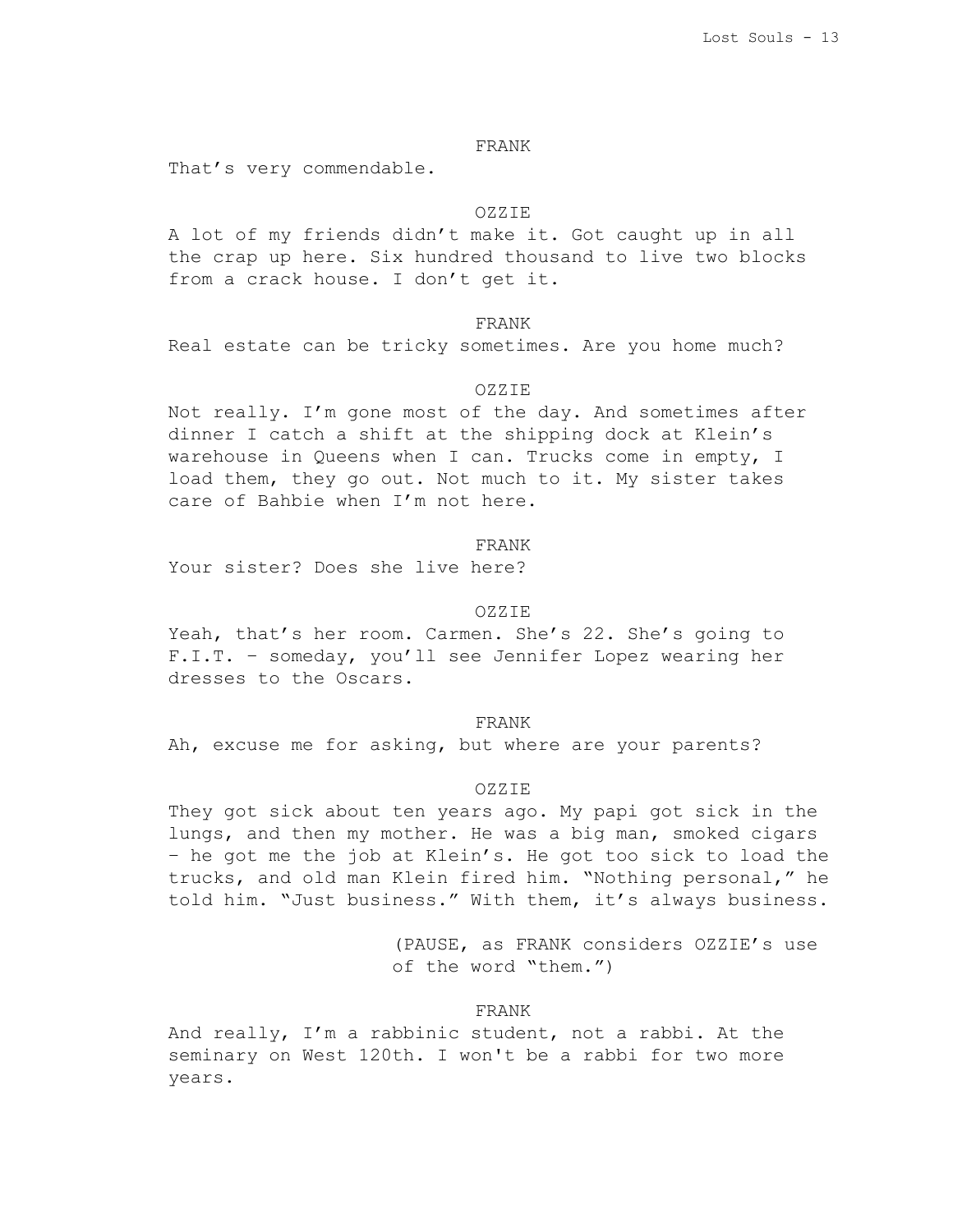# (OZZIE stares at him.)

But...but I went to law school. I like doing community service. So I can do this. Really.

### OZZIE

Really?

FRANK Hey - if you can't trust a rabbi, who can you trust?

OZZIE

I thought you won't be a rabbi for two years.

# FRANK

Well, yeah.

## OZZIE

OK, look, I'm sorry if I was a little...you know, upset. I'm not like that. Thanks for the help. It's just ...where am I going to get seventy thousand dollars? I'm their only protector, Carmen and my bahbie, you know.

# FRANK

You two live here with your grandmother?

## OZZIE

Carmen works at a coffee shop on the West Side after school. Ever since our parents died, it's just been us three.

And all Abuela does is watch TV. We got a satellite dish so she can watch whenever she wants. Sometimes she gets up at two in the morning if Doctor Phil is on. Would you like to meet her?

# FRANK

Well I...

#### OZZIE

I'll bring her out. Abuela!

(HE exits, then quickly reenters with ABUELA in a wheelchair.)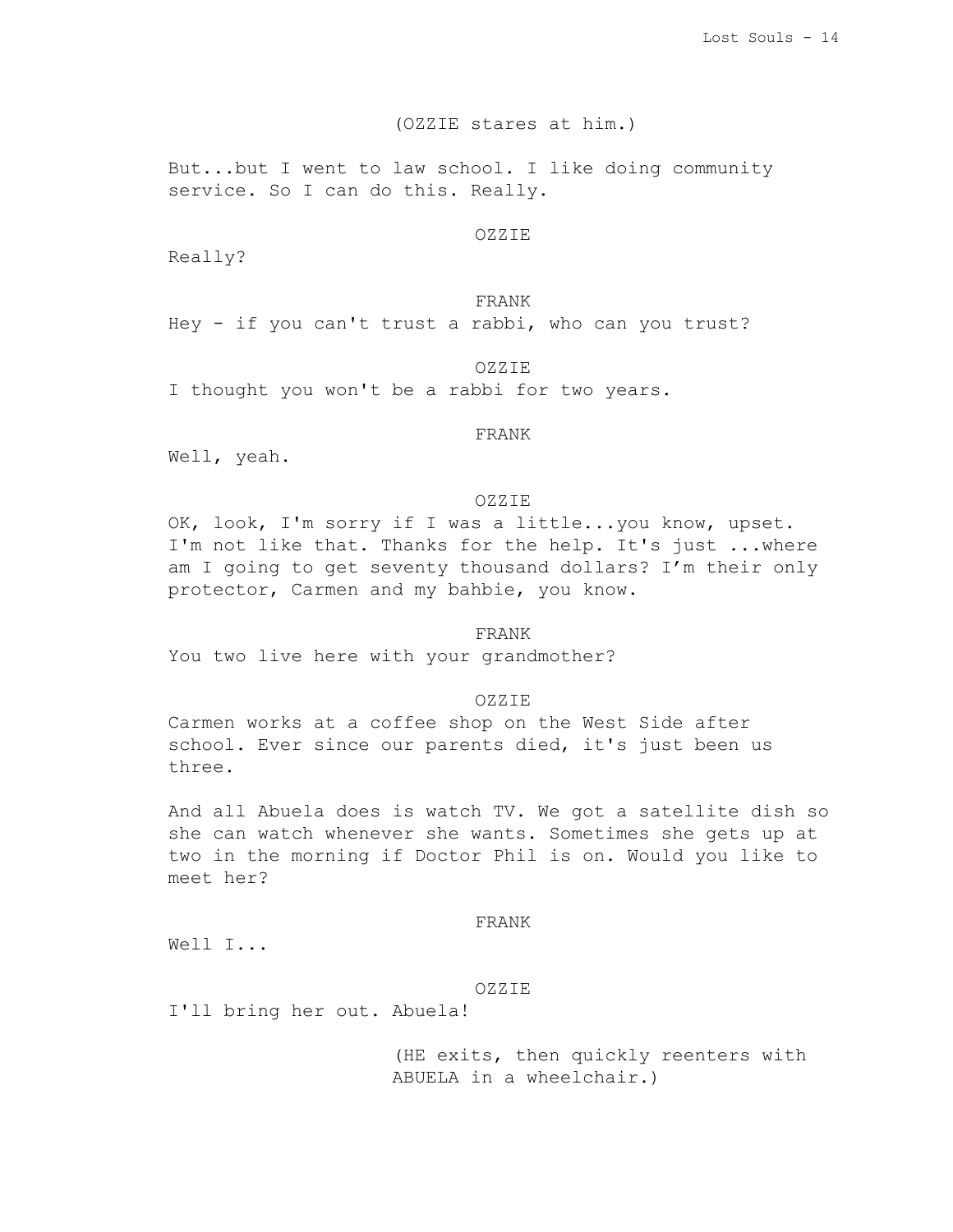*Abuela, es un abogado. Ayudanos con el landlord.*

(ABUELA looks at FRANK and motions him forward.)

# ABUELA

*Un abogado. Judio?*

# OZZIE

*Sí*.

# ABUELA

*Ah, bueno. Venga, mi hijo.*

OZZIE She wants you to come closer. She can't see well. Too much TV.

(FRANK bends down.)

Say "Hola, Señora Paz."

#### FRANK

(haltingly)

*Hola, Señora Paz.*

(ABUELA feels his face, is astonished, and looks at OZZIE.)

ABUELA

He looks like Maury Povich.

OZZIE

No, Bahbie. *Es un abogado, y un rabino.*

ABUELA *Rabino? No – no rabino en mi casa. Tienes que salir!*

OZZIE

I think she wants you to leave. She has this thing about...well, about rabbis.

FRANK

About rabbis? Kind of odd.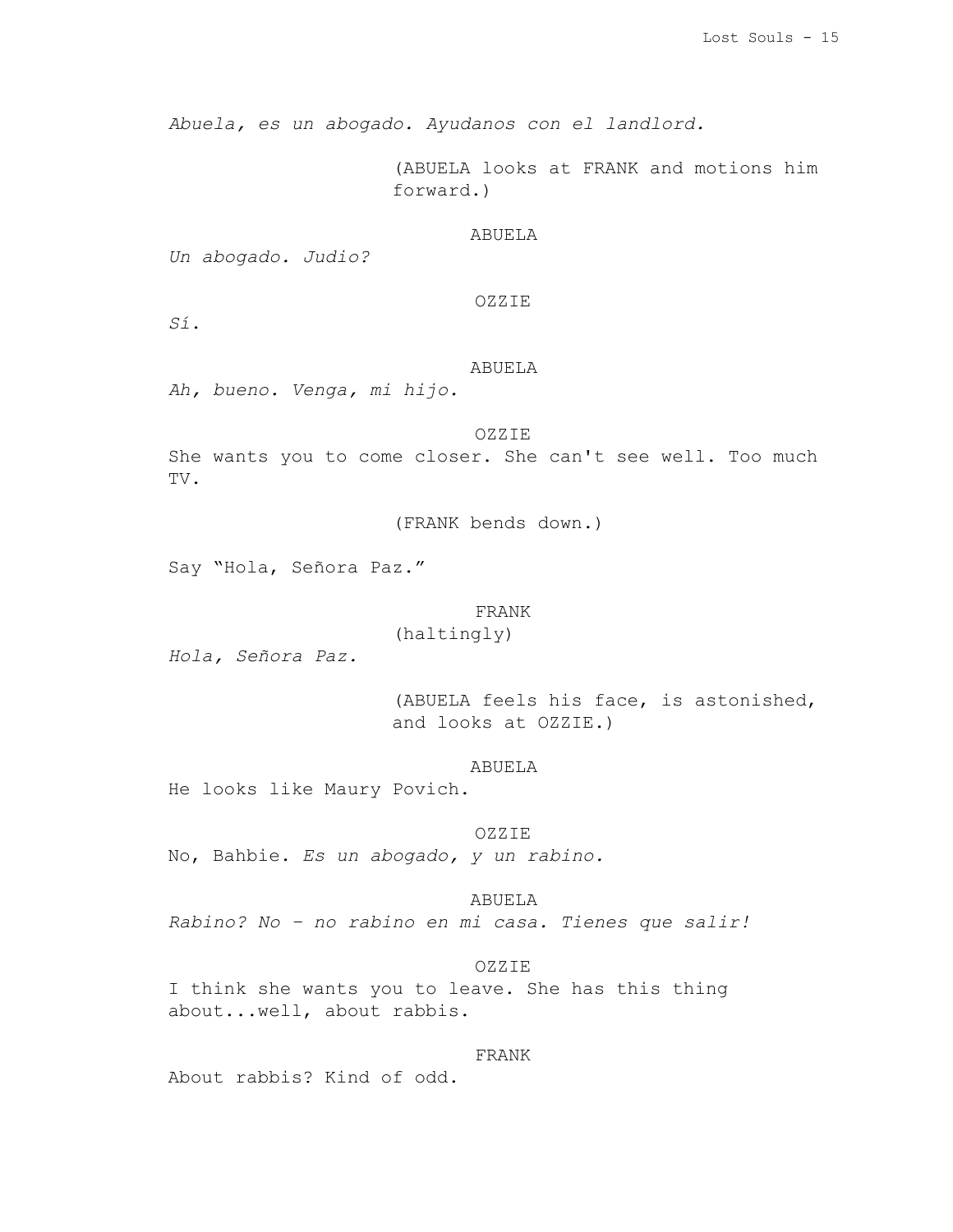### OZZIE

I don't know why. We were downtown, around 47th Street, and all the old Jews there...

### FRANK

Well, they're the Hasidic diamond merchants. They're not rabbis.

# OZZIE

They sure looked it to her. She went into a fit. She was scared, then angry, she started screaming "*Rabinos! Rabinos!"* We almost took her to the emergency room.

#### FRANK

Where she would have found more Jews. The doctors.

# OZZIE

I'm sorry for this. Here, I'll give you all the letters and you can call me.

> (The door opens, and CARMEN enters. As SHE enters, SHE touches the upper right corner of the doorway and lightly kisses her fingers – as if unconsciously, as if it was something she has done all her life, with no one ever asking why she did it.)

## CARMEN

Oh, Ozzie, I had to stand all the way on the train. My feet. But I stopped at my place across the street for a minute, and I feel much better. Everything's all right now.

> (She sees ABUELA, and crouches down to talk to her.)

*Hola, Abuela. Cómo estás?*

# ABUELA

*Bien, bien, mi Carmencita.*

FRANK

Well, I'll be going...

#### OZZIE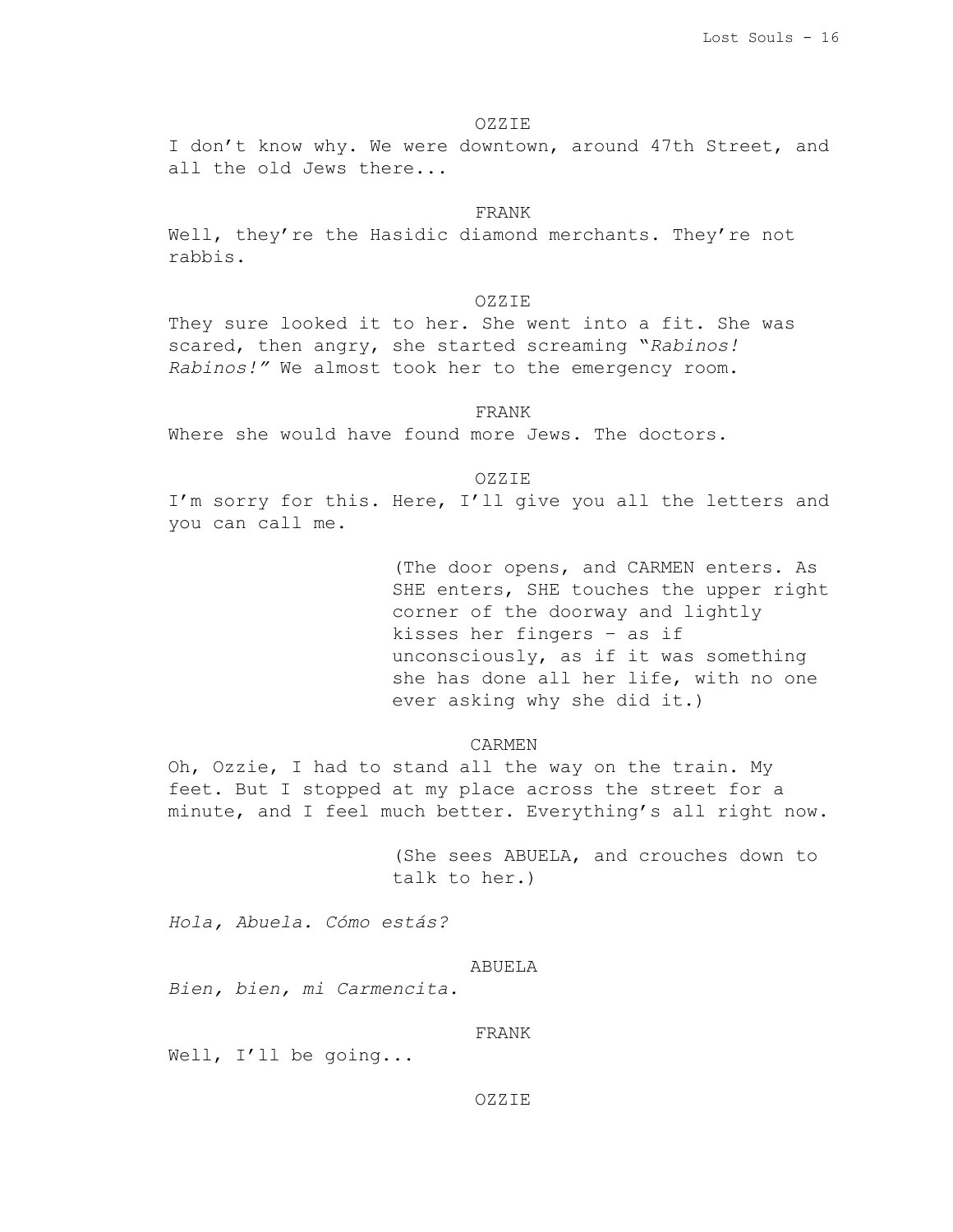Oh, this is Rabbi Rosen.

#### CARMEN

Rabbi? Does Abuela know?

FRANK

Unfortunately, yes. Oh, and please call me Frank.

# OZZIE

He's also the lawyer to help us with the co-op.

# CARMEN

A lawyer and a rabbi? You must be a very wise man. Thank you so much for helping. This is our home. My parents, my grandparents, even Abuela, we all lived here. Rent controlled.

#### FRANK

My...my pleasure. Well, I'll be going.

## CARMEN

No – stay. Stay for dinner. I made enough for four and Bahbie doesn't eat much. Besides, it's getting dark outside. We'd be honored if you joined us.

#### FRANK

Yes, but it's Friday night, and I usually have dinner with...with my congregation.

#### OZZIE

We have a special dinner on Friday nights, too. *Arroz con pollo.*

#### CARMEN

Chicken with rice. It's been cooking all day.

# FRANK

Well, my congregation won't miss me. But won't your grandmother have a fit?

# CARMEN

#### (to ABUELA)

Abuela, I'd like Frank to have dinner with us tonight. He's our special guest, and we must be nice to him. Sí?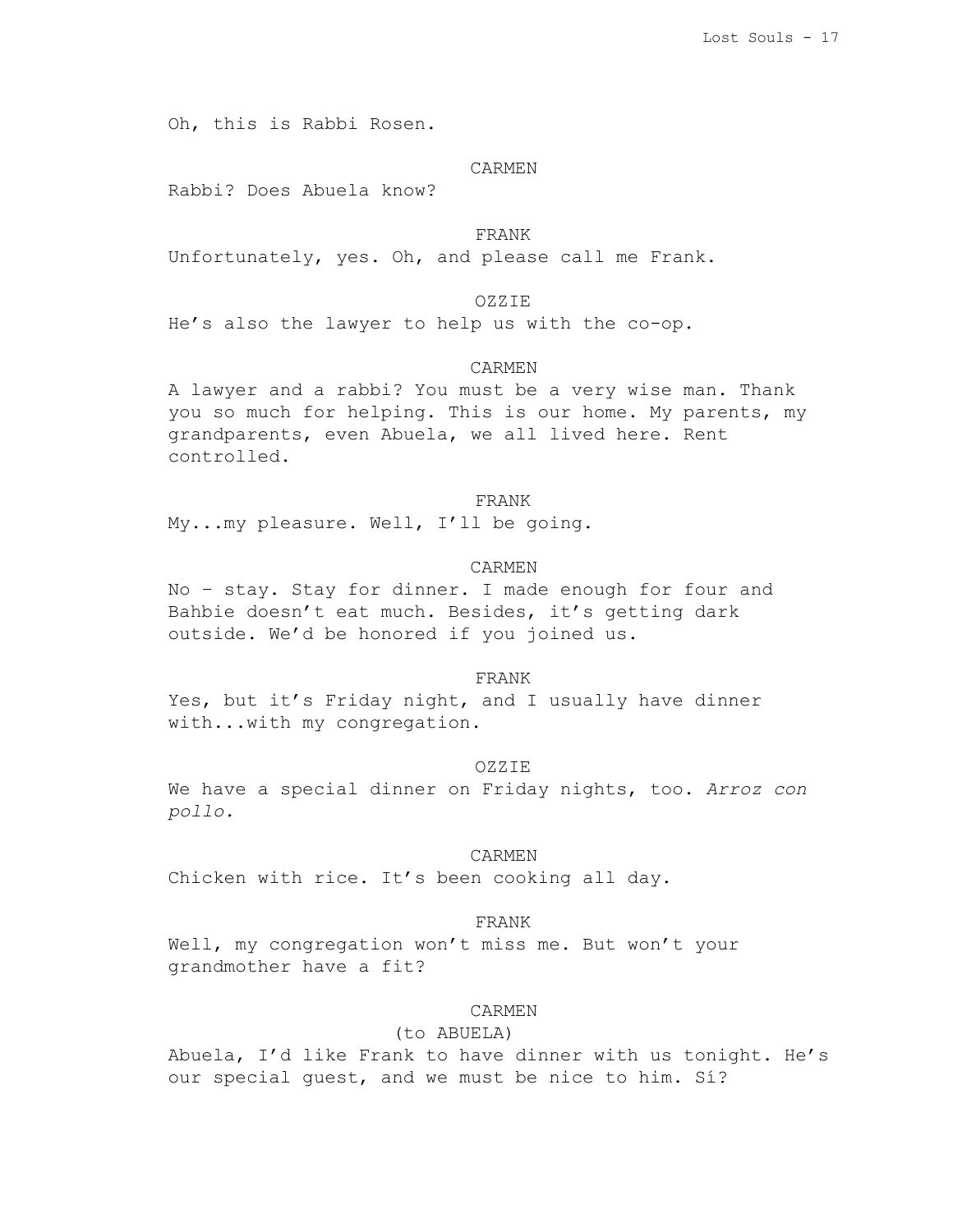(to FRANK)

She understands English when she has to.

# ABUELA

*Pero no kipá.*

# CARMEN

She wants you to take off your...head covering. What do you call it?

FRANK

A yarmulke. And I'm not wearing one.

OZZIE

And you're a rabbi?

# FRANK

We don't always...

CARMEN

No matter. Please stay.

FRANK

All right.

CARMEN

Ozzie, can you get the dishes out? I'll get the candles.

(At the word "candles," Frank looks interested.)

(CARMEN goes to a sideboard and gets the three silver candlesticks and a silver wine goblet. SHE puts them on the table and places candles in them – two tall white candles, and one twisted candle with several intertwined wicks. OZZIE comes in from the kitchen with the dishes and silverware, and a small bottle of dark red wine, and pours the wine very delicately into the goblet.)

#### CARMEN

(checks her watch) It's just about time. Good thing the train wasn't late.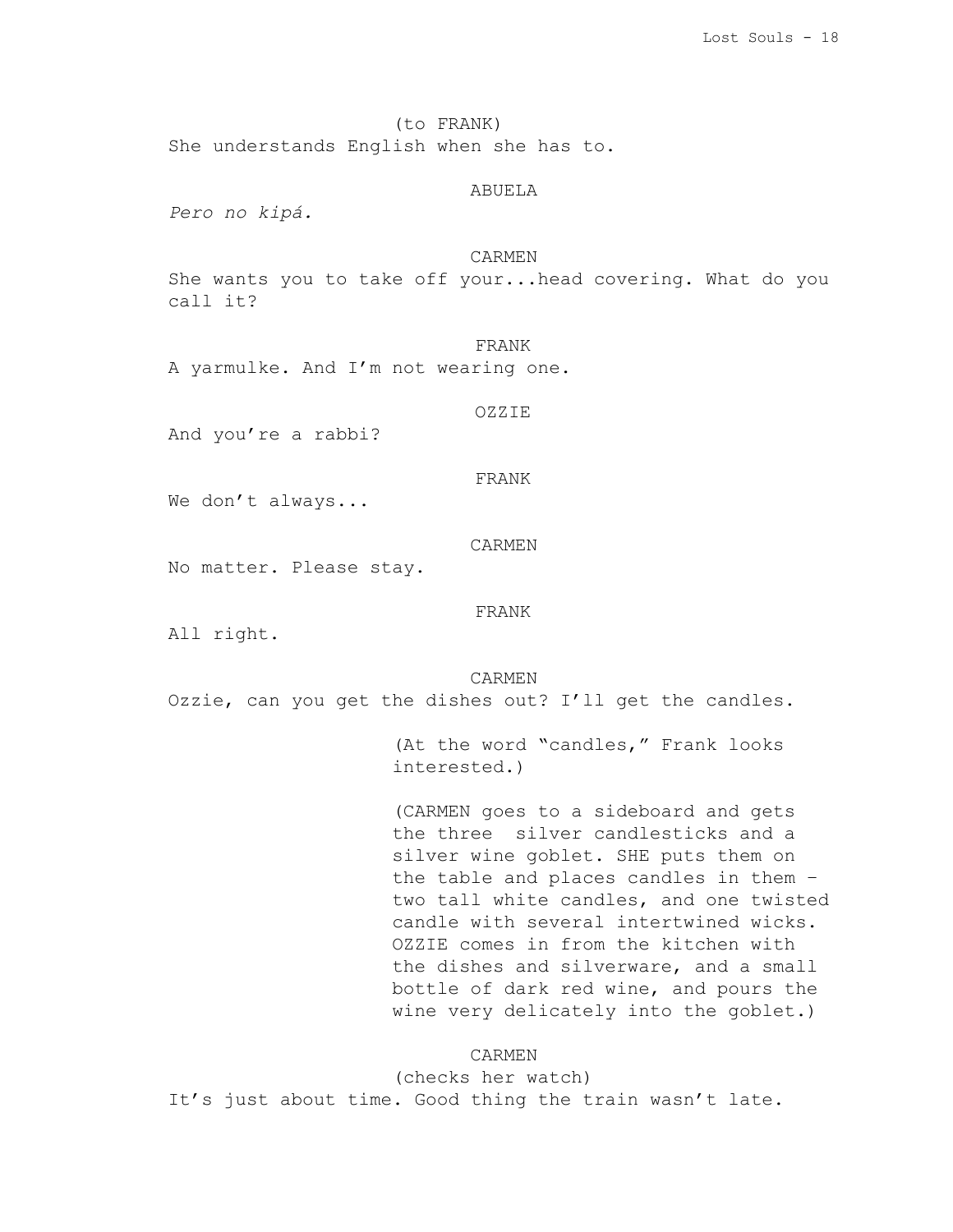(OZZIE wheels ABUELA to the table. HE is on one side of CARMEN, and FRANK the other.)

# CARMEN

Before we eat, we say a blessing. Abuela taught it to my mami and to me, and she was taught it by her grandmother. It's just sounds to me, and I don't know what it means, but we've been saying it my whole life. And one day, I pray Jesus will bless me with a family and a child, and I will teach it to them.

> (CARMEN lights the candles – first the two white candles, then the twisted one. After lighting, she waves her hands over the candles. Then she covers her eyes, so as not to see the candles before reciting the blessing. All others hold hands.)

### CARMEN

(says the following, exactly as written)

"Barakata anoy lohayn malch holm, ahsh kidsan bamezvotav vzivanu hadlek nair shabbs." Amen.

> (CARMEN opens her eyes, and she looks at the candles. ALL say "Amen." )

And then, we all take a sip of wine from my mami's special cup. I remember her telling me that we must always remember and we must tell everyone that this wine is the blood of Our Lord.

> (CARMEN takes a small sip of wine, and passes it to OZZIE, who takes a sip and then helps ABUELA. ABUELA does not want to pass the cup to FRANK.)

# OZZIE

(to ABUELA) Bahbie, please. *Él es nuestro invitado.* Our guest.

#### ABUELA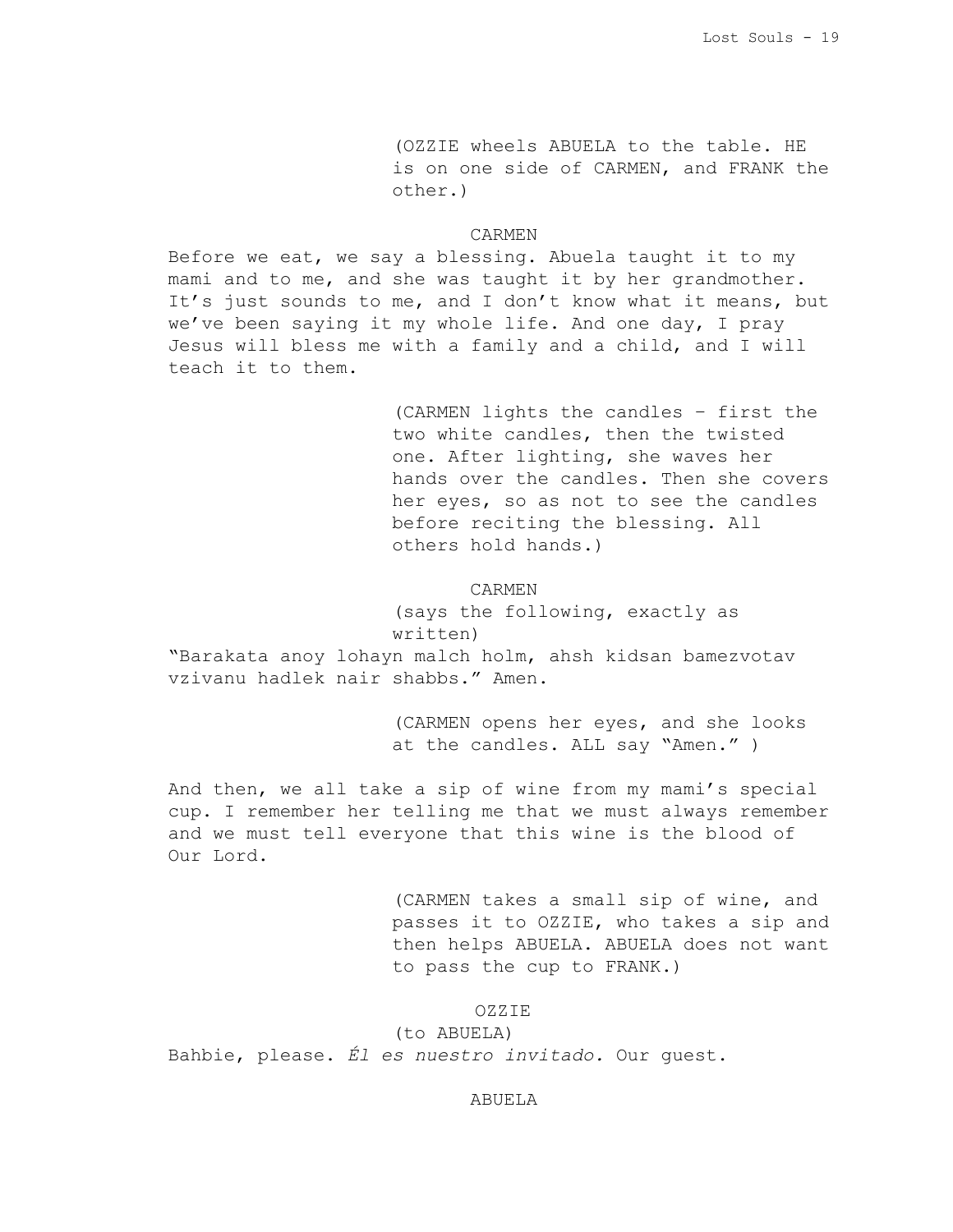*Pero él es judío! Él le dirá.*

OZZIE

He will tell? Tell who what?

ABUELA *Oh, mi hijo. Hay tantas cosas que no sabes.*

(And then SHE blurts out loudly, as a cry from her soul:) *Éramos esclavos en la tierra de Faraón!*

> (ABUELA looks at OZZIE, and reluctantly gives FRANK the goblet.

(FRANK is wide eyed and astonished. He cannot believe what he has just seen. HE sips, and hands the goblet back to CARMEN.

(CARMEN lifts the smaller twisted candle, and douses the flame by putting it in the wine goblet. We hear the flame sizzle out.

(And then CARMEN blows out the candles.

(BLACKOUT.)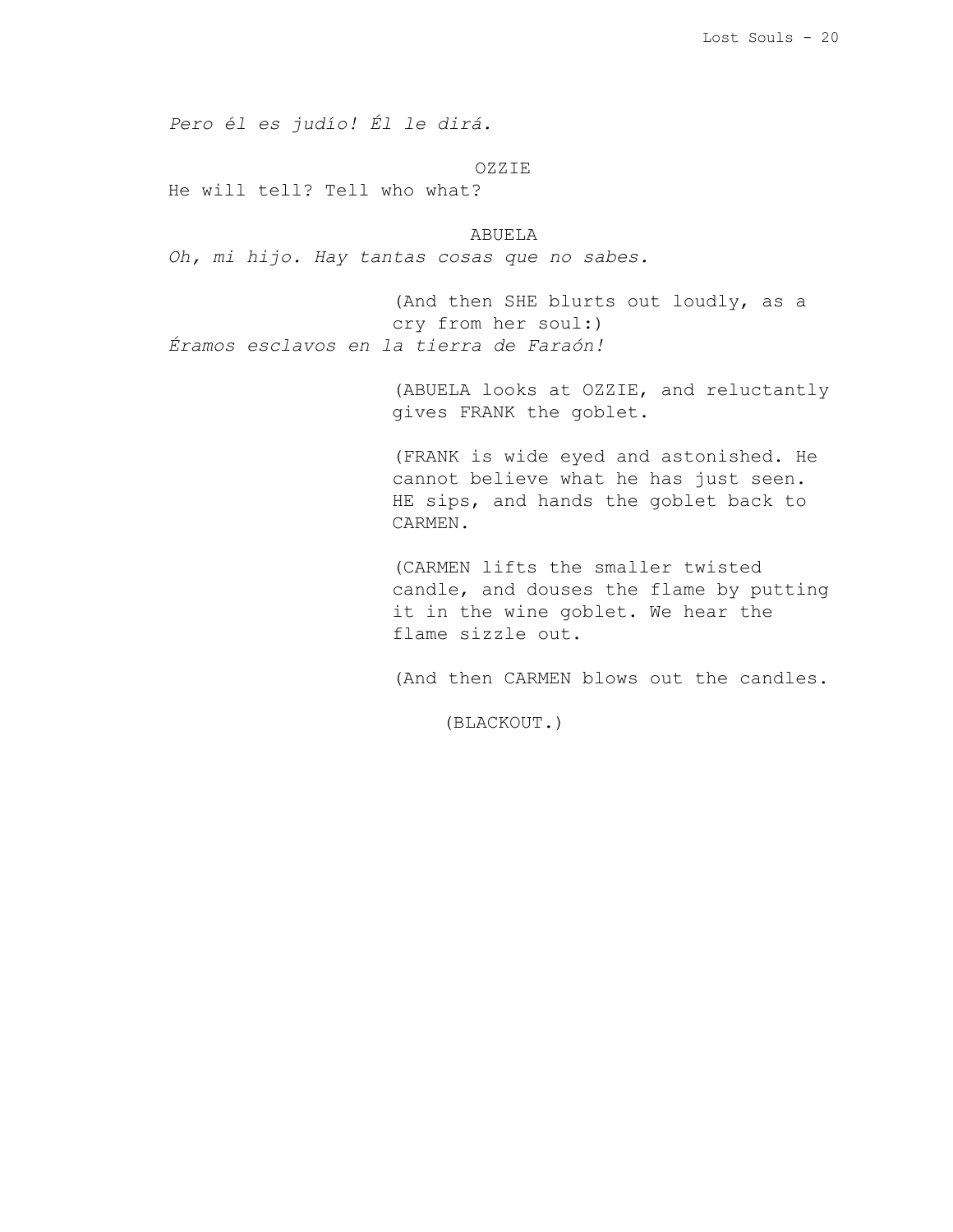### Scene 4

(FRANK enters the apartment he shares with RABBIT, directly after coming from OZZIE and CARMEN's apartment across town.

(The apartment is old and dark, lots of wood and old photos.)

FRANK

Rabbit? Rabbit? You around? I have to tell you...

(SARAH enters in the top half of a Yankees baseball uniform, barelegged and barefoot.)

### SARAH

Oh hi. We wondered where you were. We, uh, started without you. Shabbat dinner.

> (RABBIT enters, adjusting his clothing, and massages SARAH's shoulders.)

### RABBIT

And finished.

#### SARAH

The chicken was especially good.

RABBIT

A very young and tender bird.

#### SARAH

I especially liked the stuffing.

(RABBIT and SARAH look at each other, and fall into uproarious laughter.)

## FRANK

Okay. You have your laughs, but I have found something amazing, something neither of you have ever seen. I didn't even think they really existed – that they were just stories in a book, historical remnants of a civilization forgotten by history, but they exist. They exist! And not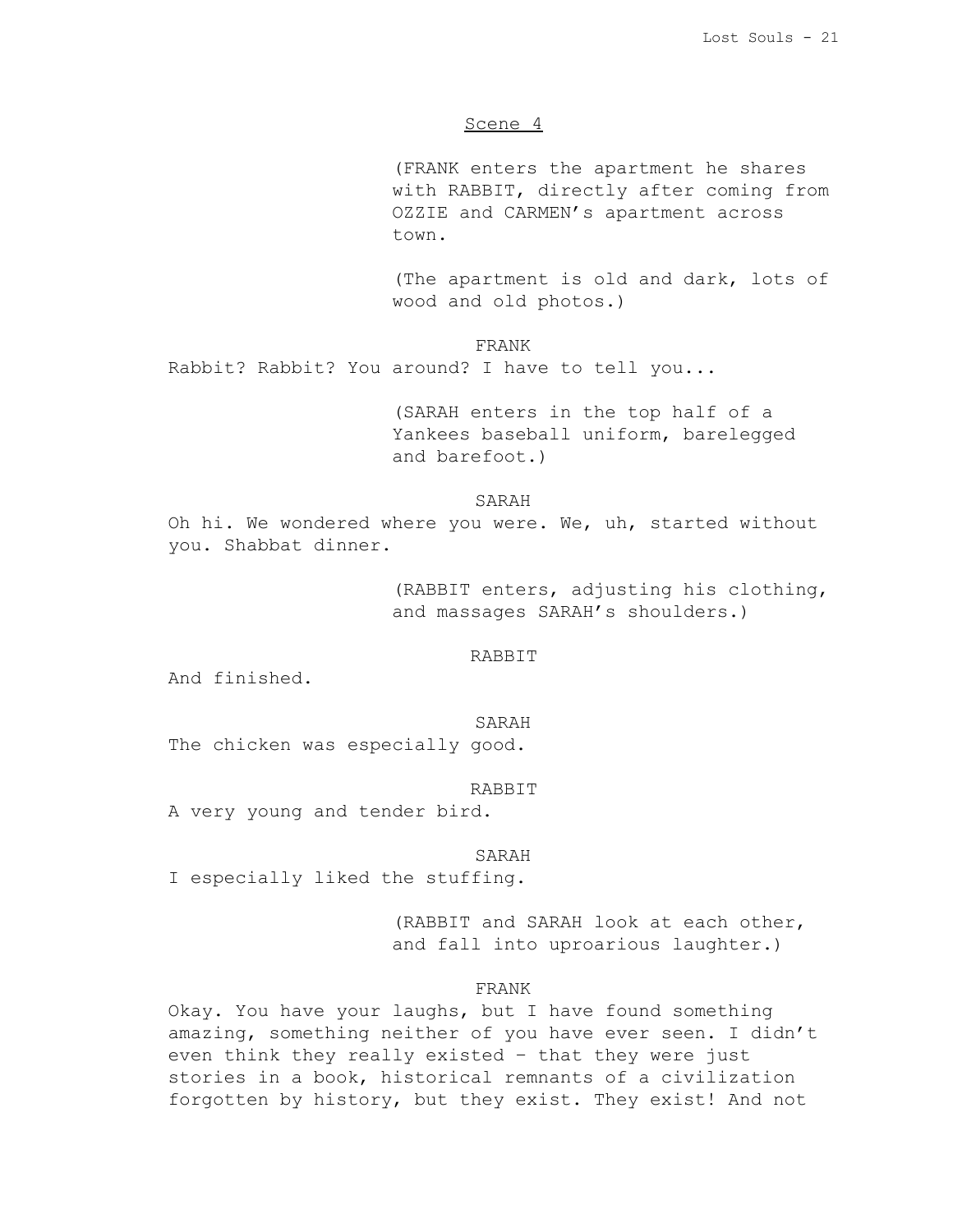three or four blocks from here, just cross town.

RABBIT

What are you talking about?

# FRANK

You won't believe me.

RABBIT

What did you find – the Baal Shem Tov is living above a bodega in the South Bronx?

### FRANK

You're surprisingly close.

### SARAH

So? Nu?

(RABBIT looks at her.)

### RABBIT

I didn't know you spoke Yiddish.

# SARAH

I'm from New Jersey. I'm the new assistant to the director of a rabbinic school, and my boyfriend is a rabbinic student. I shouldn't know the mother tongue? A word or two of the Mamaloshen?

#### RABBIT

Just a word or two is fine. Keeping up academically with my roommate is enough. I don't need competition from you too.

# SARAH

(slightly angry)

Competition? Back off, buddy. I could hammer out a sermon just as well as you can.

# RABBIT

# (to FRANK)

So what was it?

#### FRANK

I have found, living on East 116th Street...hidden Jews. Crypto-Jews. Conversos.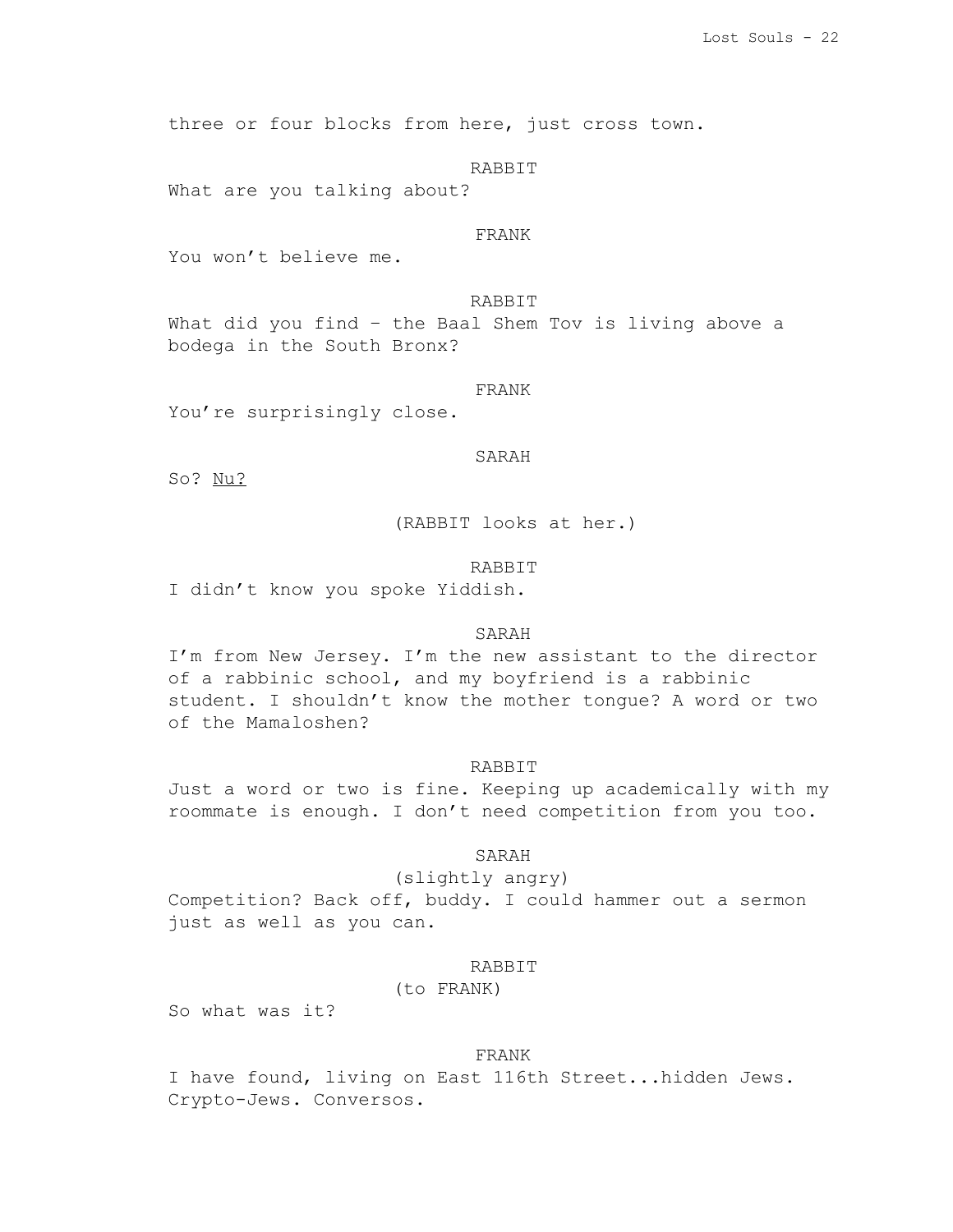# (Pause. Conspiratorially:)

Marranos.

# **RABBIT**

(astounded)

You're shitting me.

#### FRANK

No lie.

# RABBIT

You found a family of marranos in East Harlem?

# FRANK

They closed the curtains, lit candles, said the blessing in broken Hebrew, and immediately blew them out – just like in the books. True, she made Havdalah, which is supposed to come tomorrow night, but she had a Havdalah candle! She even dowsed it in the wine! It's like she was...she was Orthodox!

# RABBIT

No way.

FRANK He called his grandmother Bah-bie, like he didn't know it was *Bubbe* in Yiddish.

### RABBIT

Can't be.

## FRANK

They had chicken for Friday night dinner!

# RABBIT

Well, that seals it.

#### SARAH

Hey, clue me in here. What exactly are marranos, anyway?

### FRANK

Well, that's really not the preferred term. In Spanish, it means pigs. The polite and academic terms are *anusim* or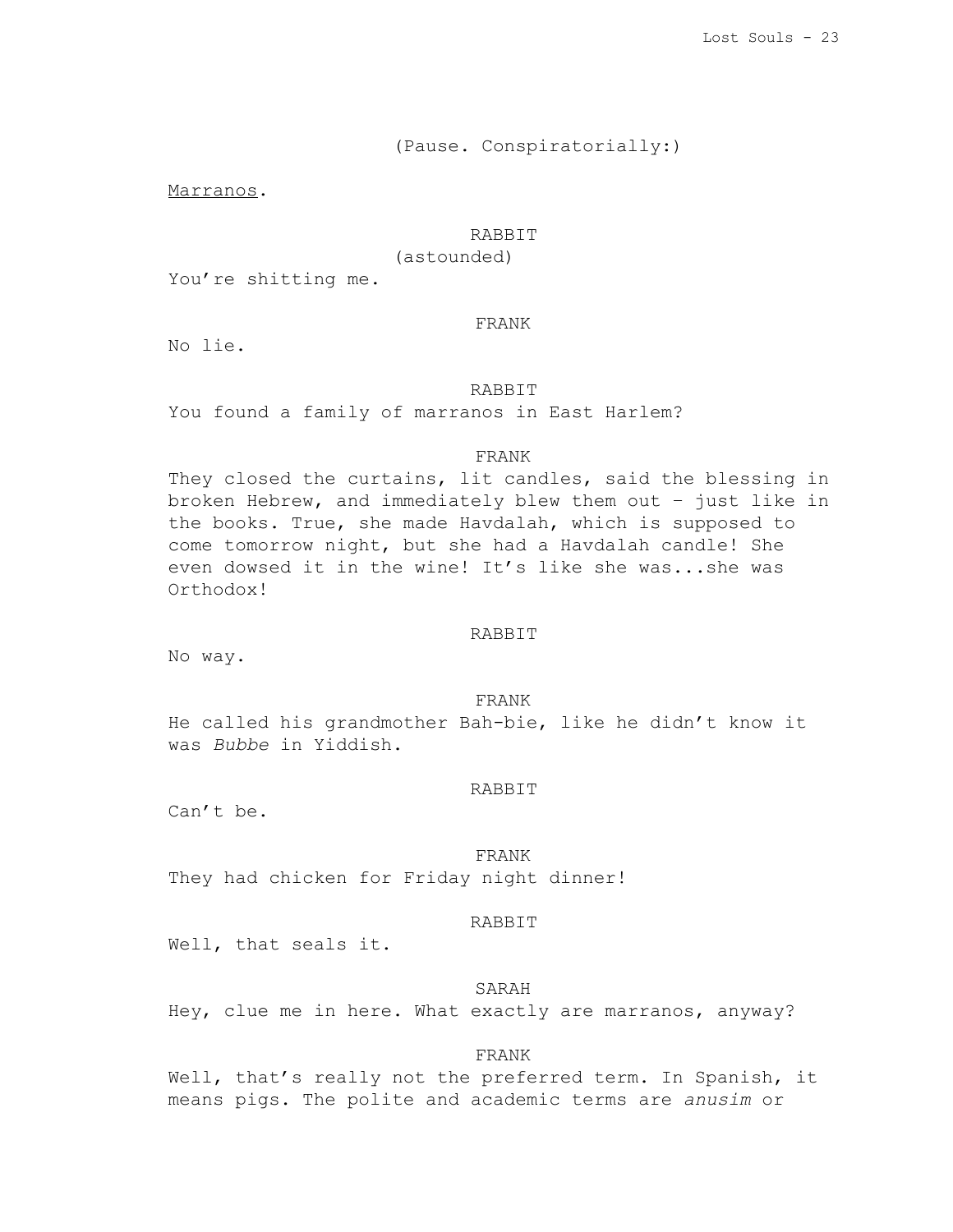*conversos*. But these are people whose families were forced to publicly convert to Catholicism during the Spanish Inquisition, but continued to practise Judaism in their homes in secret. So they were Jewish in the 14th or 15th century, and as the years passed they maintained some connection to the Jewish faith with weird customs – like lighting candles and immediately blowing them out. And they do these things because that's what their family has always done – no reason beyond that.

SARAH

So this family, they're Catholic, but they're really Jewish?

#### FRANK

It looks it. She asked Jesus to bless her with a family and children.

SARAH

Wow.

### FRANK

I don't know what to do.

### RABBIT

Why do anything?

FRANK

You mean I shouldn't do anything? I shouldn't tell them they're really Jewish?

RABBIT

How do you think they'd take it?

#### FRANK

I...I'm not sure.

### RABBIT

I am. Imagine this. A total stranger comes into your life and says to you, "Excuse me Mr. Steinberg, but you know how you like to look at the Christmas windows at Macy's every year? How you once said your favorite movie was **Easter** Parade? Well, you may not realize this..."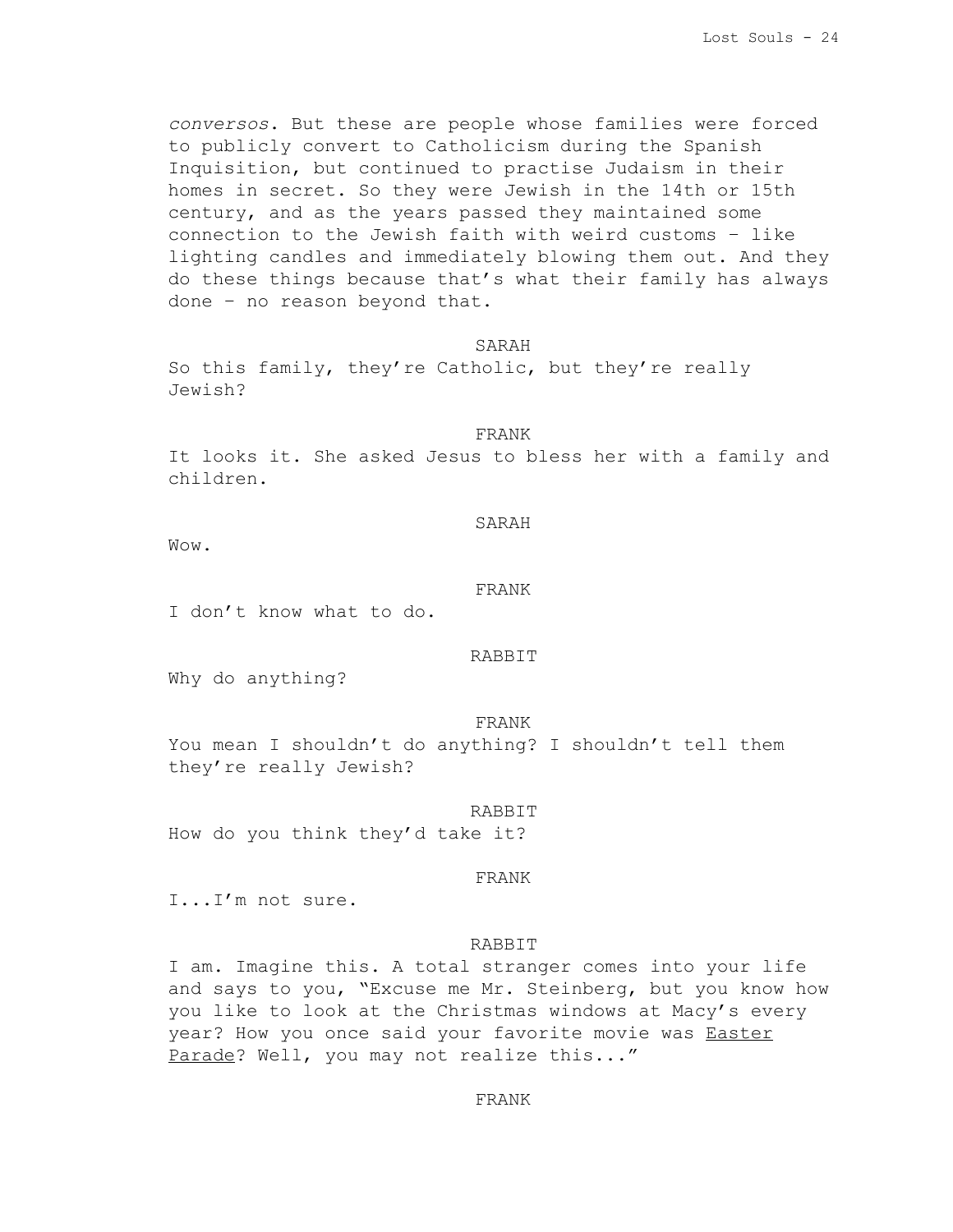This is more than Christmas windows and movies. They made Shabbat dinner, they lit candles, they said a blessing.

# RABBIT

Do they go to church?

# FRANK

I don't know. The grandmother has a thing about rabbis.

# RABBIT

And I'm sure it's not a positive thing, is it?

### FRANK

No. They're very protective of her.

### RABBIT

They?

# FRANK

The brother I was doing the pro bono work for, and the sister.

#### RABBIT

Ah ha! Tell me more about this Crypto Jewish Carmencita.

#### FRANK

Her name happens to be Carmen.

# RABBIT

And you want to be the one to open up this what, 22-year old dark eyed girl to the wonders of Judaism? So she can be your sad eyed shiksa of the sonnets, so you can be her tutor, her teacher?

## FRANK

It's not like that.

### RABBIT

If it's not, you're not a normal 35-year-old man. You've never mentioned a girlfriend before.

#### FRANK

I've concentrated on my studies.

#### SARAH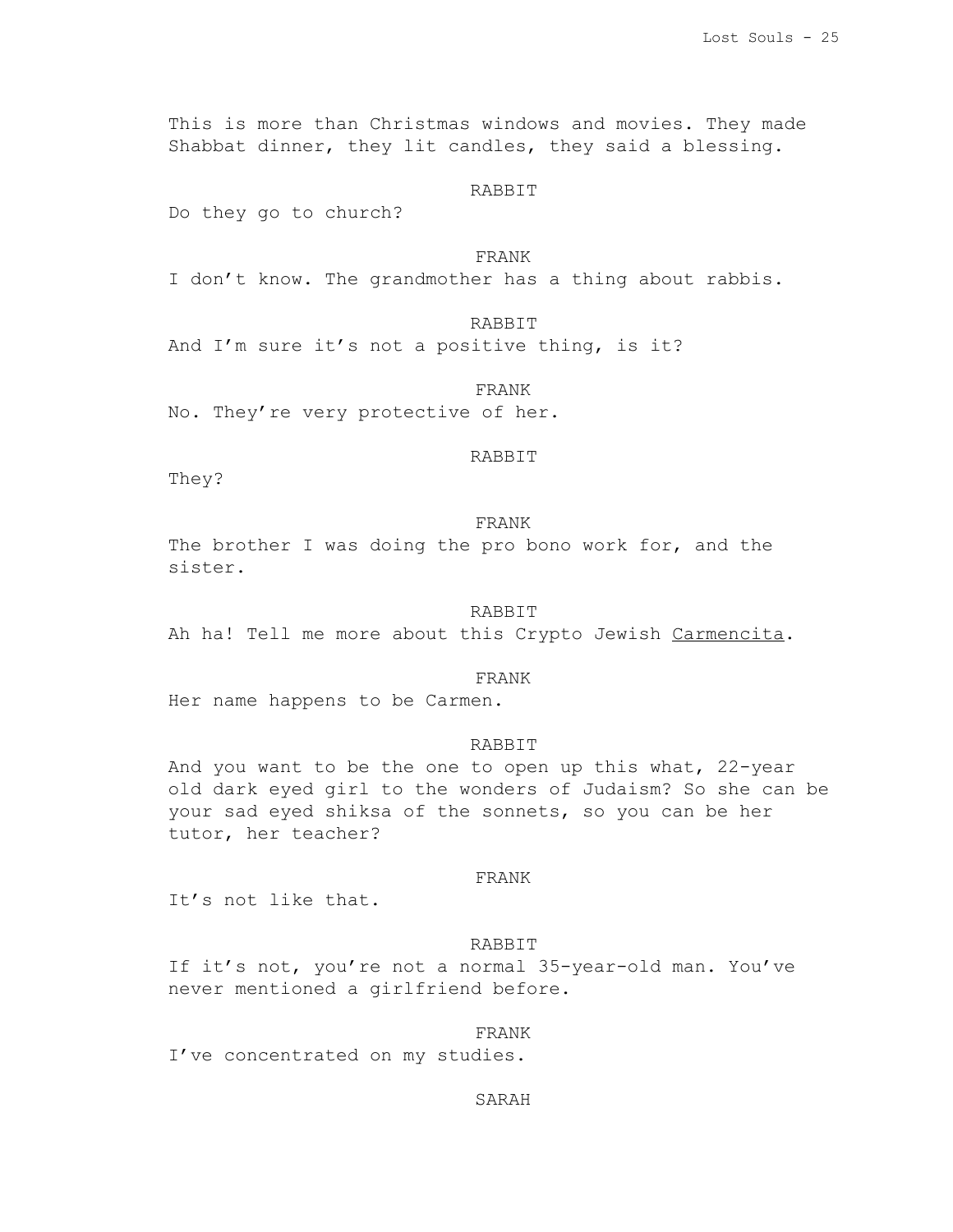(breaking in)

Tell her.

# (FRANK and RABBIT look at her.)

FRANK

Really?

SARAH

Tell her about her family. Tell her what you feel for her. I'd want to know if it was me.

#### FRANK

Would you? Would you really?

# SARAH

When I was in junior high school, a guy I liked - we were 14 or so – told me he had something to tell me. I thought he was going to ask me to go to a movie. He said he had something to share with me, a great gift. And he said that gift was his personal relationship with Jesus.

I was speechless. I was confused. I was angry.

I told him I had a great gift too, and it was my Jewishness. But he couldn't have it. I couldn't share it. He had to want it.

And then I ran away to the girls room, hid in a stall and cried for the rest of the afternoon.

Tell her what the customs are, explain to her what she's doing, and if she wants to draw her own conclusions, that's up to her. Just be prepared for her to cry in the bathroom for a while.

# RABBIT

Wow. I didn't know.

# SARAH

What? I'm not just some ex-junkie you rescued off the street, and I'm certainly not some yahmmy-bopper hanging around rabbinic students.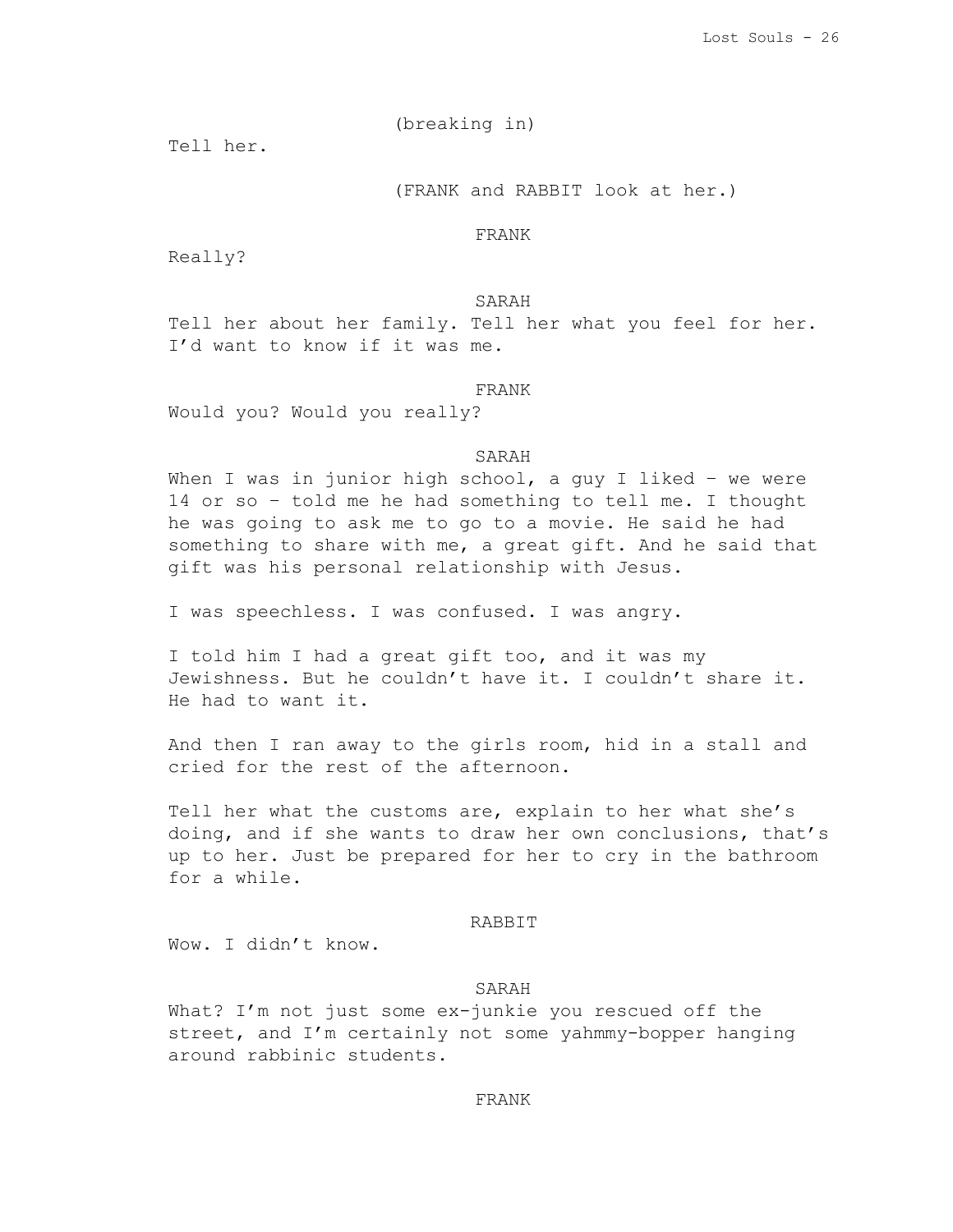Look at the time. I've got to write my sermon for tomorrow morning.

### RABBIT

Not that anyone's going to hear it.

### SARAH

Where's your student congregation?

# RABBIT

Frank here is the rabbi for the good parishioners of Mount Carmel Cemetery in Queens. They don't ask for advice, they don't burden you with their problems, they don't walk out during the sermon. In fact, they don't walk out at all. Jews check in but they don't check out.

# FRANK

I'd prefer it to yours. How many bar mitzvah students did you tutor last year at that factory in Scarsdale you work at? Sixty? Seventy?

### RABBIT

One hundred twenty.

### FRANK

A hundred twenty pimply faced kids who think being Jewish means eating a bagel on Sunday morning and visiting grandma in the Hebrew Home and planning a \$30,000 themed party after the bar mitzvah. I heard of one bar mitzvah party where the theme, so help me, was the Crusades.

#### RABBIT

The Crusades? What did they do? Kill all the guests?

### FRANK

So all in all, maybe my job is...more suited for my aspirations. I want to give back to the Jewish community, and you want to tell your congregation that, really, they're not too bad and everything will work out and please give to the building fund.

### RABBIT

I know. That's why I volunteer at that small shul across town. But a good gig like head rabbi in Scarsdale, twelve hundred families, two assistant rabbis to do the dirty work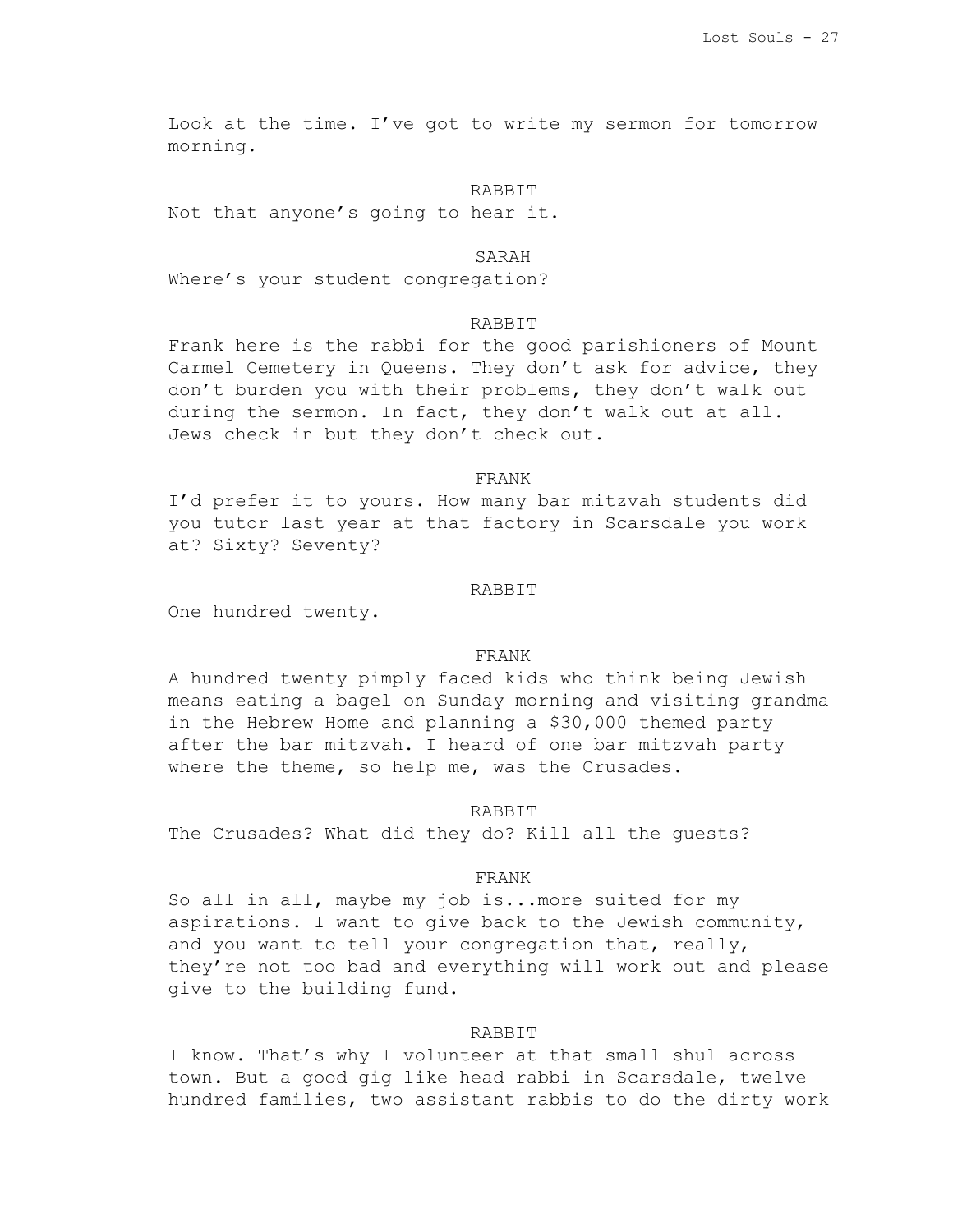of actually talking to the congregants, a six-figure salary – not a bad future.

### FRANK

I'm going to go and write my sermon – it's a project for Himmelfarb.

#### RABBIT

You have sermon writing with that fat old coot with the white beard? Why do all our professors look like Santa Claus?

#### FRANK

Don't you have one to write too?

## RABBIT

Nope. Rabbi number one does it on Saturday night. I just sit up there and try to look interested.

SARAH Which he does very well. Most times.

(FRANK starts to exit to his room.)

RABBIT

Frank – good luck.

### SARAH

If you want to talk...

FRANK

Thanks.

(HE exits.)

# RABBIT

Now where were we? Oh yes - you were about to put a little shmear on my bagel...

> (HE grabs her, and SARAH laughs. SHE reaches into her jersey and gives him a piece of folded paper.)

**RABBIT** What's this? A message from the front?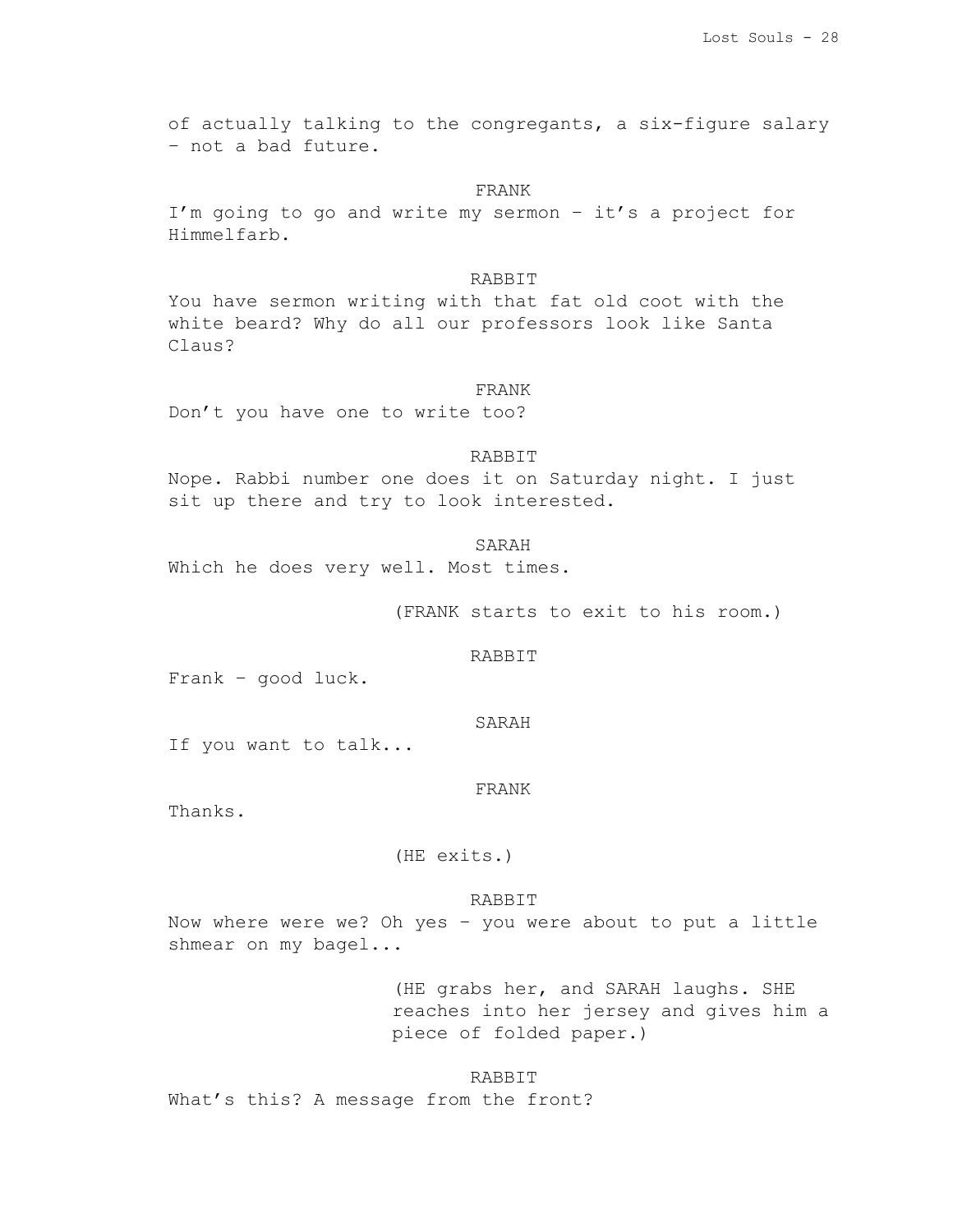# SARAH

Rabbi Cohn wanted me to give this to you. Some new policy.

(RABBIT unfolds it, reads it and sinks away.)

# SARAH

What's the matter?

# RABBIT

They...they want me to prove I'm Jewish.

SARAH

What?

# RABBIT

You heard me. They want me to prove I'm Jewish. Written proof. How the hell am I going to do that?

(BLACKOUT.)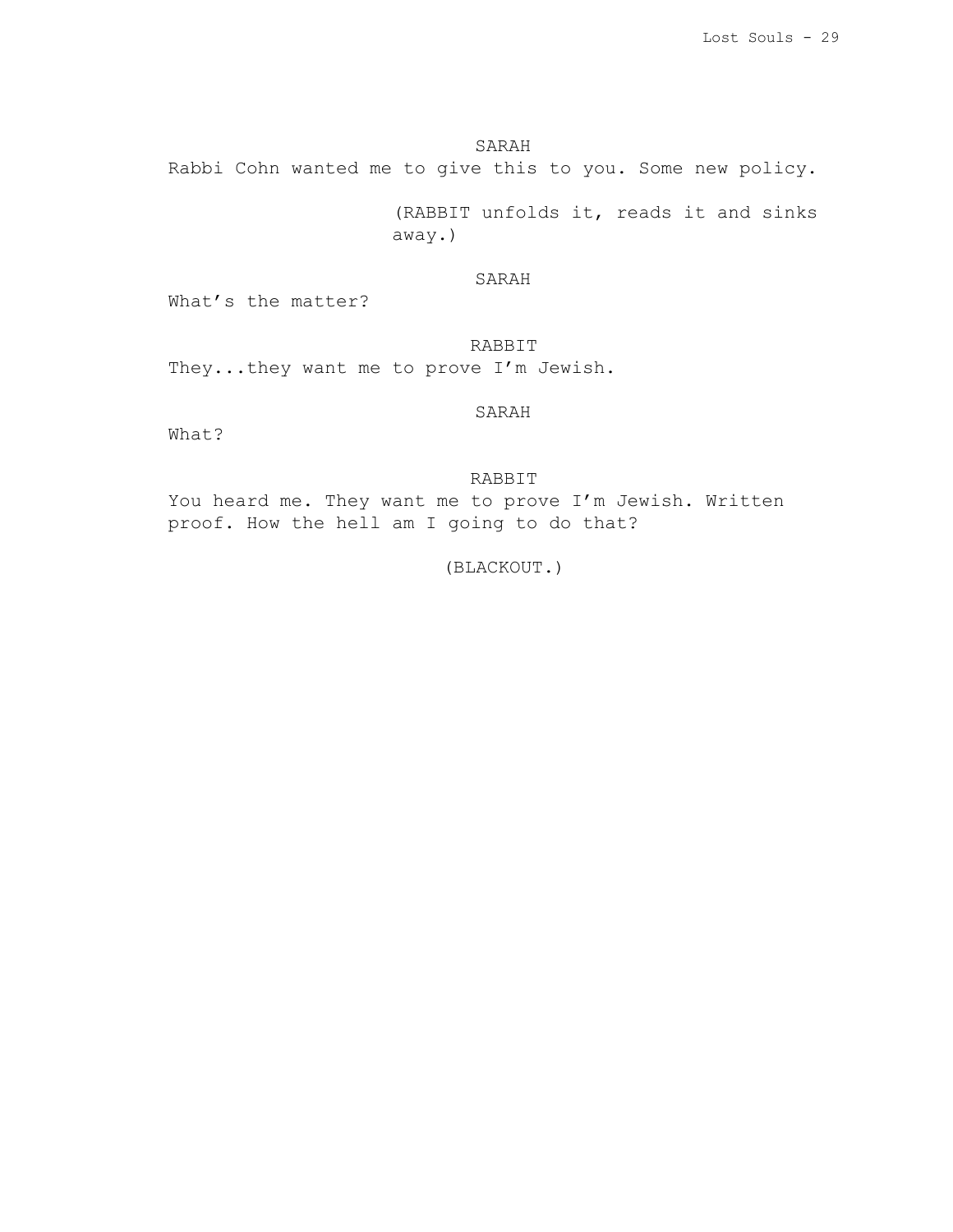# Scene 5

(FRANK, in spotlight.)

# FRANK

As I was considering my sermon today, my thoughts went back to my youth, and the temple my family belonged to on Long Island. It was a large suburban congregation, with more than fifteen hundred families. So there were many examples of what made someone uniquely Jewish.

As I got older, I realized two distinct types emerged. On the one hand, the learned, the scholarly, the bookish – the great rabbis and thinkers, Maimonedes, Einstein. But we also had the men of action, warriors for a cause – Herzl, Ben-Gurion, the Macabees. And this dichotomy resounds through Jewish life even to today.

Which brings me to the topic of my end of semester sermon. In this person I will speak of, we see these two sides clearly. At once – a writer, a searcher, a seeker of truth, but also a righter of wrongs, an avenger, one who fought against evil for truth, justice, and the American way.

And so, my topic for today: *Was Superman Jewish?*

(BLACKOUT.)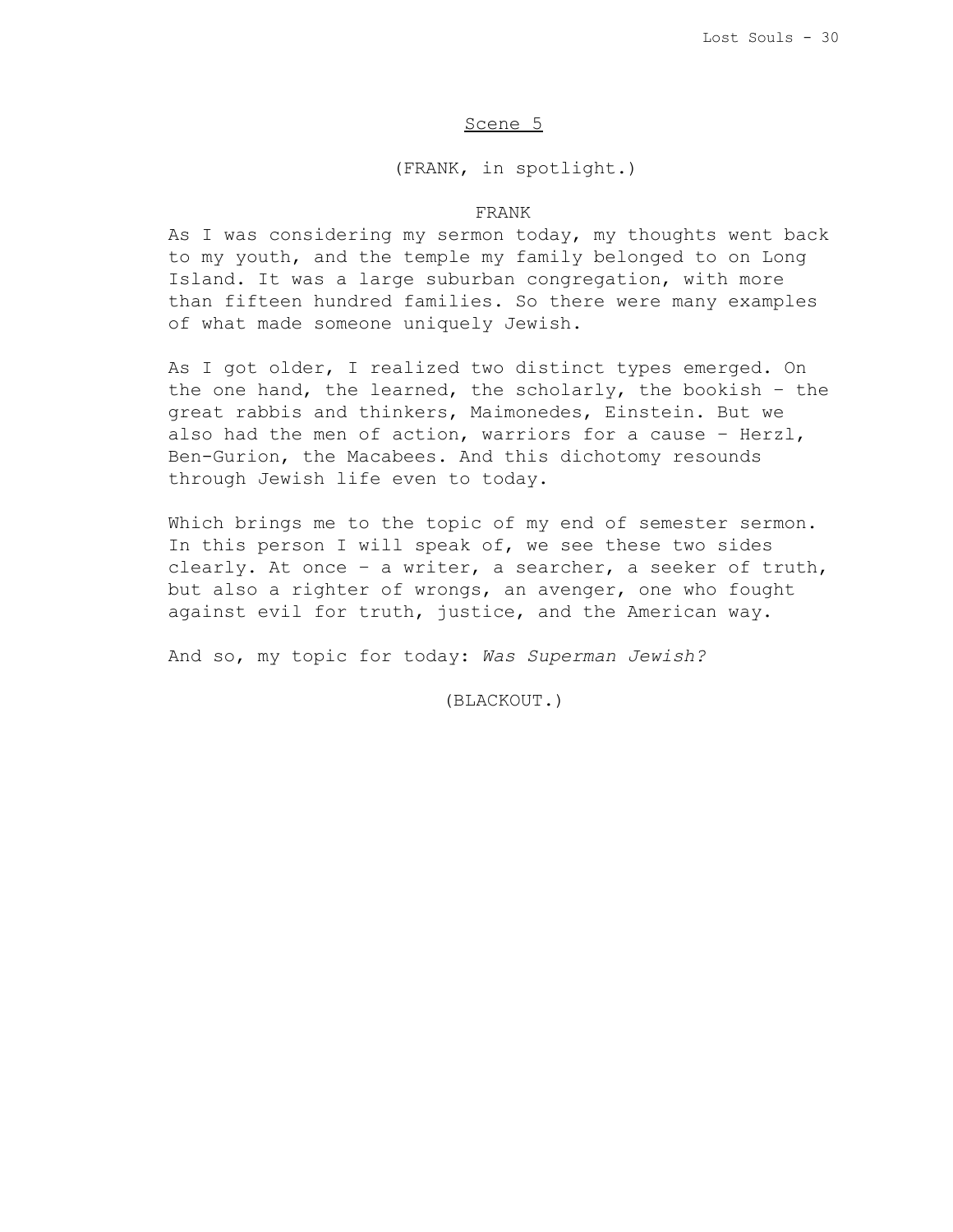# Scene 6

(FRANK's apartment. A few days later.)

### RABBIT

So? Was he? I'm waiting for the exegesis of your thesis.

## FRANK

Will you stop it?

# **RABBIT**

No – I'm truly interested. Even if Himmelfarb wasn't.

### FRANK

People were staring at me.

# RABBIT

And why not? A brilliant theory. The ultimate alien, conflicts with his father, works for a major metropolitan newspaper, in love with a shiksa. That spells jay-ee-double U to me! Now, Batman – probably Episcopalian. You cold tell just by looking at his outfit he wasn't, if you know what I mean. And Buck Rogers? Try to find a kosher butcher on the planet Mongo.

#### FRANK

I...I can't stop thinking about it.

### RABBIT

The family?

# FRANK

The girl.

### RABBIT

Of course.

# SARAH

# (reviewing papers)

Not bad. Hey Frank, listen to this. "When Abraham drew his knife to slay his son Isaac, did he know he was killing off generations upon generations? Did he realize he was being instructed to do away with his descendants? Or was he blindly following God's instructions, without thinking of their implications?"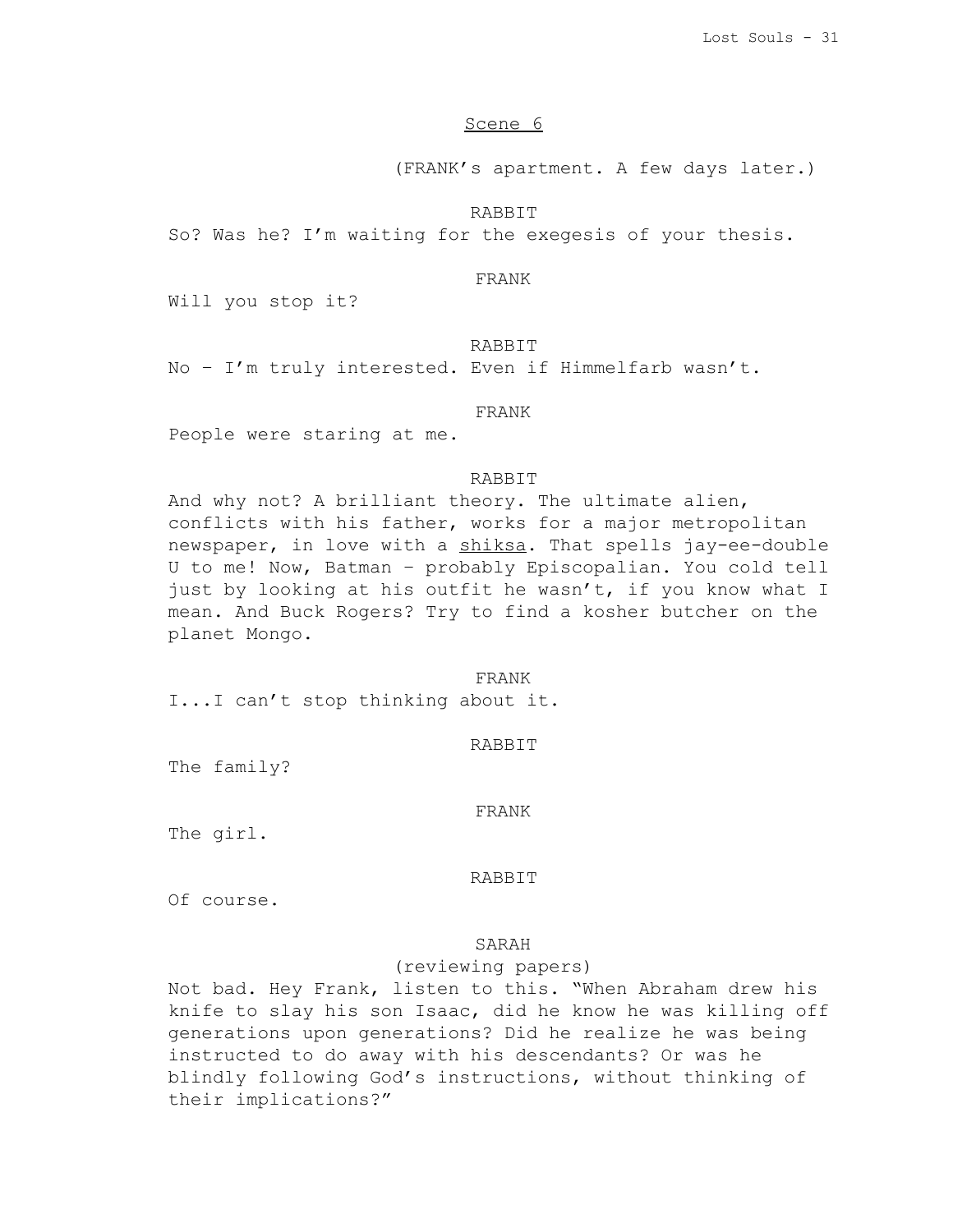You should. You'll be giving it this Saturday. FRANK She's writing your sermons? SARAH I have the gift. FRANK I thought you didn't have to give sermons at your place. SARAH His rabbi's out sick. RABBIT

RABBIT

SARAH

He called in verklempt.

FRANK By the way, why do they call you "Rabbit"?

SARAH

It was on his application to the school.

RABBIT

I blame auto-correct.

(FRANK checks his watch.)

# FRANK

I gotta run.

I like it.

#### SARAH

The girl?

(FRANK initially ignores her, but goes to a drawer, takes out a small case, and puts it in his pocket.)

That better not be a ring.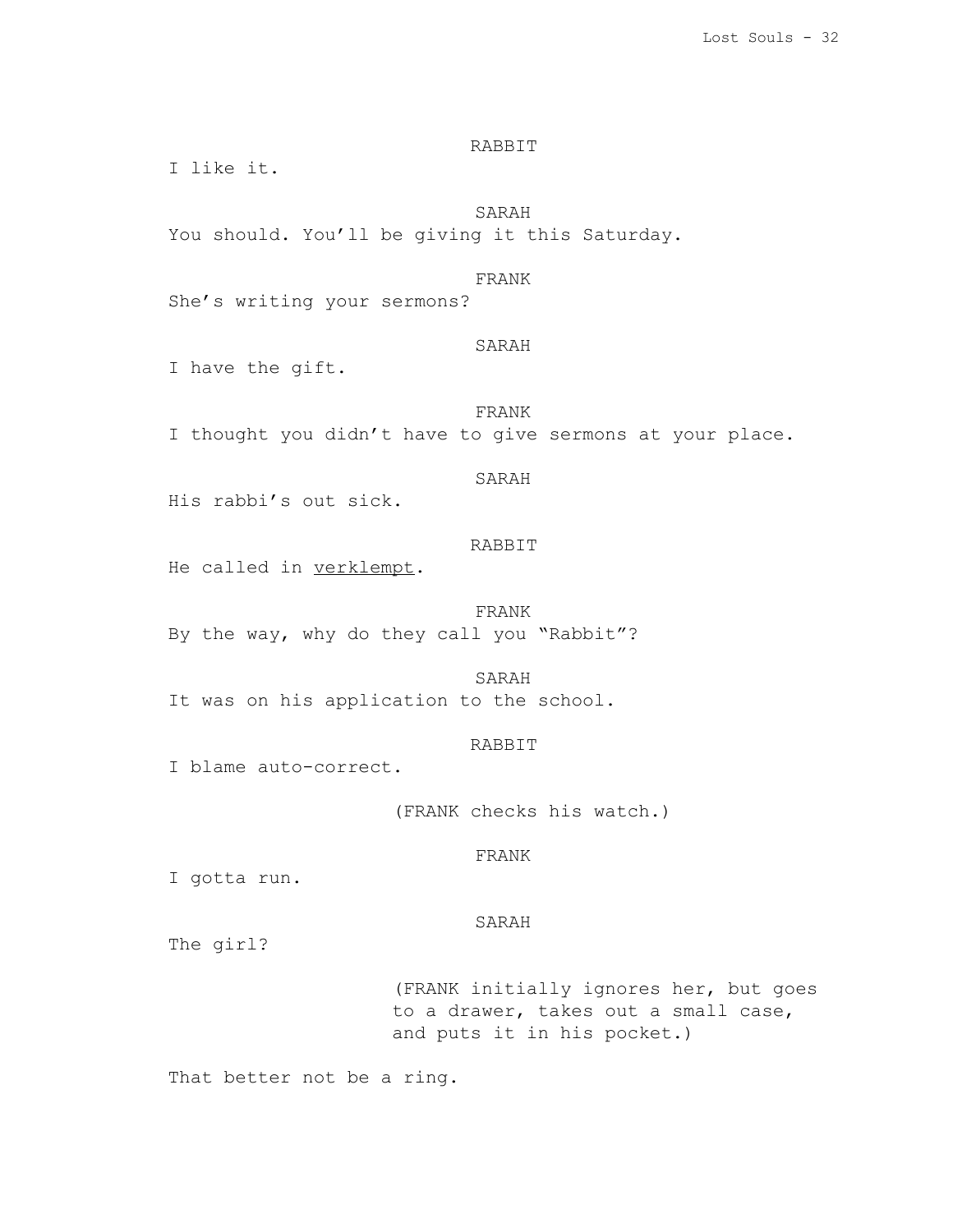# RABBIT

What?

FRANK It's not. It's a necklace. A Star of David. From my grandfather. I thought she might like it. And all I'm doing is working on their co-op problem.

# RABBIT

Really?

FRANK Yes, really. I just hope the old lady doesn't beat me up.

SARAH Have you decided what you're going to do?

# FRANK

No.

SARAH There's something called sharing too much.

# FRANK

I know. Thanks.

(FRANK exits.)

(THEY look at each other, and the tone changes.)

RABBIT What the hell am I going to do?

## SARAH

You haven't told him?

RABBIT Hey, Miss too-much-sharing-is-a-bad-thing. No.

SARAH

He could help.

# RABBIT

How?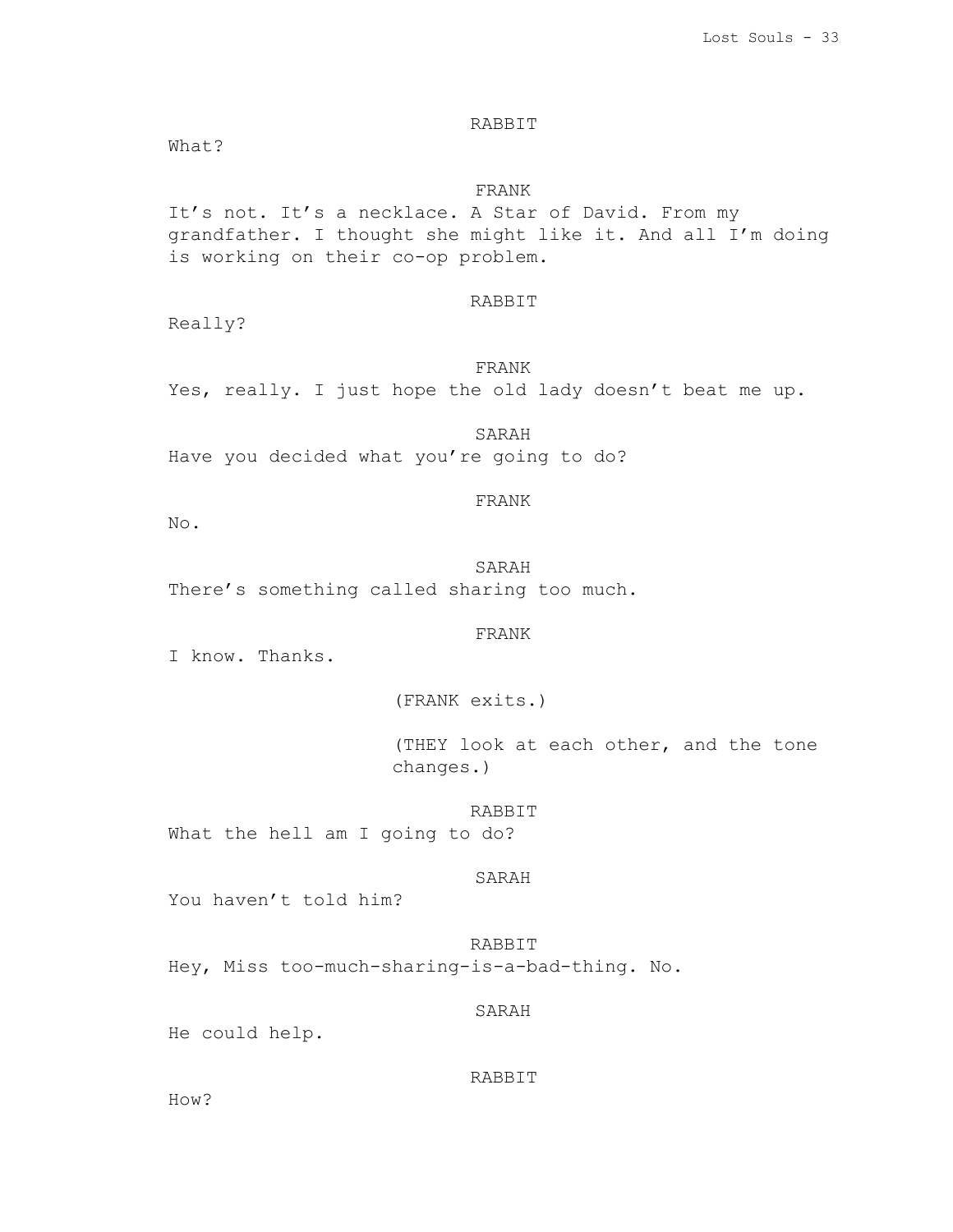SARAH Bounce stuff off him. I don't know.

RABBIT

That's right – you don't. Why me?

SARAH

It says it's to make sure all the rabbinic candidates have proper credentials. If it works, they'll make all the students do it. This is a pilot project, and you were chosen.

## RABBIT

Great. They choose me to prove I'm chosen.

They're not just questioning my religion. It's my identity. I grew up in a Jewish home, with Jewish relatives and Jewish friends. It's not just being a rabbi, or a Jewish professional. They're asking me to prove I'm Jewish three generations back! How do you do that?

#### SARAH

They said pictures of gravestones, birth certificates, other rabbis vouching for your ancestors.

#### RABBIT

My parents were born in New Jersey. My grandparents somewhere in that weird area that was Russia or Poland or Austria or Ukraine depending on who won the last war.

### SARAH

Galicia.

### RABBIT

And their parents? You can't find records going back that far. Up in smoke – like many of my ancestors, which is what gets me. The fucking Nazis knew my family was Jewish, but these assholes want proof?

### SARAH

Look – let me do a little poking around.

# RABBIT

Where?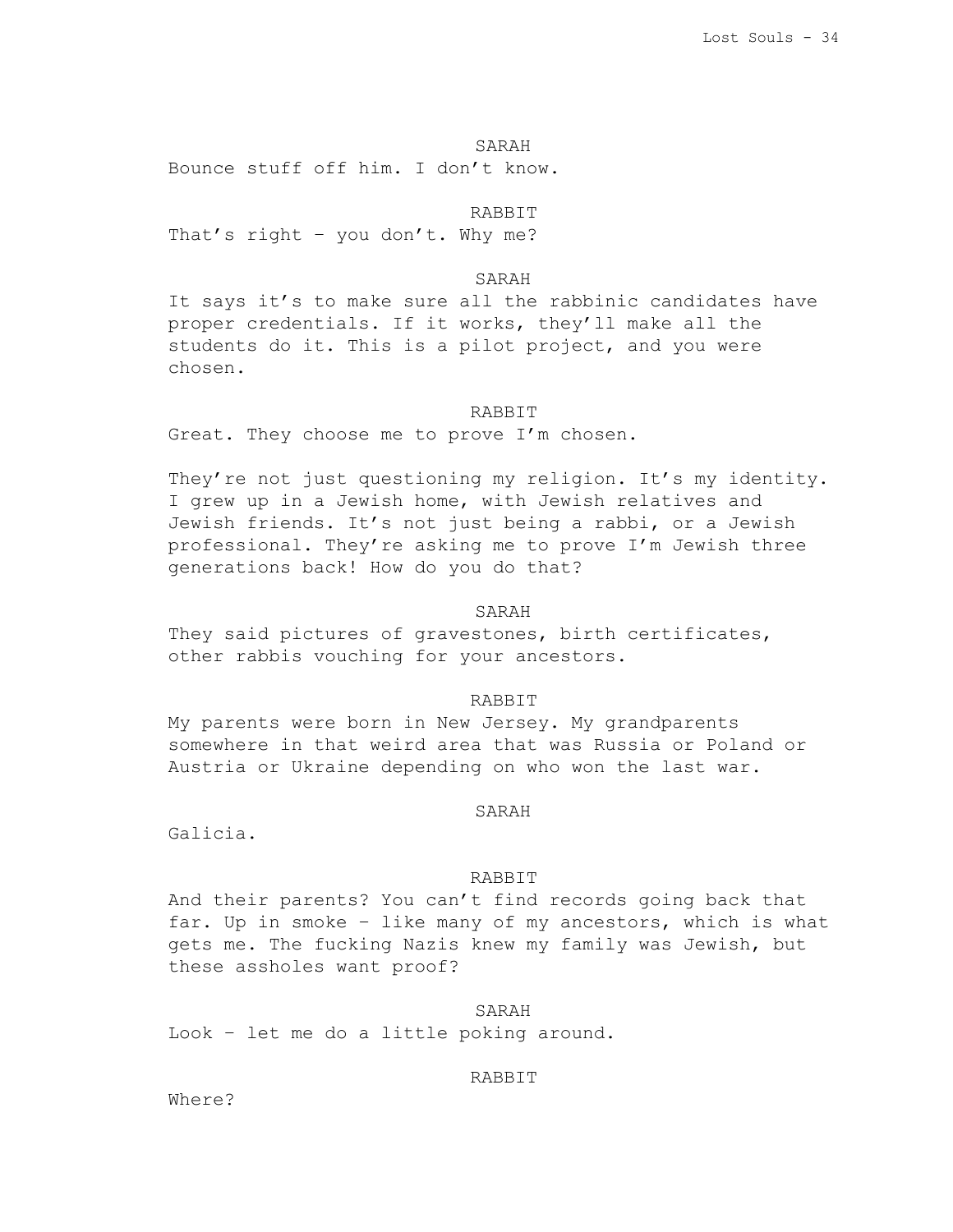SARAH In that week on the street, I met people.

RABBIT

People? Homeless genealogists?

SARAH Let me...just let me. You know, this hurts me, too.

### RABBIT

Hurts you? How?

# SARAH

When I was younger, I wanted...

(And she stops.)

# RABBIT

Wanted what?

## SARAH

I wanted the opportunities you have. To be a rabbi.

# RABBIT

But you could be a rabbi. Frank and I are the only two men in a class of 18.

## SARAH

That's not how I see myself. Between my father, my grandfather, his father, there's a line of rabbis in my family. My father said that ended with me when he kicked me out.

## RABBIT

That's ridiculous.

### SARAH

It's how I was brought up. It's hurts less when I'm with you...and your work.

### RABBIT

You have so much I don't have.

# SARAH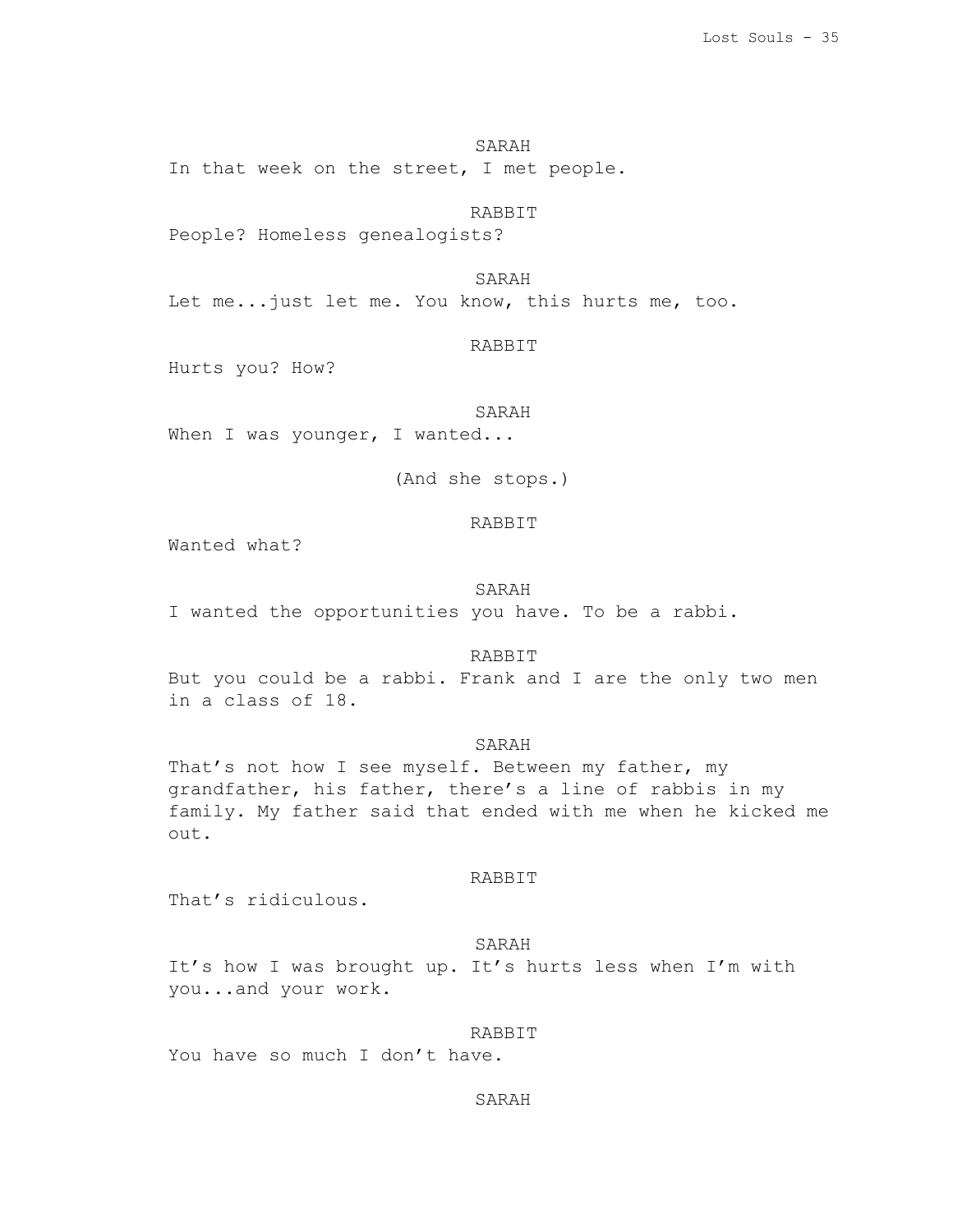What, you're the head and I'm the heart? Let me tell you something, I'm just as brainy and qualified as you, as anyone, as Frank...

#### RABBIT

Maybe not Frank.

#### SARAH

Yeah, maybe not Frank. But I'm not just the emotional Yiddishe mama here. I can write a sermon and lead a congregation just as well as you can. I just choose not to.

> (An insistent knock at the door. RABBIT jumps up, looks through the peephole, and opens the door. It's OZZIE.)

> > OZZIE

Hi – is Frank in? We got this letter...

(Takes out a letter, presumably from the landlord.)

# RABBIT

Oh, hi – you're Ozzie? Rabbi Rosen, er, Frank just told us about you.

#### SARAH

### (realizing)

Oh, he's...

#### RABBIT

He just left – I think he was going to your place to see your sister.

## OZZIE

My sister? Why would he want to see her?

(HE steps into the apartment and looks around.)

Very nice place. You two live here with him?

#### RABBIT

Well, I do - I'm a student, like Frank.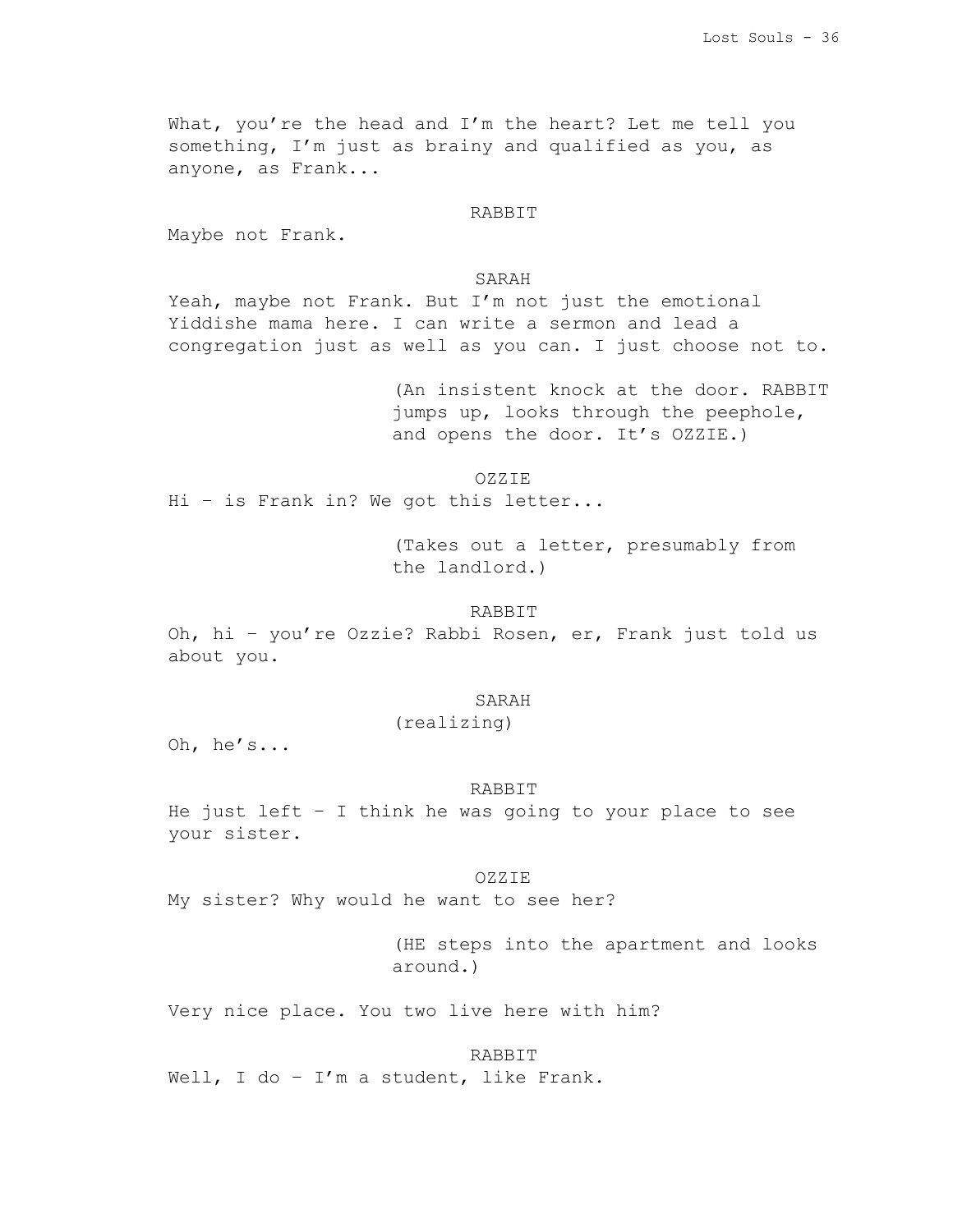# OZZIE

She your girlfriend?

# SARAH

Yes.

# OZZIE

So – with you two, Frank, the co-op people and their lawyers, I've met more Jews in the past week than my whole life. You guys got it all right.

# RABBIT

Uh?

# OZZIE

No – it's good. You're smart people, with nice things. That's good. My grandmother, she don't agree.

# SARAH

We heard.

## OZZIE

It's a big city, but sometimes you need to stay with your own, you know? You say he went to my place? I'll catch him there. Thanks. Good luck, you two.

(OZZIE exits.)

I don't want to get involved.

# SARAH

RABBIT

Me too.

RABBIT So you're the good woman behind the good man?

#### SARAH

I guess. The good rabbi.

# RABBIT

That's all you want?

# SARAH

It'll do for now.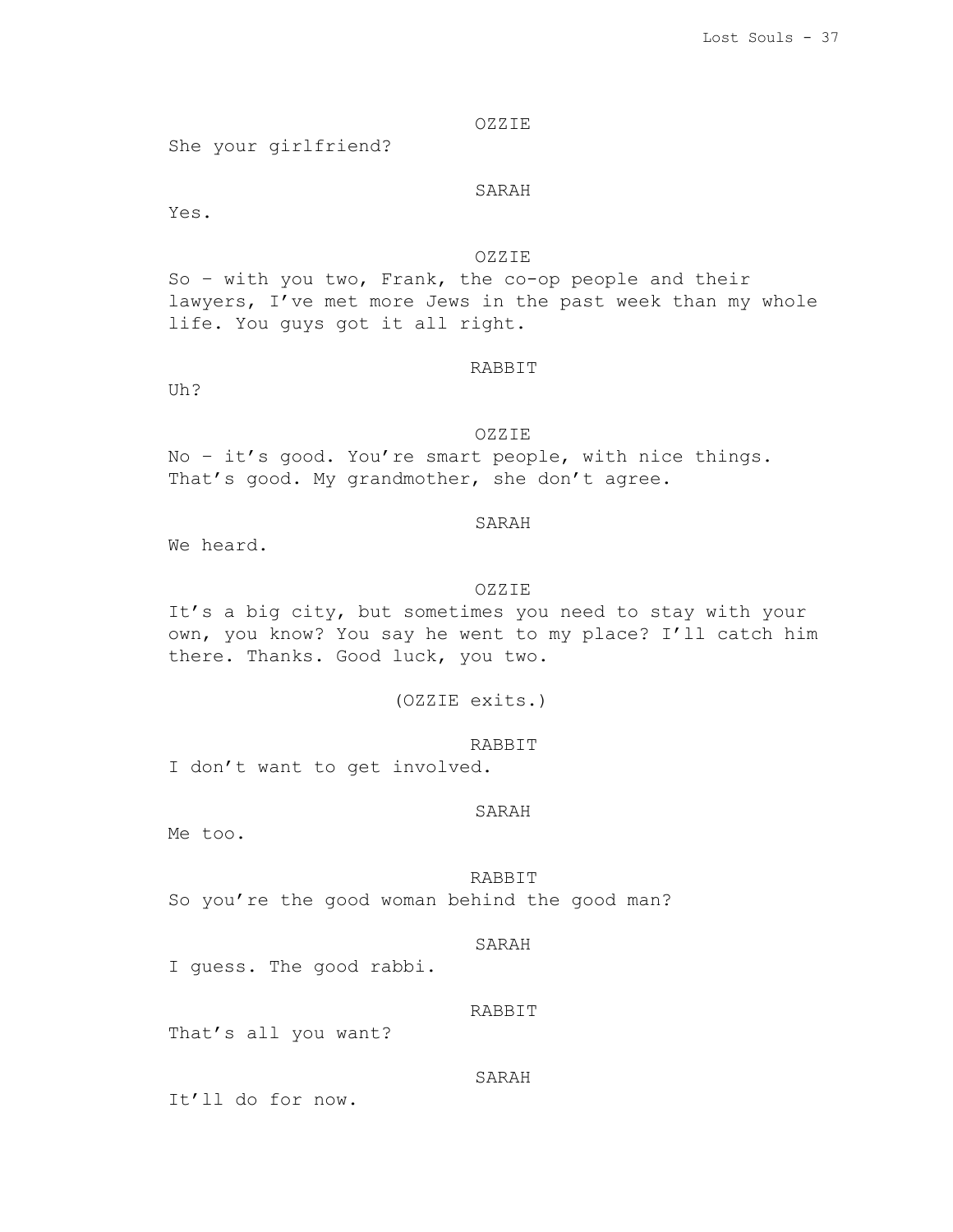# RABBIT

And later?

# SARAH

You graduate, get a congregation of your own, I'll be a presence.

# RABBIT

Two for one deal?

# SARAH

I'm sure the temple board would like that. One salary for two people.

# (THEY laugh.)

Let me make a few calls. Let me see what I can do.

# RABBIT

SARAH

OK.

(THEY embrace.)

(BLACKOUT.)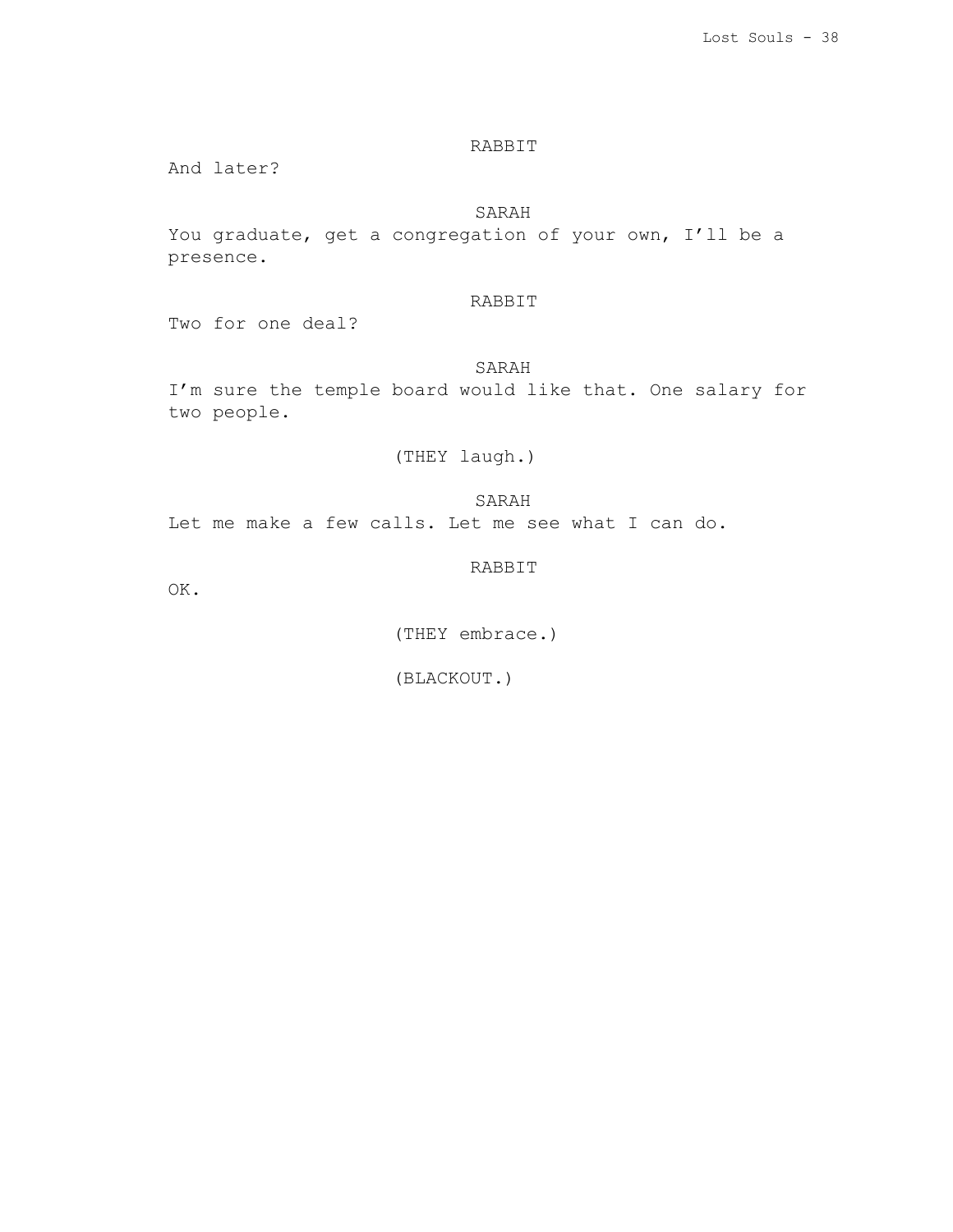# Scene 7

(FRANK is in the cemetery, addressing his congregation.)

FRANK

Tonight, I think I want to speak about the power of faith.

(Pause.)

No. Tonight, I think I want to speak about the power of gifts.

> (HE lets that hang there, but isn't satisfied.)

Tonight, I think I want to speak about the gift of faith. Yes. The...gift...of faith. Sorry for the all that. I'm a little frazzled these past few days. You all remember what that was like.

A friend of mine...really the friend of a friend...told me the story of a gift someone wanted to give her. The gift of a faith she was not brought up in. What do you say when offered such a gift? Do you politely say "thank you" and forget about it? Do you think it over? Or do you react violently, rejecting their gift for what it is, an attempt to make you just like them?

Still, what if it was meant well? And what if there was a reason to offer them the gift of another faith – a faith that may be the one of their ancestors?

When my grandfather gave me the gift of his apartment, that's a gift I gladly accepted, even though it's too big, too dark, too much for me. That's why I share it with a friend. I like taking in strays.

One day if I'm lucky I can sell it for a more money than I've ever seen before and move to Brooklyn and drink craft beer and wear one of those little hipster hats with all the other hipster Jews.

Oh, I don't know. Yes, Mrs. Nussbaum, I'm as confused as you.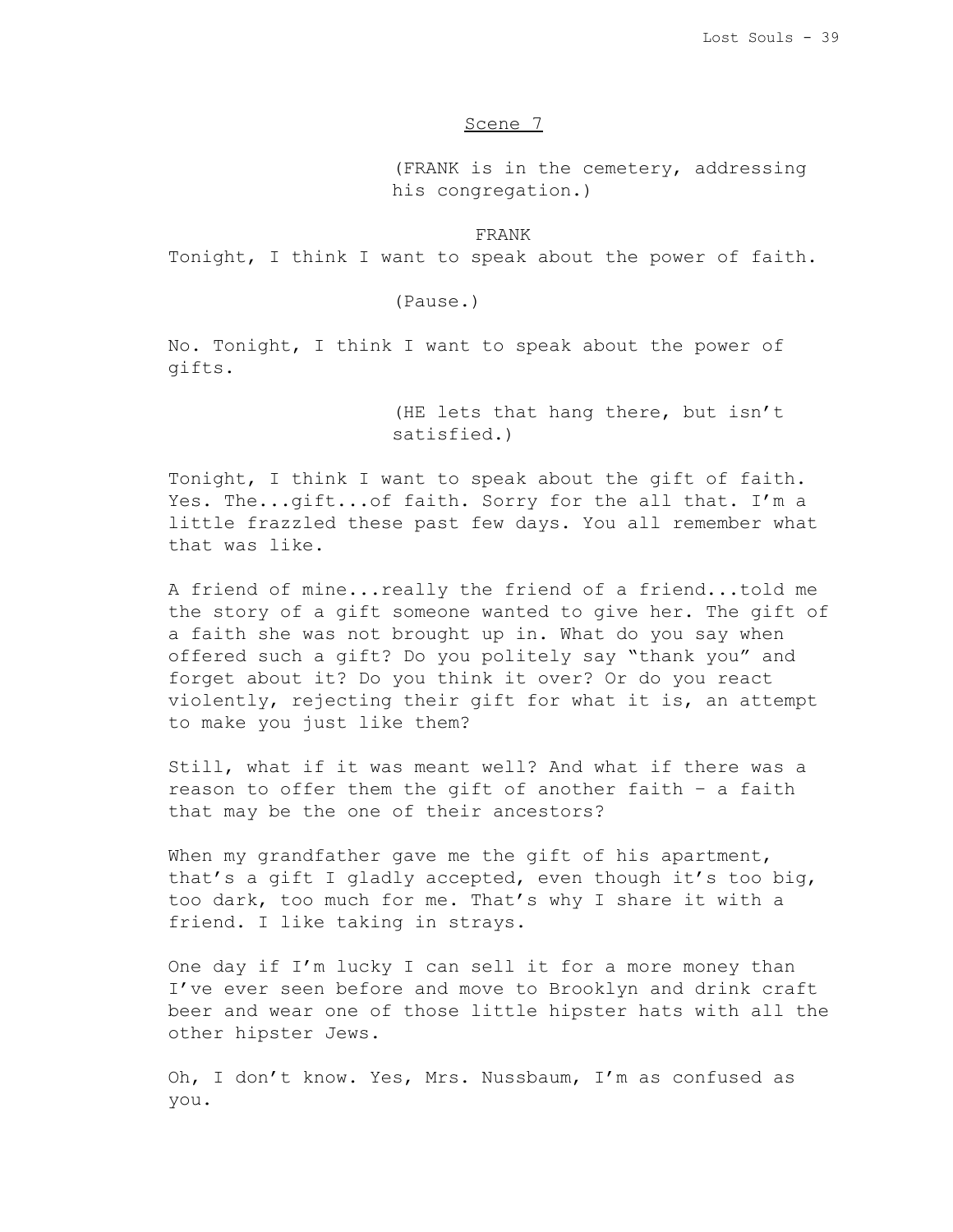(BLACKOUT.)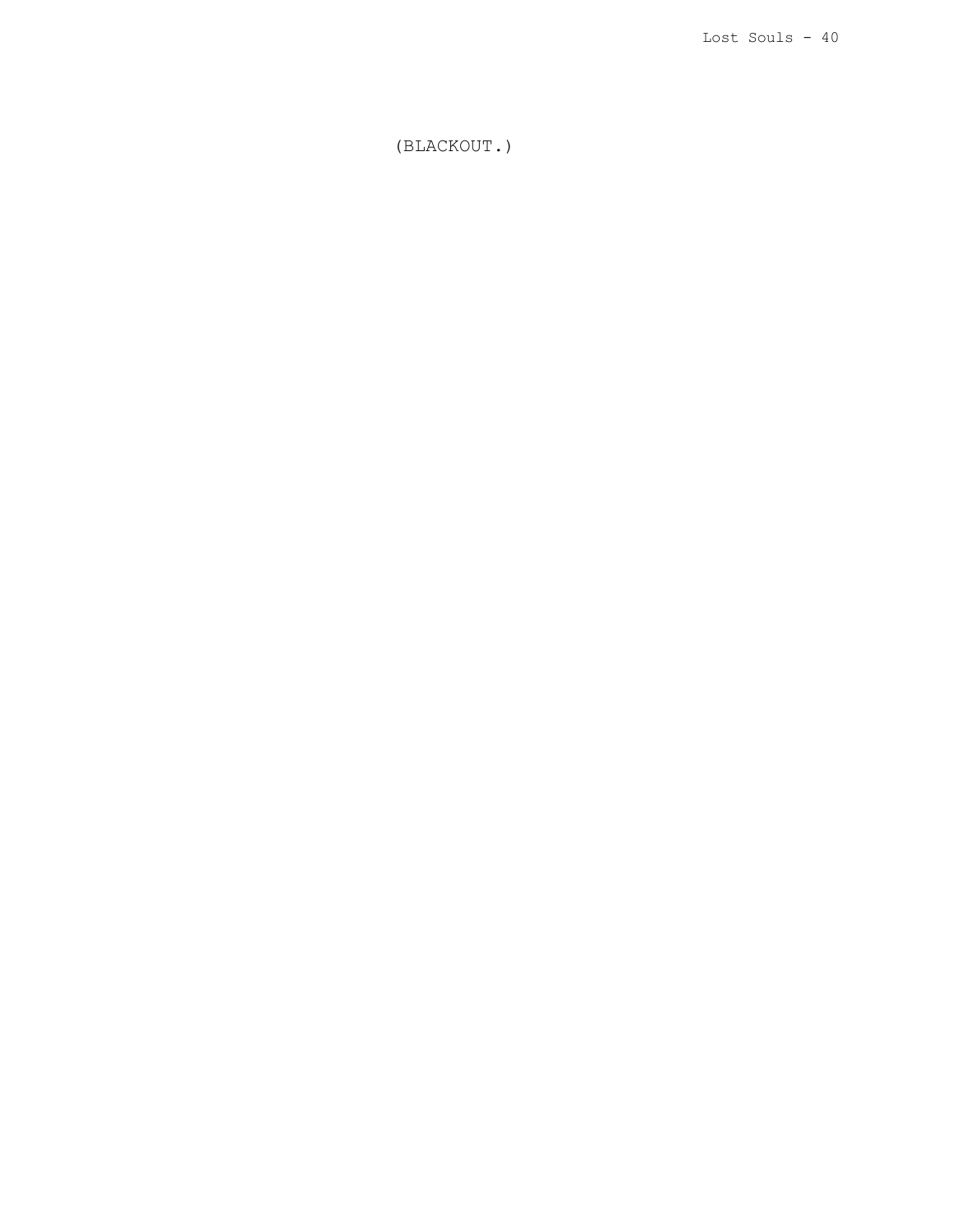# Scene 8

(RABBIT at the synagogue, addressing the homeless.)

# RABBIT

OK – it's late, so I'll make this short.

You all know the rules. No swearing, no talking, no eating or drinking in your seats. And no fucking cellphones!

I say this every night, and there's always some of you who just don't listen. I'm sick of it. I'm sick of you all. Sick of...of everything.

Sorry. I don't know who I am anymore. Well, I know who I am, I just don't know how to prove it. And why should I? Why do I have to prove anything to anyone?

I'm ranting now. It's not your fault. Not your fault you're here. It's cold outside tonight. Might even snow. You're all safe here. Safe here with me.

I'll check on you all in a few minutes. Until then, just chill, treat everyone with respect, and everything will be fine. Really.

(BLACKOUT.)

(END OF ACT ONE.)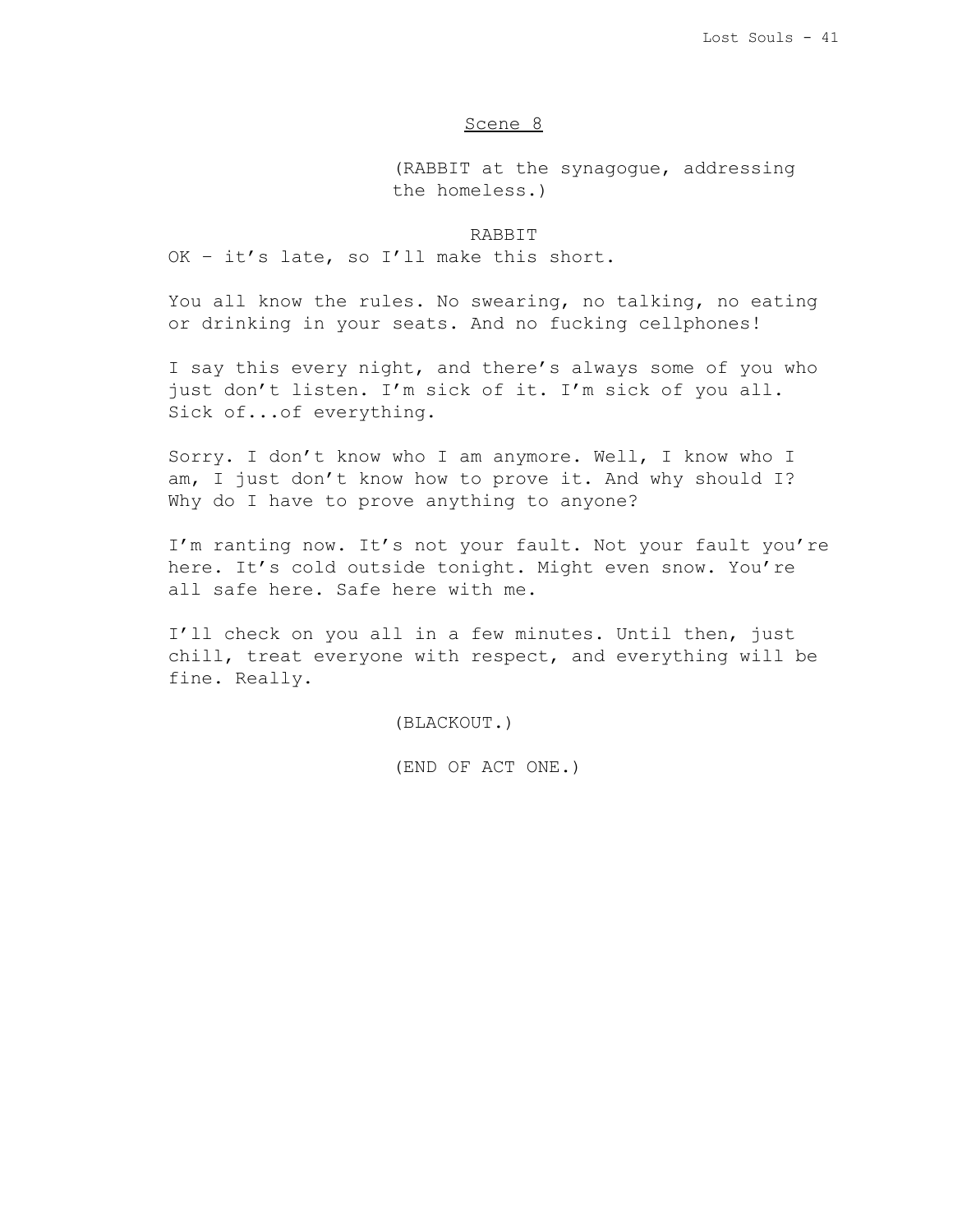# A C T T W O

#### Scene 1

(FRANK is again in the cemetery, addressing his congregation.)

#### FRANK

Ah, you're all still here.

Tonight, I wanted to talk about where I come from and where I live. I don't know where many of you lived at one time, but I assume in the immediate area.

When one passes, one may have expressed a wish to lie for eternity in the Holy Land. Or California – a wholly different Holy Land. No one actively wishes to rest forever half a mile off Exit 3 of the Interboro Parkway.

Yet, for you, my loving congregation, that is your fate.

But, as an old girlfriend of mine used to say, now let's talk about me.

I may have told you that in a previous life I was a lawyer. I make no apologies. It was something to do while I waited to find out what I really wanted to do.

But I was bored. I was helping rich people get richer, and catching the few pennies they dropped. But what I was doing for my fellow man, yes, for my fellow Jews, and what was I doing for me?

But I was lucky. My grandfather was a rabbi. Interesting story about his father, my great-grandfather, Morris. He came to this country in 1910. When I met him – and I only met him once or twice – he was an old, old man. He may have been in his eighties, but he looked even older.

An ancient, stooped-over man with weak, bony hands. I was too young to appreciate him, and I never gave him much notice.

On his eighteenth birthday, Morris was to enter a yeshiva in the old country to become a rabbi, and on the same day,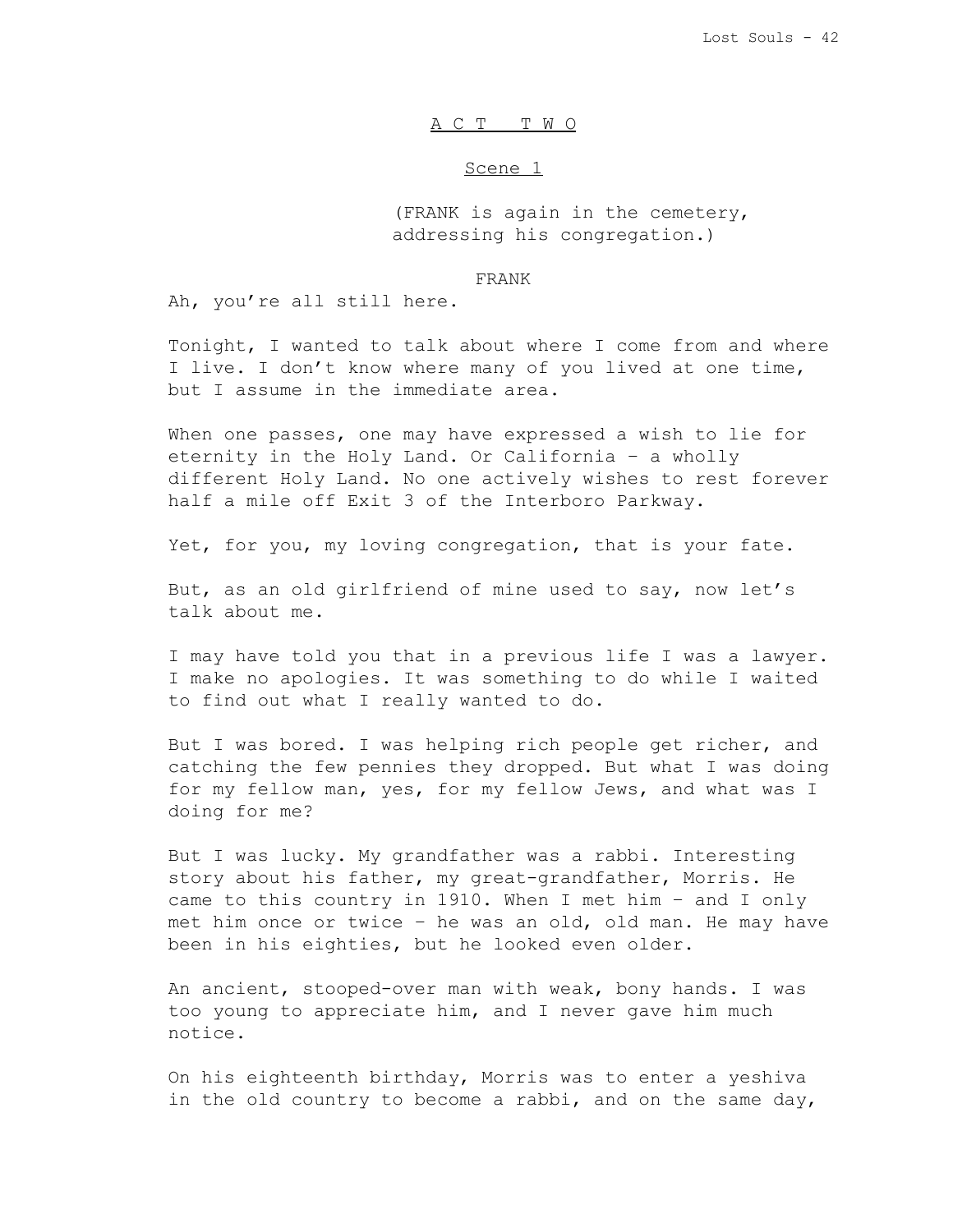get married. An arranged marriage to a woman he had never met, from a town twenty miles away. Twenty miles was at least half a day's travel in Romania in 1910.

Comes the fateful day, and...no Morris. My great-grandfather Morris is nowhere to be found. All the town goes looking for him, and not just his town, but the town twenty miles away.

Where was Morris? By the time they went looking for him, Morris was somewhere outside Prague, on a third-class train car, starving and thirsty, but free and on his way to the French port of Cherbourg and a rendezvous with the S.S. Ameritania, where he would spend eight days in steerage, with little food and water, and only pots and pans to relieve himself, on his way to New York.

He saved and he scrimped, and he found a job in a hat factory – back when men wore hats – and married a woman he met at the local synagogue. They had three children – four, but because of the horrible air and sanitation in their back tenement apartment on the Lower East Side, one died after three months from tuberculosis.

That made them decide to move, and with the money they had put aside for that fourth child – Manfred, they had called him – and some overtime at the hat factory, they got a new apartment way uptown. Everyone thought he was crazy. "Morris, who's going to want to live at 102nd Street and Broadway?"

Turns out a lot of people did, eventually, and there was this little thing called rent control, which is how he passed the four-bedroom Upper West Side apartment on to his son, my grandfather the rabbi, who was lucky enough to buy it on the cheap and passed it to me, the rabbinic student.

It's dark, it needs some paint and new floors, and maybe, just maybe, I can keep it in my family. It's been handed down for four generations, and it's my heritage. Maybe I'll sell it someday, but I'd rather not. It has my grandfather all over it.

But if Morris hadn't ankled it out of Carpathia that night, what would have become of him? And what would have become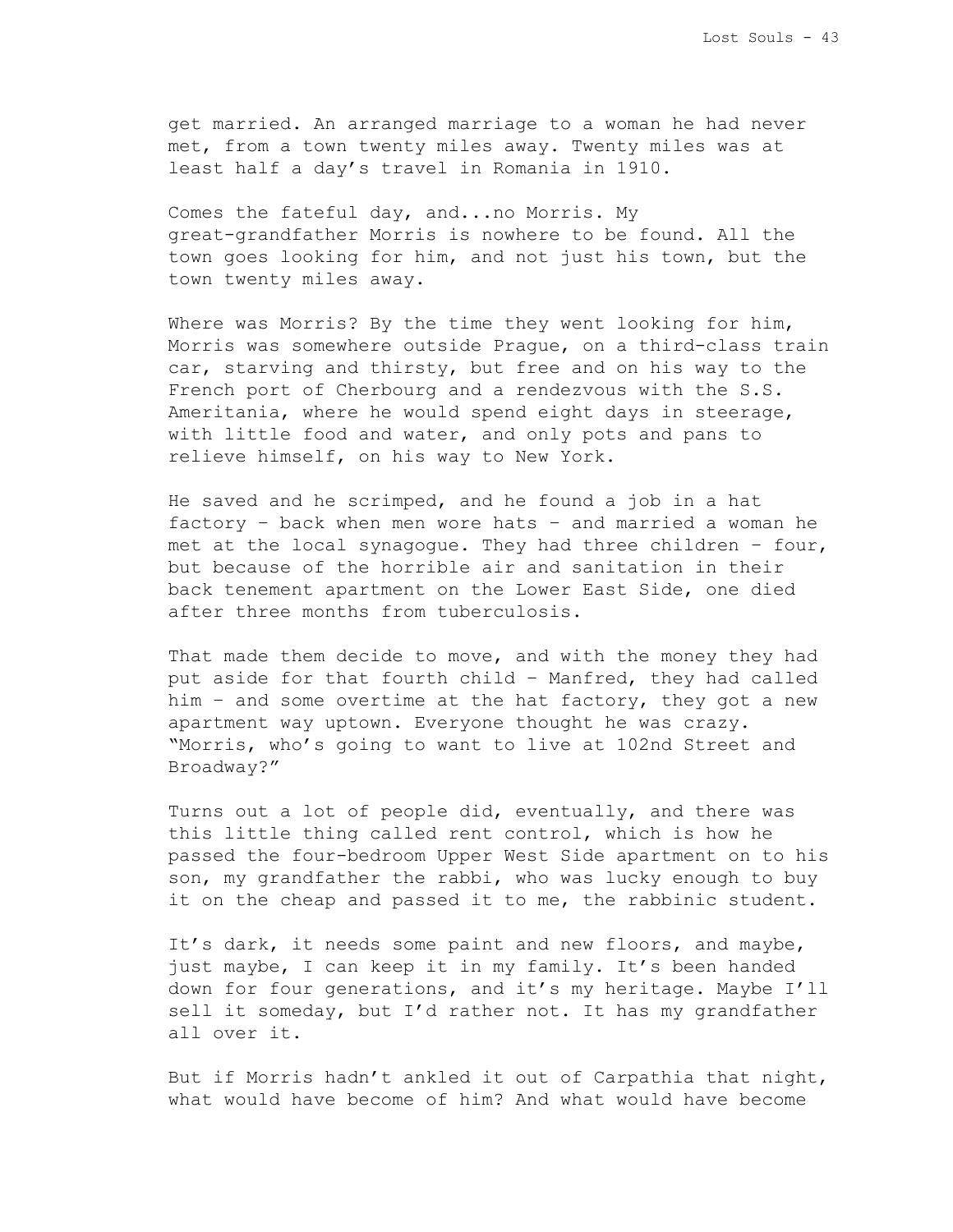of me?

I recently met a family with their own heritage, their own story, but it's a story they might not want to hear.

Sometimes you find out information you'd really best not know. Maybe we shouldn't dig any deeper into anyone's past.

Sometimes history can no longer be distinguished from fantasy.

And with that thought, we can continue.

(BLACKOUT.)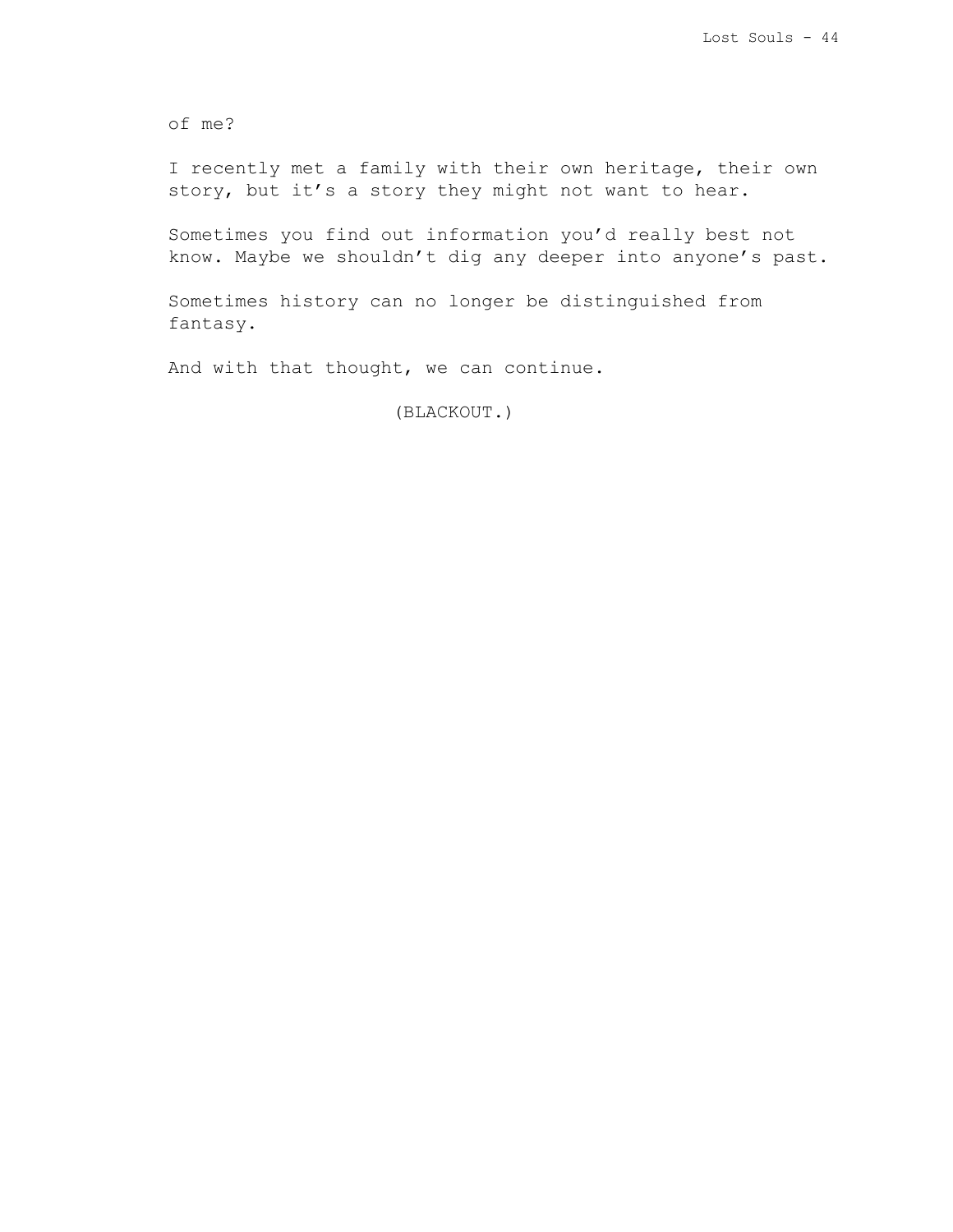# Scene 2

(OZZIE and CARMEN's apartment. A knock at the door. CARMEN checks the peephole, and opens the door.)

#### FRANK

I was hoping I'd find you here.

# CARMEN

Come in, Rabbi. My brother isn't here. In fact I think he went looking for you. Something about the apartment. Sorry for the mess – I just got in myself.

### FRANK

You work on Saturday mornings?

# CARMEN

No – I was just... There's a small place down the street I go to when I feel, I don't know, anxious. It's a Jewish church – do you know it?

#### FRANK

A synagogue? Anshei Chesed? Really?

### CARMEN

It's like I'm drawn to it. It's quiet. Peaceful. Everything that my life isn't.

#### FRANK

Anshei Chesed? They're too Jewish for me, and I'm a rabbi. So, you go to a synagogue to find peace?

# CARMEN

I guess so. No one bothers me. There's never anyone there.

### FRANK

They might sell it - they don't have enough people to make up a congregation anymore.

## CARMEN

But don't you have to go to a church to be closer to God?

FRANK

That is a question Jews have been dealing with for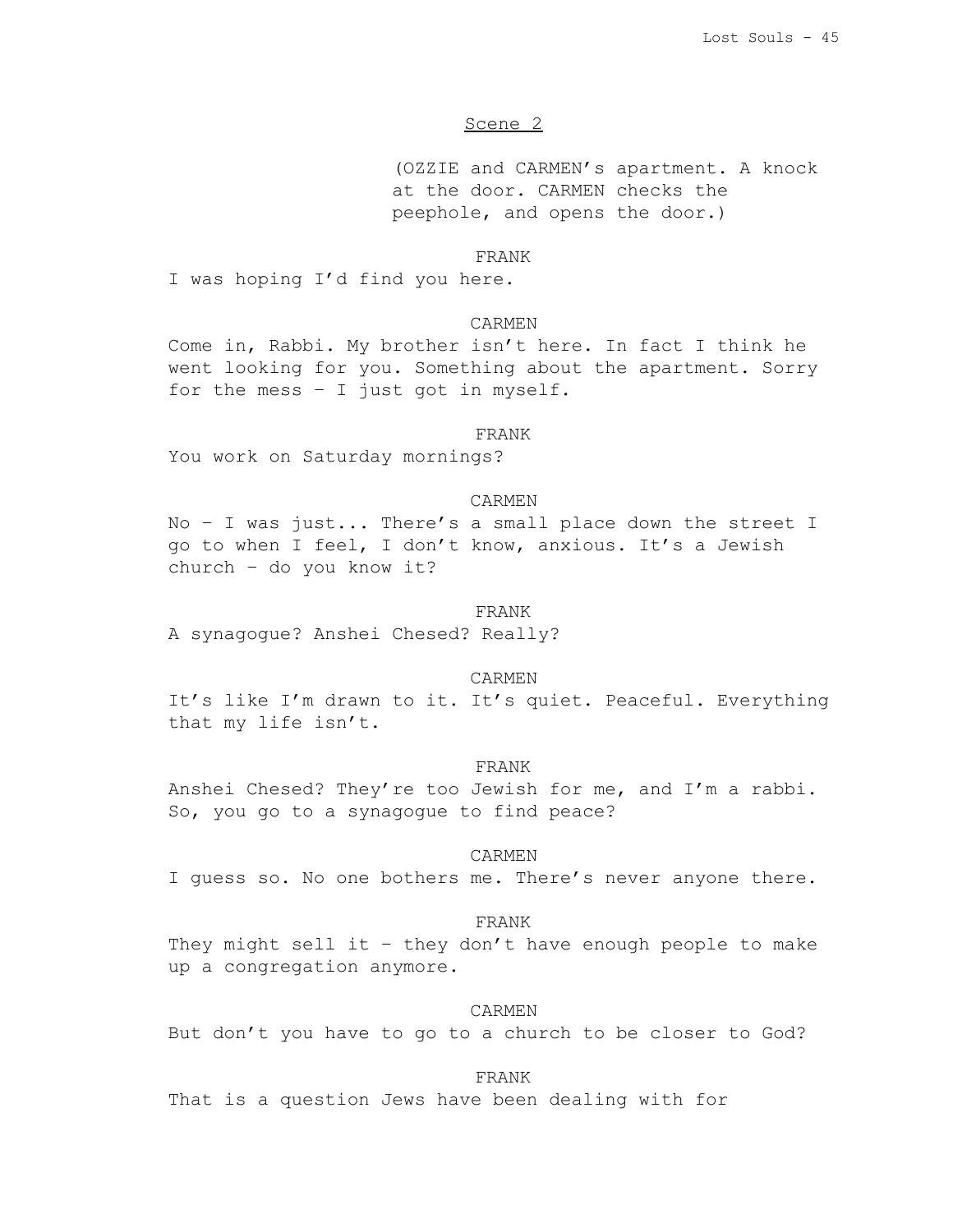generations. Usually, the answer is yes – until your children's bar mitzvahs.

Carmen, when I was here two weeks ago for dinner, you brought out three very beautiful candlesticks and a wine cup. Can I see them?

#### CARMEN

Of course.

(SHE goes to a sideboard and brings them to him. FRANK looks them over very carefully.)

Please be very careful. It's all we have left from our parents. That and this apartment.

#### FRANK

We had candlesticks like these when I was growing up, but not as beautiful. They seem very old.

#### CARMEN

They were Abuela's, on the island. We're Dominican.

#### FRANK

Oh. Aren't most people here from Puerto Rico?

### CARMEN

The Puerto Ricans, they have it so easy! They just fly here from San Juan and move in. My parents had to wait so long for a visa, they had Ozzie and me, and we all had to become citizens. Even Abuela.

## FRANK

That's very admirable.

### CARMEN

Our church here helped us. They even helped Ozzie get his electrician's license. I don't know we would ever do without them.

# (Pause.)

# FRANK

Carmen, when you came in that Friday night I met you, do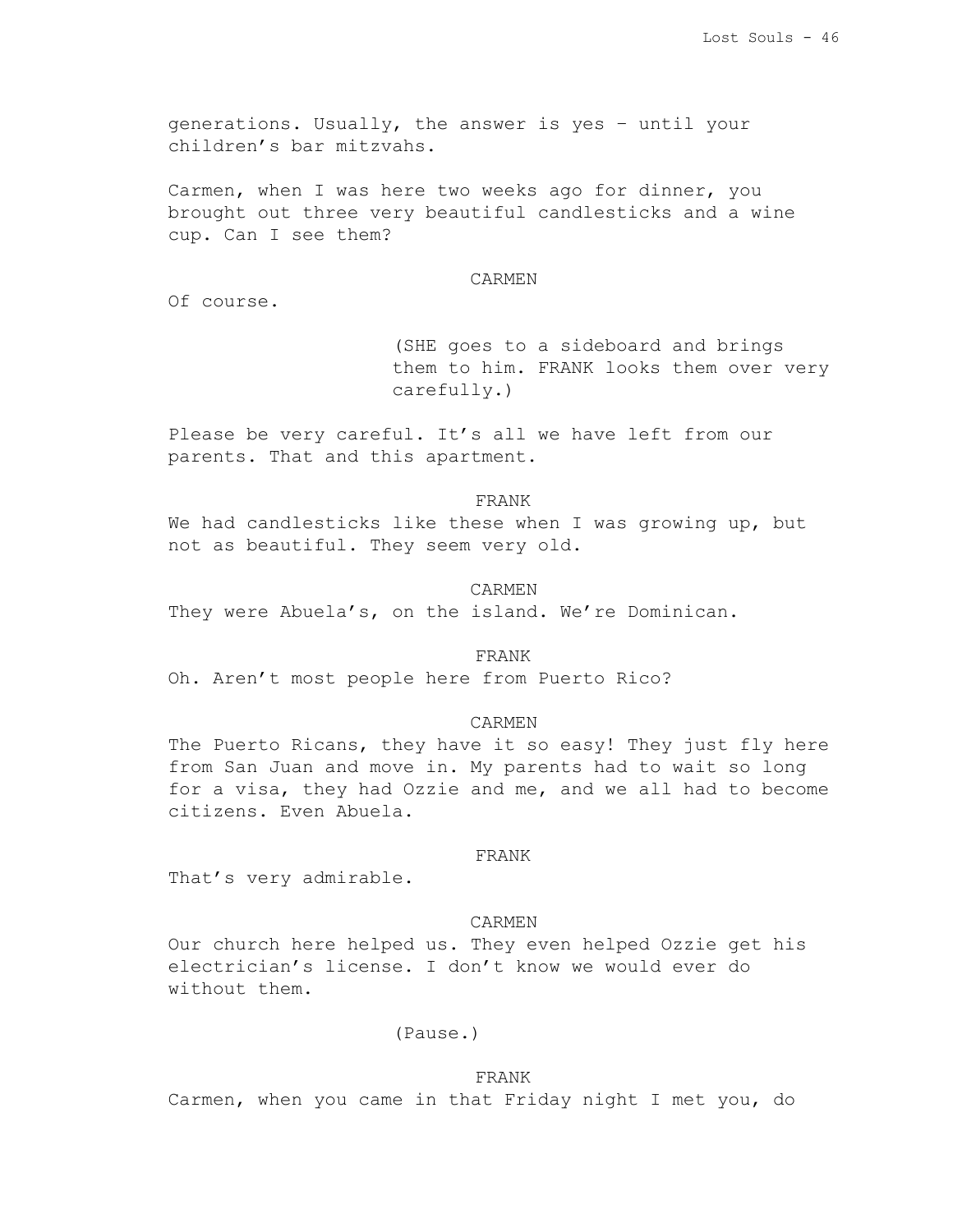you remember what you did? At the door.

#### CARMEN

At the door?

# FRANK

Yes.

# (FRANK goes to the door.)

You came in, and as you entered, you touched the top of the doorway, and kissed your fingers.

# CARMEN

Oh that. I've done that my whole life. My mother taught it to me. She would do that whenever she came home. She said it was how we welcome Jesus into our home, and we kiss the door He entered. She told me not to tell our father – he didn't like it.

### FRANK

And before dinner, the candles.

# CARMEN

It makes Friday night so beautiful, doesn't it? Work is over, and now we relax, we take a deep breath and exhale, and we let something beautiful into our lives.

#### FRANK

But then you blew the candles out.

# CARMEN

First we put the candle in the wine, the blood of Jesus, because He brings light to the world. And we blow the candles out to show we are not prideful.

# FRANK

And the blessing over the candles?

## CARMEN

Blessing? I don't know. My mother always said it. It's our family tradition. And you did the same things when you grew up?

### FRANK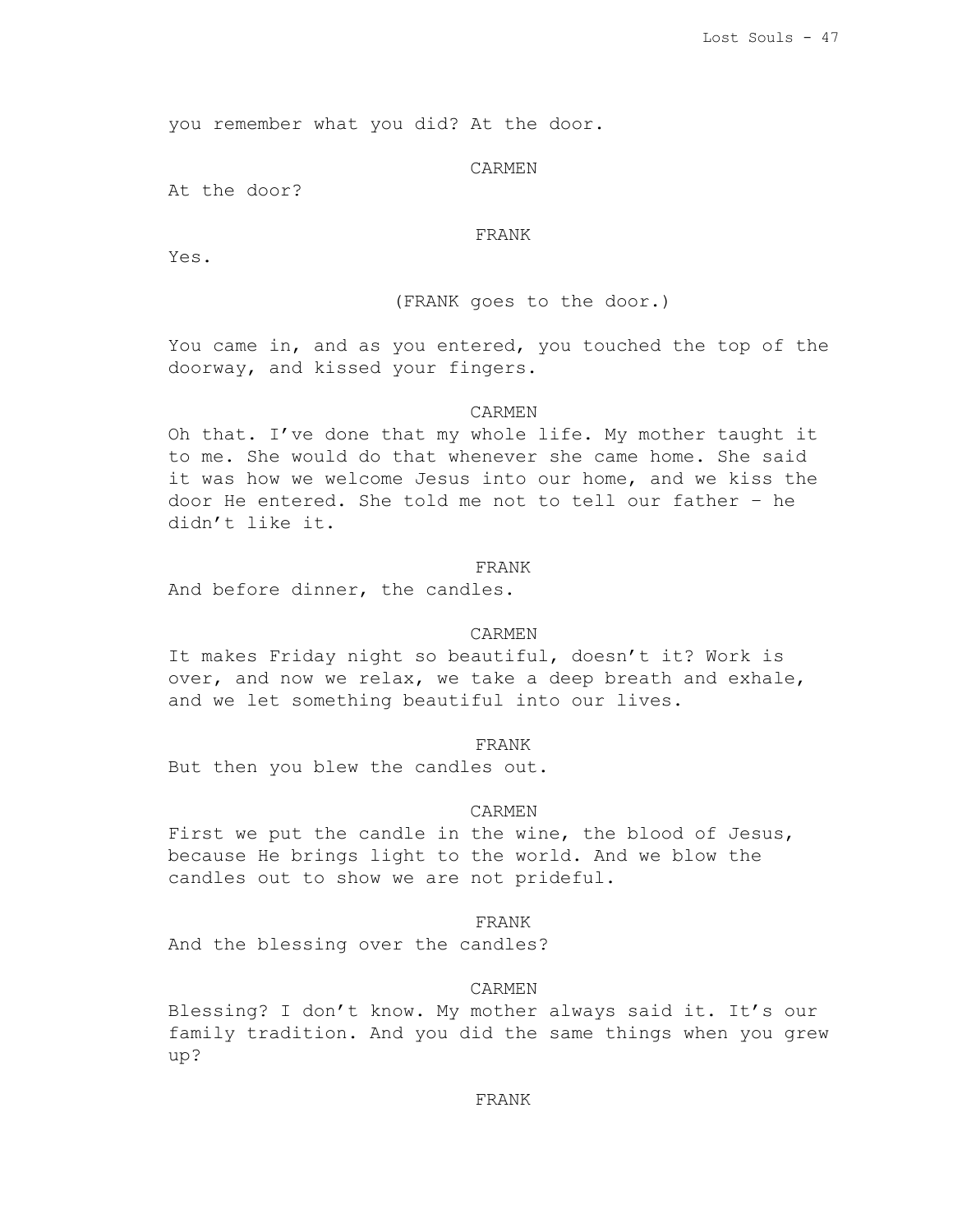Well, yes, but for different reasons.

# (Pause.)

When I was a boy, my mother would also make a special Friday night dinner. She'd roast a chicken – even in the summer, when it was 90 degrees outside – a big, plump roast chicken with gravy and potatoes. And we'd all gather around our table, my father, my mother, sometimes my grandparents too, and we'd hold hands. And my mother would light two tall white candles in candlesticks just like these, and she'd say a blessing: Blessed are you, Adonai our God, Sovereign of the universe, who hallows us with mitzvot, commanding us to kindle the light of Shabbat. And then she'd repeat it, but in Hebrew. *Baruch atah, Adonai, Eloheinu, melech haolam, asher kid'shanu b'mitzvotav, v'tzivanu l'hadlik ner shel Shabbat.*

Does that sound familiar?

CARMEN

(apprehensively)

A little.

### FRANK

And on Saturday night, when our Sabbath was over, my mother would take a small silver box of spices we kept on a sideboard, and she'd pass it around to everyone to smell something beautiful. And she'd pass around a cup of wine, this very very sweet syrupy wine that no one would drink unless God Himself told them to, and we'd all take a sip. And she'd light a special twisted candle with blue and white wicks, and say a blessing over it. And then she would put the candle in the wine, and we'd all hear it sizzle out. That was my favorite part.

### CARMEN

Mine too. You don't hear it often. I like that sound. Some sounds stay with you your entire life.

## FRANK

And my grandfather, when he entered a room, he would touch the top of the doorway and kiss his fingers. Except he wasn't touching the doorway. There was something on the doorway he was touching. Do you think you know what that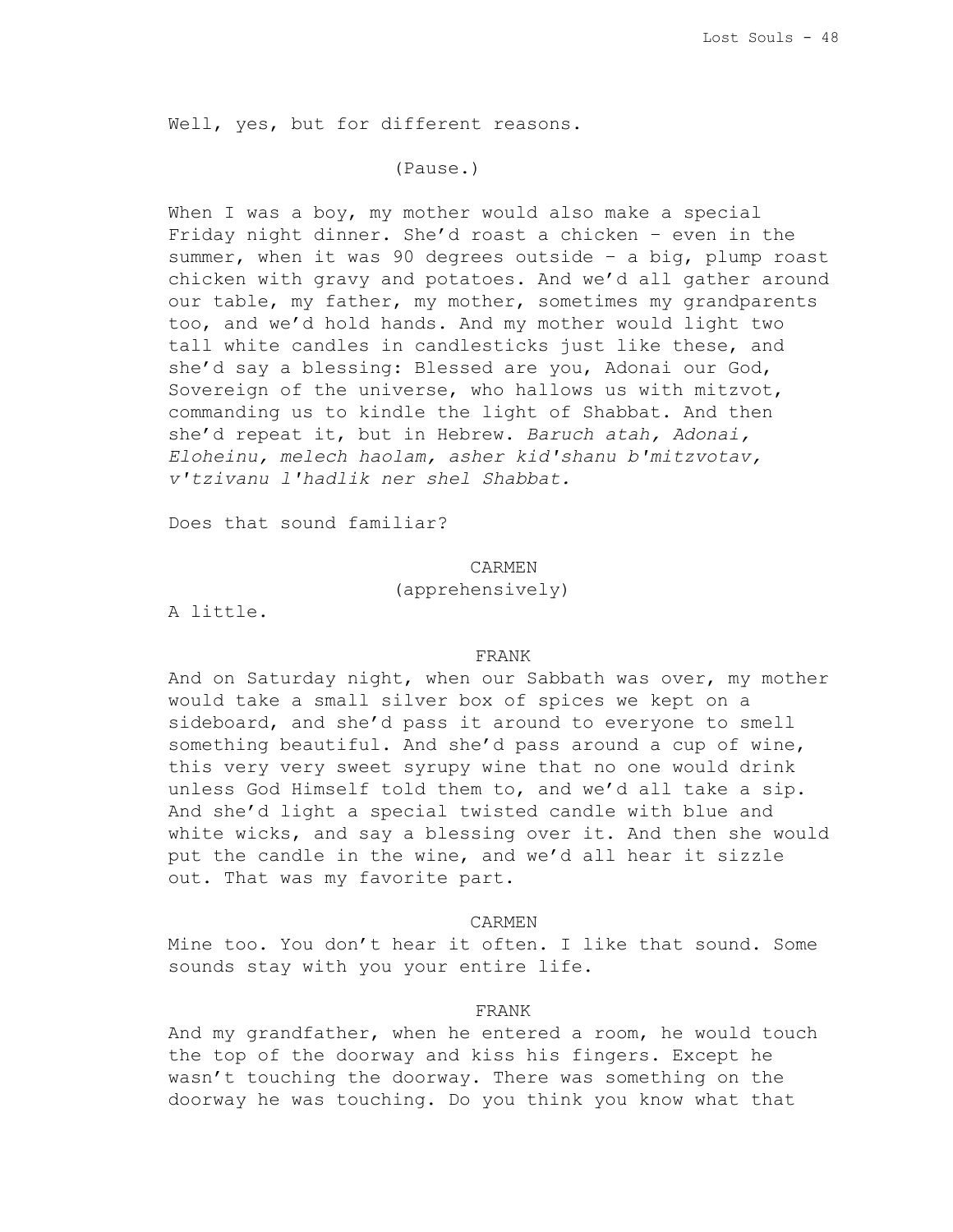was?

#### CARMEN

He wasn't letting Jesus into his home, was he.

# FRANK

No. See, Carmen, he was Jewish. Jews have a small medallion, a case on their doors, that has part of the Torah, the Jewish Bible, on a piece of parchment. On the parchment is a special Jewish prayer, *Sh'ma Yisrael*. "Hear, O Israel, the Lord is our God, the Lord is One." It's our dedication of faith. What it means to be a Jew.

And my mother who did that ceremony, called Havdalah, and lit the Friday night candles, and made the roast chicken dinner – she was Jewish. My father and my grandparents are Jewish. I'm Jewish.

Do you see what I'm getting at?

CARMEN

I can't be. It's impossible. No, we just had very similar childhoods.

#### FRANK

Carmen, your ancestors came from Spain, or maybe from Portugal. In any case, they were there in the 15th century. Spain had a large community of Jews, and they were very prominent in culture, in the sciences – they were part of everyday life.

And a man called Torquemada came to power and gave all the Jews a choice – become Catholic, or die. Many did become Catholic in their hearts, and many just, well, played at being Catholic to the outside world, but in their homes, among their families, they were still Jewish. They kept the Jewish traditions, and the Jewish holidays.

But in secret. Like when you lit the candles and immediately blew them out? The authorities in Spain went out on Friday nights looking for candles in the windows of homes, because they figured anyone with candles on a Friday night must be Jewish.

And the secrets, the codes, the special rituals, were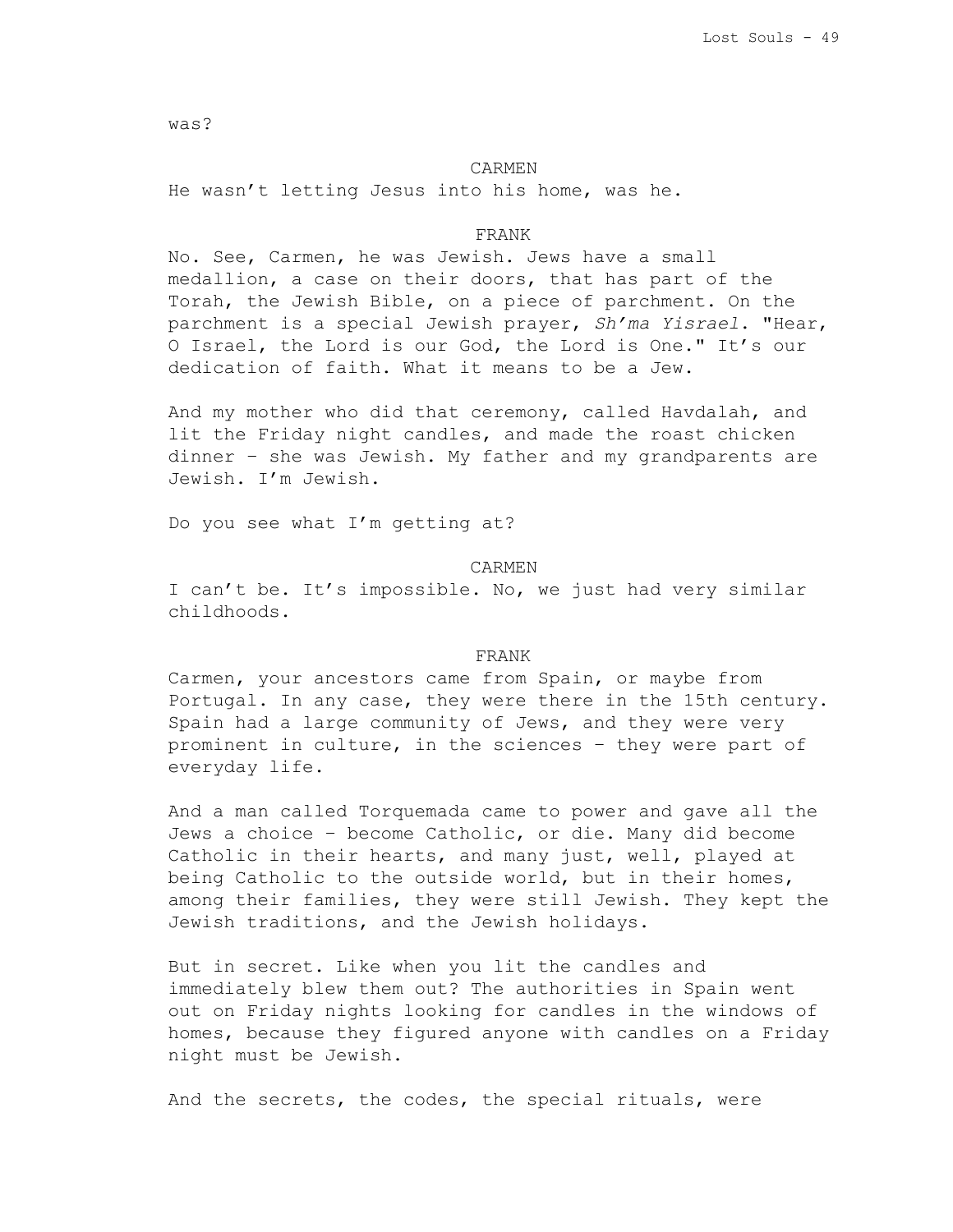passed down from generation to generation. From mother to daughter, usually, over hundreds of years.

Carmen, you, and your family, are Jewish. And like the Havdalah candle that takes two different wicks and makes them burn as one, we can explore that together. I can help. And I brought you this.

> (FRANK approaches her and places a necklace around her.)

It's a Star of David, but more than that, my grandfather gave it to my grandmother before they were married. A symbol of our faith. Of our shared faith.

> (He takes her hands to comfort her, as OZZIE enters, unnoticed.)

# CARMEN

So what am I? Am I Catholic or Jewish? I don't know what to say. Frank, you're confusing me. I grew up at St. Paul's, I've devoted my life to Jesus, and now you're telling me our whole family is Jewish?

#### OZZIE

What are you telling her?

(FRANK gets up to greet him.)

FRANK

Mr. Paz, I'm so glad to see you.

#### OZZIE

You leave her alone.

### FRANK

No, it's not... I was just explaining to her that all those rituals she does before Friday night dinner probably means that your family was Jewish in the 15th century in Spain.

(OZZIE looks at him, then laughs.)

#### OZZIE

What? Sure, we're just a Jewish family in a five-floor walkup tenement in East Harlem. Man, *estás loco.* Look, I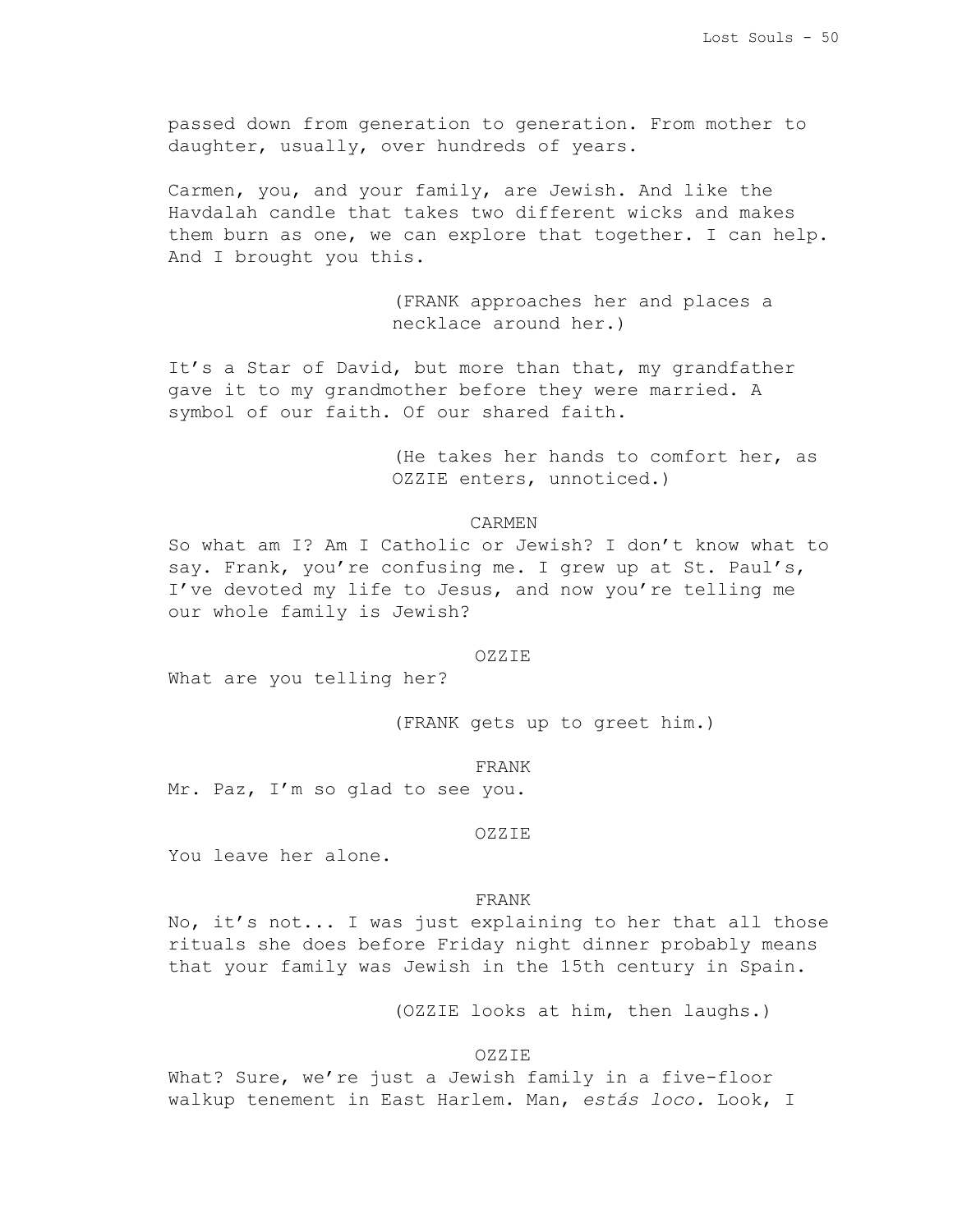appreciate you trying to help us, but that kind of help we don't need. I mean what? I look Jewish? I sound Jewish?

FRANK

Don't you want to know about your heritage?

# OZZIE

I want to know what you're doing to keep us in this apartment. That's your job. That's why you're here. Not to me this bullshit story about being Jewish.

And if you know what's good for you, keep your hands off my sister.

(to CARMEN)

And take that thing off!

## FRANK

I'm sorry, I thought...

### OZZIE

Oh man, I gotta tell Abuela. You'll see what I mean.

### CARMEN

No Ozzie, don't. Don't!

(OZZIE runs into the bedroom, and wheels ABUELA in to the main room, in her wheelchair.)

# ABUELA

Ozzie, *qué estás haciendo? Estaba viendo la televisión.* Judge Judy.

#### OZZIE

Bahbie, *este rabino loco dice que somos judíos. ¿Tu lo crees? Estábamos judía en España hace mucho tiempo.*

> (A long pause as ABUELA glares at FRANK. Slowly, she gets out of her wheelchair and walks haltingly toward him. SHE looks at him, and begins to cry out and pound him chest with her fists.)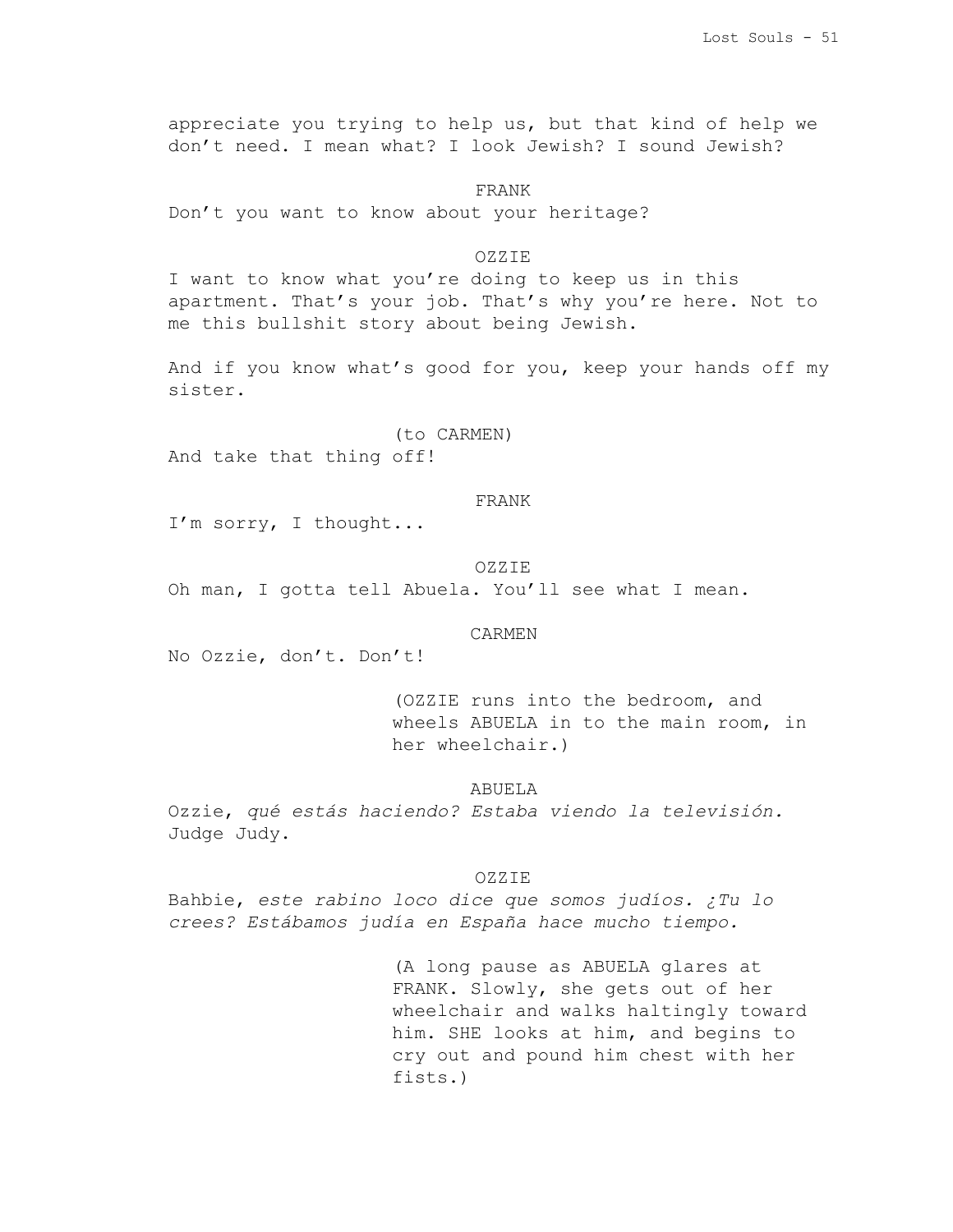ABUELA *No soy judía! No soy judía! No soy judía!*

> (SHE beats his chest and cries out repeatedly until she tires and falls into his grasp.

> (At this, CARMEN runs out of the apartment, crying, still wearing the necklace.

(OZZIE takes ABUELA from FRANK and carefully puts her in her chair. SHE is still weeping and muttering.)

OZZIE

Get out of my house. I don't want to hear from you again. Not even about this apartment. Get out and leave us all alone!

FRANK

I was just trying to help. I'm...I'm sorry.

OZZIE

Yeah, you say that a lot.

FRANK If there's any way I can help you, I will.

OZZIE

I don't need your help. I need seventy thousand dollars and a place to live.

> (FRANK looks at OZZIE comforting ABUELA. OZZIE picks her up in the pose of the *Pietà*, and carries her is arms back to her bedroom, as FRANK is left standing alone. HE exits.)

> > (BLACKOUT.)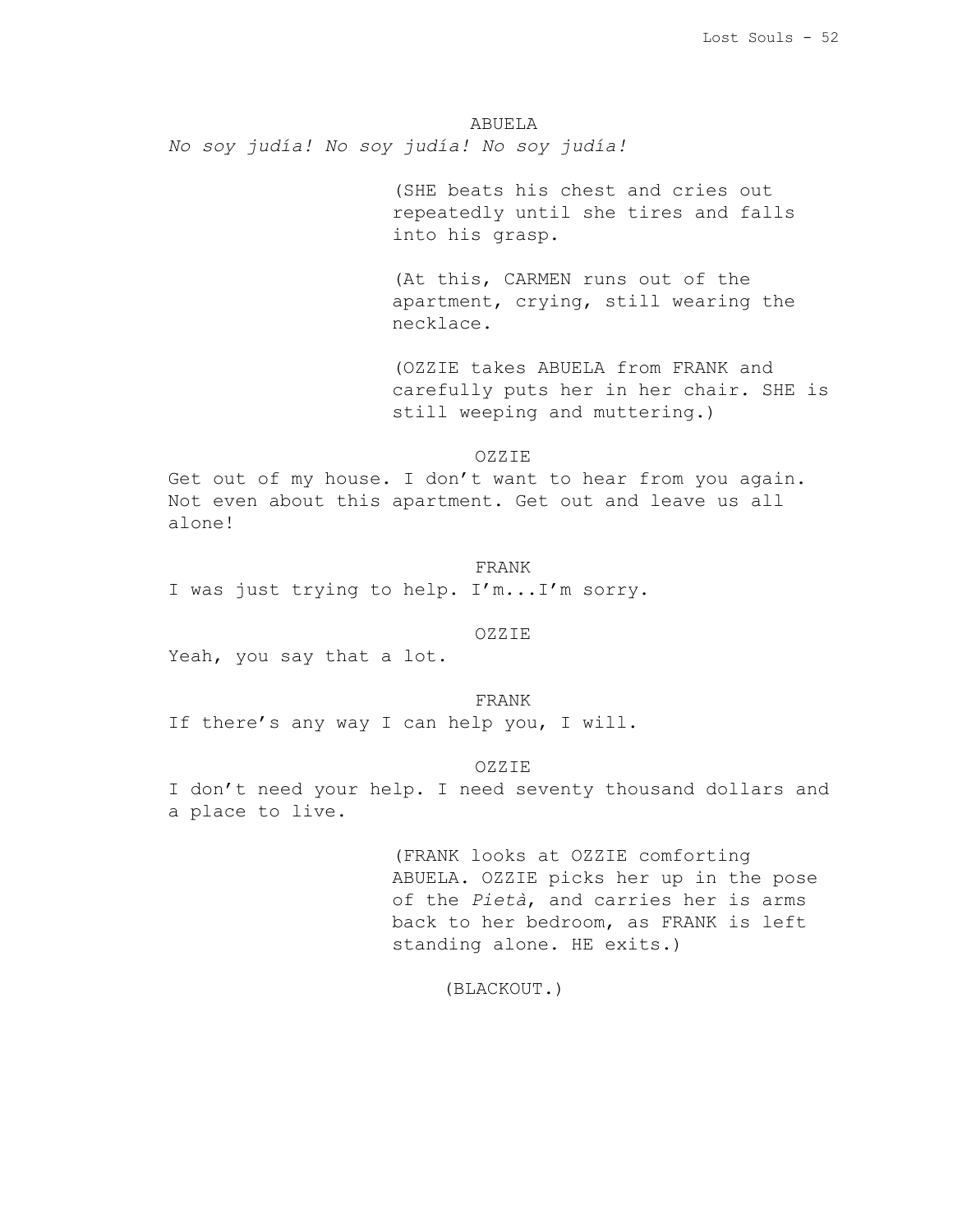# Scene 3

(A small East Harlem synagogue, dark and almost in disuse – this is the synagogue where RABBIT runs the nightly homeless shelter.

(RABBIT and SARAH enter.)

# SARAH

I know it's here somewhere. Do you know why I came here that night? Not just to get out of the cold. My grandfather used to be the rabbi here.

#### RABBIT

Here? This place? My place? My homeless shelter?

# SARAH

Back in the seventies. It was even worse then. All the Jews had left, except for about a dozen old men. Enough for a minyan. Addicts would come and shoot up. But he took compassion on them, welcomed them in, and started to care for them overnight.

I know there are books here from Europe, before the war. Maybe we can find something about your great grandparents – that would satisfy the school.

#### RABBIT

Why should I have to satisfy them? Would it even prove I was Jewish? How do I do that? It wouldn't definitively prove I'm Jewish.

#### SARAH

It would prove you're Jewish enough.

#### RABBIT

I'll tell you one thing I'm not doing. Converting.

# SARAH

What do you mean?

### RABBIT

Sarah, I'm Jewish. I've always been Jewish. I'm a freaking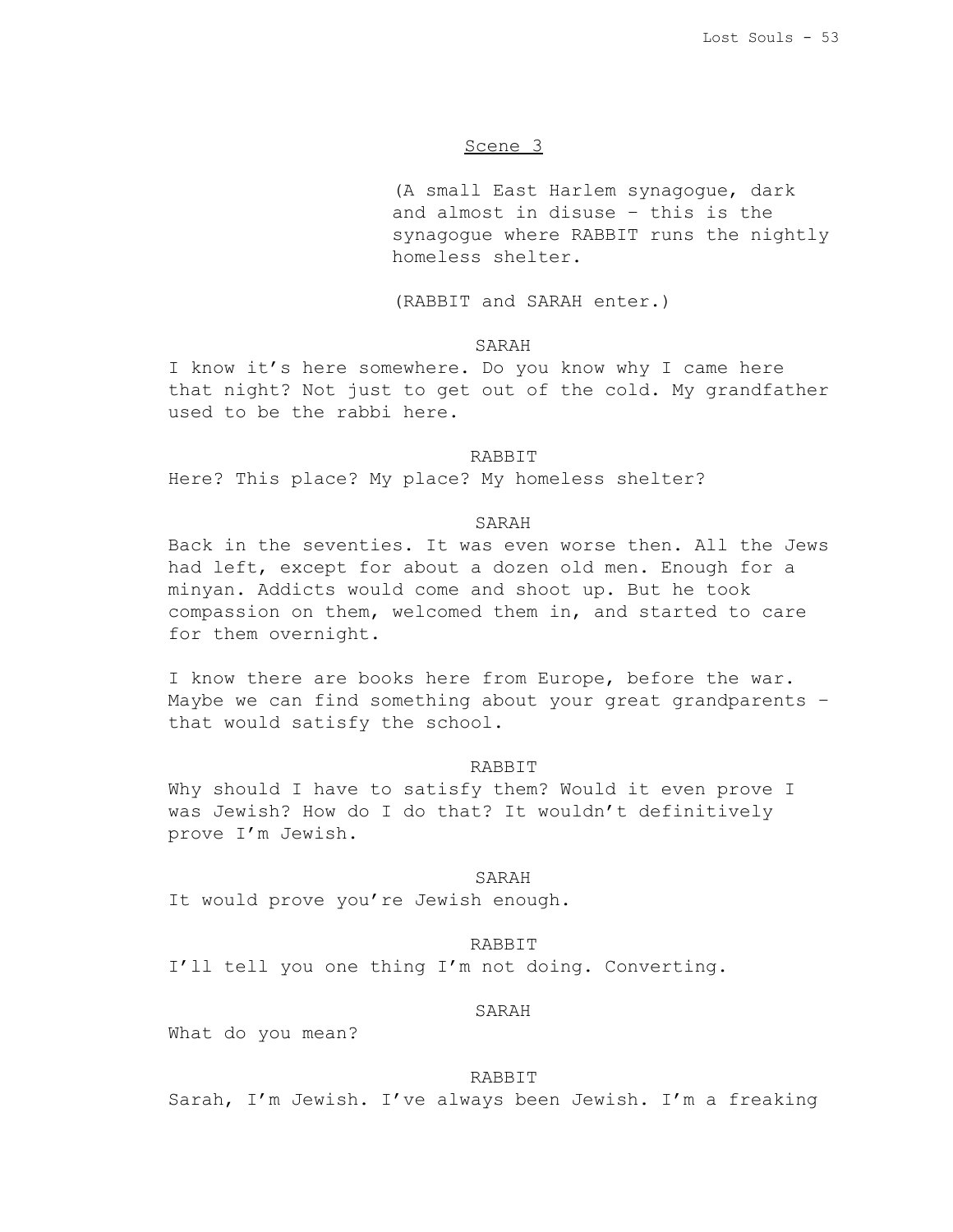rabbinic student in New York – of course I'm Jewish, and I shouldn't have to prove it to anyone. And I'm certainly not giving them the satisfaction of converting to something *I already am!*

# SARAH

It would answer all our problems.

# RABBIT

Under no circumstances will I convert just to join the most exclusive club in the world.

#### SARAH

I can't see a thing in here.

(SARAH holds up her cell phone and uses it as a flashlight, revealing the back of CARMEN, sitting in one of the pews, crying.)

# CARMEN

Please turn that off.

### SARAH

I'm sorry. Can I turn the lights up a little? I'm looking for something.

#### CARMEN

So am I.

(SARAH finds a light switch, and the lights come up a little.)

## SARAH

Are you all right?

# CARMEN

I don't know how I am. I don't even know who I am anymore. I got some terrible news today. I might be Jewish.

# RABBIT

I might be Jewish too.

SARAH Being Jewish is great gift. A great honor.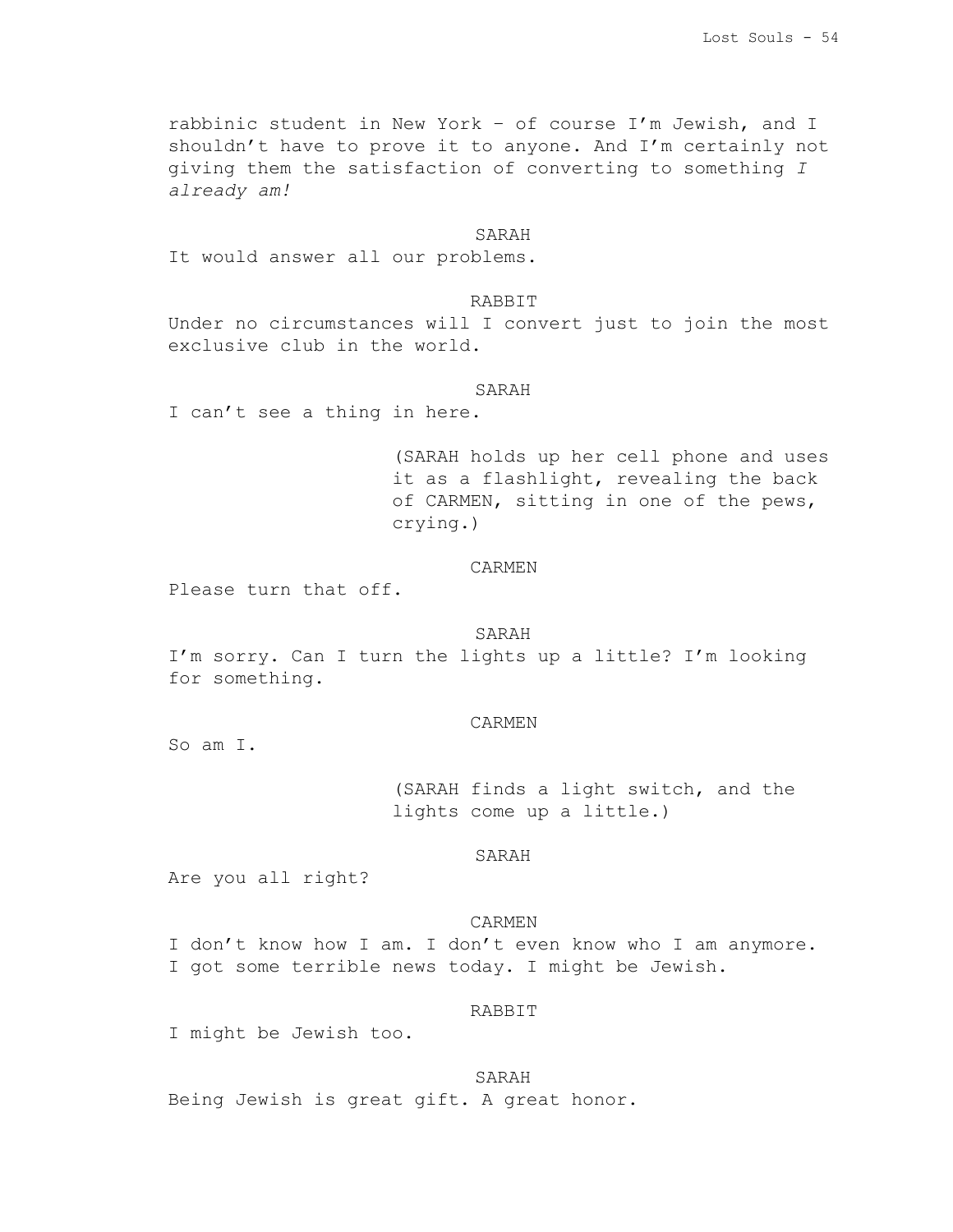### CARMEN

But you didn't grow up singing about Jesus and going to church all your life.

# RABBIT

I might as well have. I might as well spent my youth eating Twinkies and listening to the Osmonds.

# SARAH

They're Mormon.

#### RABBIT

Same thing. I have to prove to someone that I'm Jewish.

#### CARMEN

He must be right. I mean, I come here, we light candles on Friday night, we kiss the doorway, we make a chicken dinner...

(RABBIT and SARAH look at each other.)

#### SARAH

Wait a minute. Are you Carmen?

### CARMEN

How did you know?

# RABBIT

We're friends of Frank – Rabbi Rosen. The one who was helping you with your apartment.

# CARMEN

Some help he was. My life is upside down. I'm shaking, all nervous. And we're getting evicted, if we don't come up with seventy thousand dollars by the end of the month.

#### SARAH

I'm sure he can do something.

(FRANK enters.)

#### FRANK

Carmen, I'm sorry. I'm so sorry.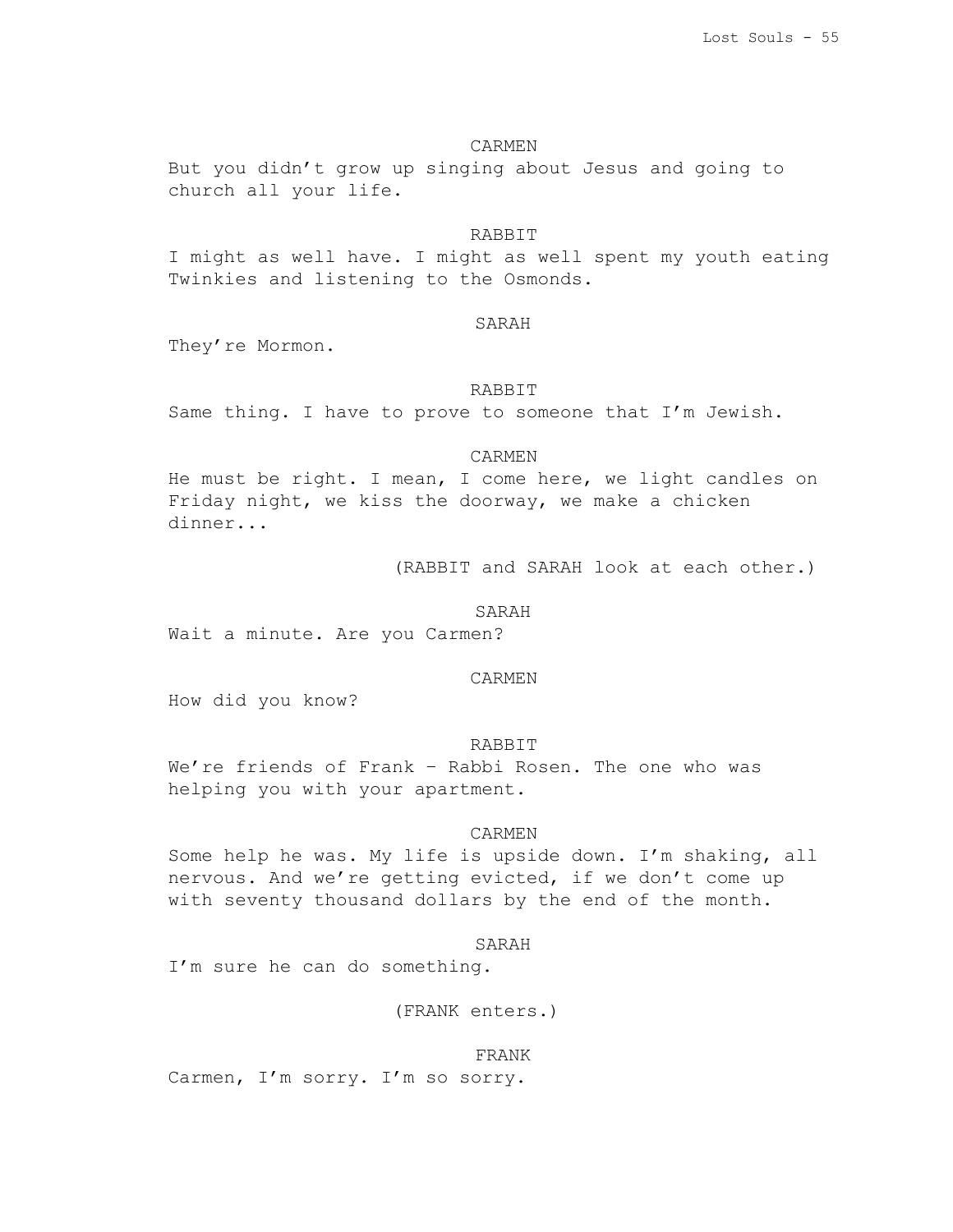#### CARMEN

You! You ruined my life! I don't know who I am anymore! Who am I? Who am I?

> (SHE takes off the necklace and throws it at him. HE picks it up and reluctantly puts it in his pocket.

(An old homeless man, MOSE, enters.)

**MOSE** 

'Scuse me, ma'am, but some of us are tryin' to settle down and get some sleep.

#### CARMEN

I'm sorry.

### MOSE

No. No reason to get all sorry and weepy like. What's the problem? I seen problems all my life, and there ain't none I couldn't lick.

#### CARMEN

This man just comes into my life, and he tells me I'm Jewish.

#### MOSE

Jewish? Well, then, you're in the right place! You're in a Jew church. I know that's not the right way to say it, but it's what I grew up with. Don't mean no harm by it. In fact, this man here and his woman saved me many a night sleepin' rough and close to freezin' to my death. Ain't that the truth.

#### CARMEN

My parents, my grandparents were good Christian people. We would go to St. Paul's on 117th every Sunday. We knew everyone, everyone knew us. We knew our place in the world.

## MOSE

No reason you should stop going to church if it makes you feel good. You can still come here too. Lotsa ways to get to Heaven. Like the song say, Eight gates to the City, hallelujah!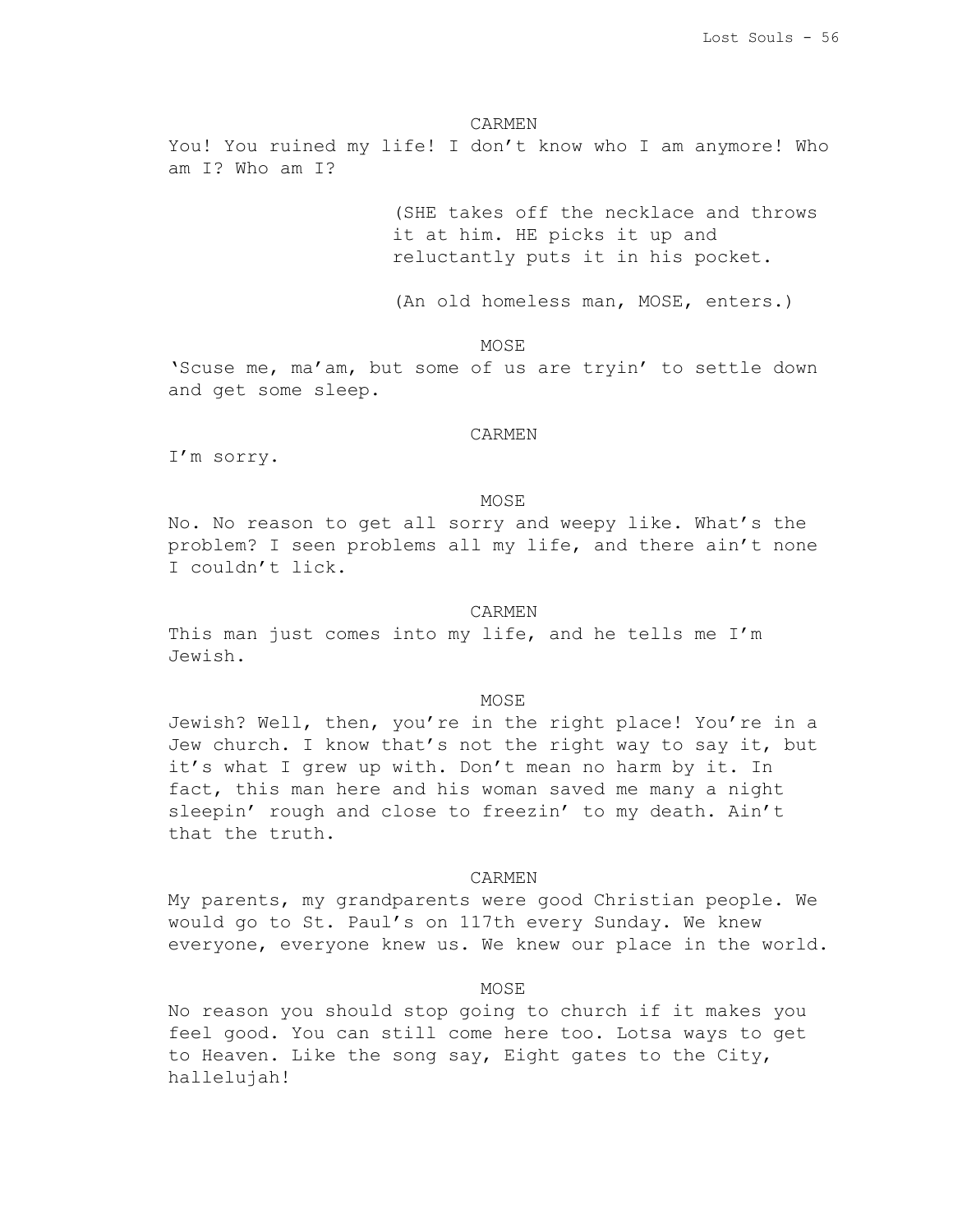I come here every night, and I sure ain't Jewish. Been comin' here for years and years. The Jews here, they good people. Take care of you right, feed you right. Don't ask you to give your soul to Jesus for a bowl of soup like those other places. They feed you and leave you alone. My kinda people, Jews.

Even when I was down South were I was born, Charleston, South Carolina, by the waterfront – my daddy was a fisherman, you know – there was a Jewish family owned a store. Fair prices, good talk. And when I was older, if I didn't have enough for a bottle some nights, more often as not they'd sneak me one. Good people.

You know who was a good Jew to me? Mister George. Now, we talkin' years and years ago. Back, way back. War years. *Before* the war years. Mister George, he used to come here 'cause we used to put on shows here back in the day. That was Mister Roosevelt's doin'. 'Course, he wasn't Jewish, Mister Roosevelt, but everyone thought he was. *Rosenfeld*, some of us called him, but I always took it as a compliment. Yessir, the WPA.

# FRANK

Carmen, is there anything I can do?

## CARMEN

You've done enough.

#### MOSE

Anyway, Mister George, he used to come up and play that piano over there. Is it still there? Underneath all those rags and dust there's a piano and Mister George would come here and he'd play for us. He'd say to me, he'd say "Mose" – he called all us folk "Mose" – Mose, he'd say, some day I'm going to write you into a show. And ain't it the truth if he did! Mister George, he died too soon, too young. Something up in his head, I hear. But there must have been so much up there, so many wheels turnin' up in his head. Maybe too many to live.

And then every night they'd do a little show up there for us, and all the downtown white folks would come up to Harlem to watch. That was a time. All the downtown white folks come uptown to sit with us black folks and watch Jews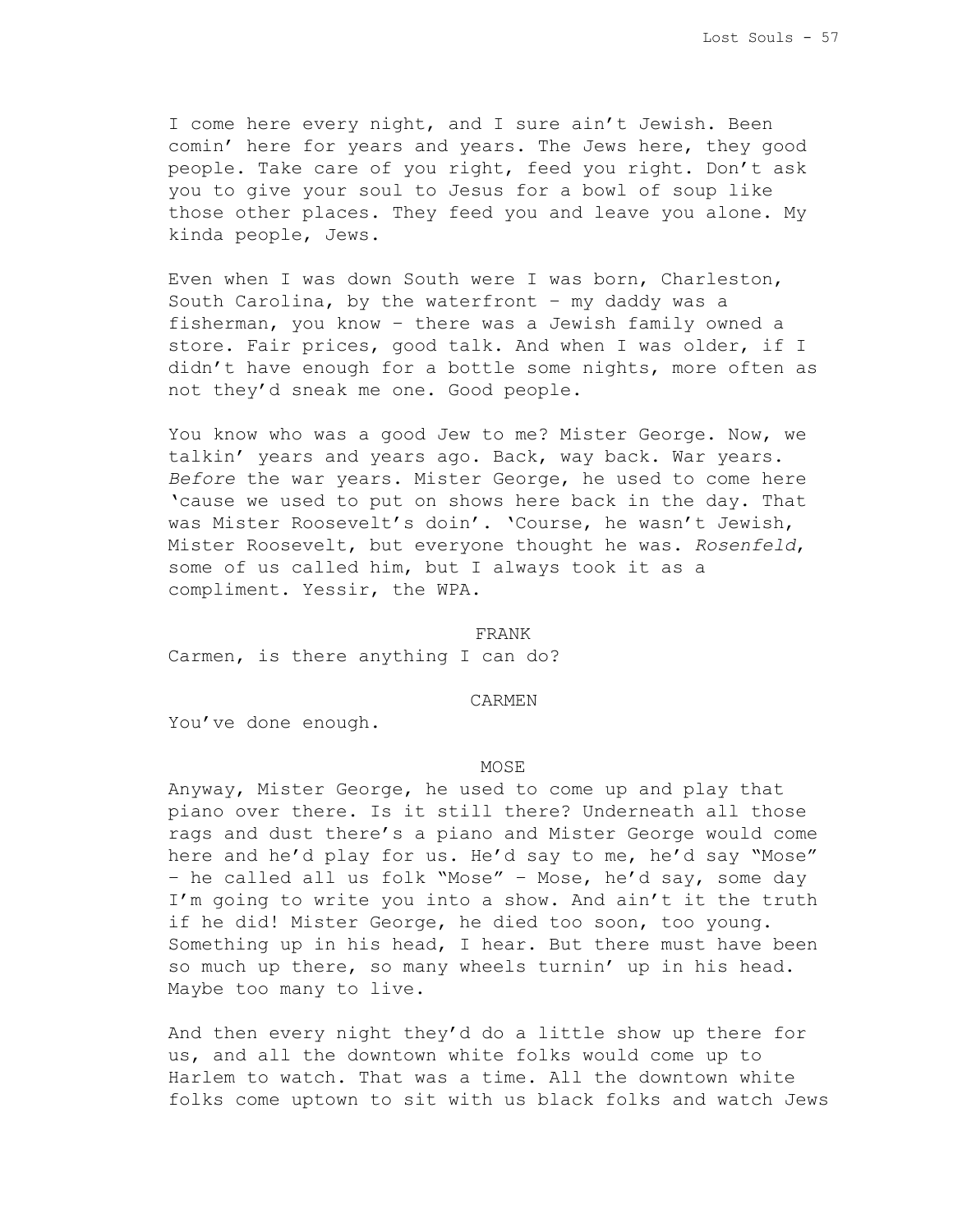sing and dance!

Sometimes the world turns upside down, miss. Black folk in a synagogue, white people movin' to Bushwick, rabbis in East Harlem. Nothin' you can do about it except ride it out. There's always another adventure around the corner.

You're young, miss. We're all the same. We all looking for something, and we don't know what we're looking for, and when we find it we don't know we were looking for it in the first place.

Now 'scuse me, but I've got an appointment with Mister Mogen David before I go back to sleep.

#### SARAH

Excuse me – just how long have you been coming here?

# MOSE

Long as I can remember.

### SARAH

My grandfather. He was the Rabbi here a long time ago. Mordecai Silverman.

### MOSE

You mean, Old Man Morty? He was your granddaddy? He was a good man. Always kind to me.

#### SARAH

But that was fifty-five years ago.

#### MOSE

Ma'am, at a certain point, ain't no difference between fifty-five years ago and last night. Not for me, at least. I kinda like for time to wash over me. Cleanse me. But I remember your granddaddy like he come in yesterday. I know this place from top to bottom. Traced every wall with my fingers, counted every light, read every book there is in here. The ones in English, at least. And some that ain't, too.

### SARAH

You've read the books here? All of them?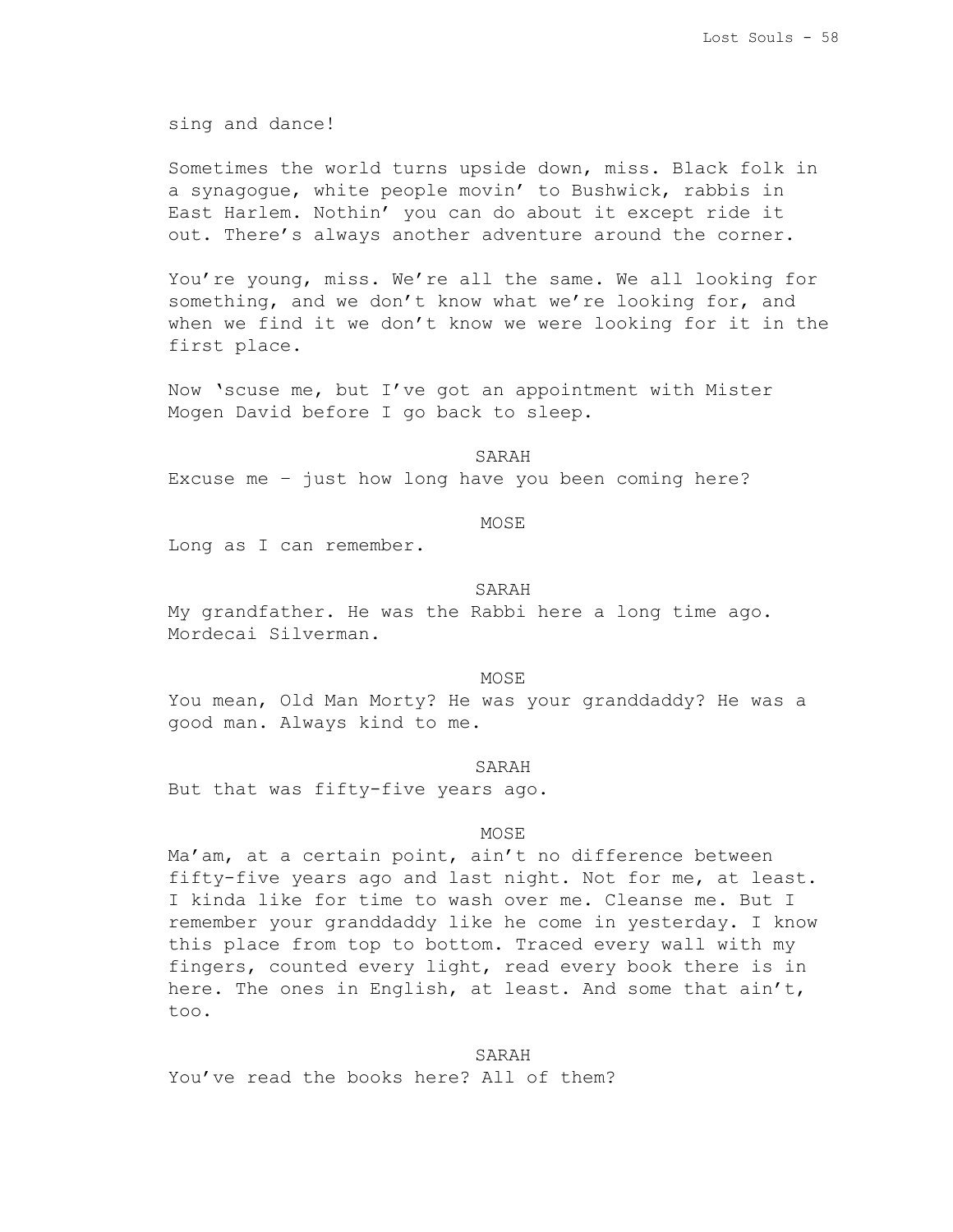### **MOSE**

Ma'am, they have books in here, your granddaddy tell me one day they had to bring 'em in from the old country before that maniac burned them all. I remember boxes and boxes of books comin' in, day after day, week after week. And then it stopped. Found out they got the guy who was sending them to us. War no good for anybody anytime. No sir. No damn good.

#### RABBIT

So you know where these books are?

#### **MOSE**

Know? I near memorized them all! Ask me something about Martin Buber. I know all about that guy. "I And Thou." I read that.

#### FRANK

You read *I And Thou*?

### MOSE

Got lots of time on my hands, young man. 'Course I read I And Thou. No idea what he was talking about.

### RABBIT

Me neither.

#### MOSE

But it sounded intelligent. Some people got that knack.

# RABBIT

These books, are any of them directories of businesses or people? Maybe of Poland? Or Russia?

#### MOSE

Which part of Poland you askin' about?

#### RABBIT

My grandfather used to talk about a town called Lvov.

## **MOSE**

You mean "Die jüdische Directorie von Lvov"? Also known in Polish as "Katalog żydowska Lwowa"? Like I said, I got a lot of time on my hands.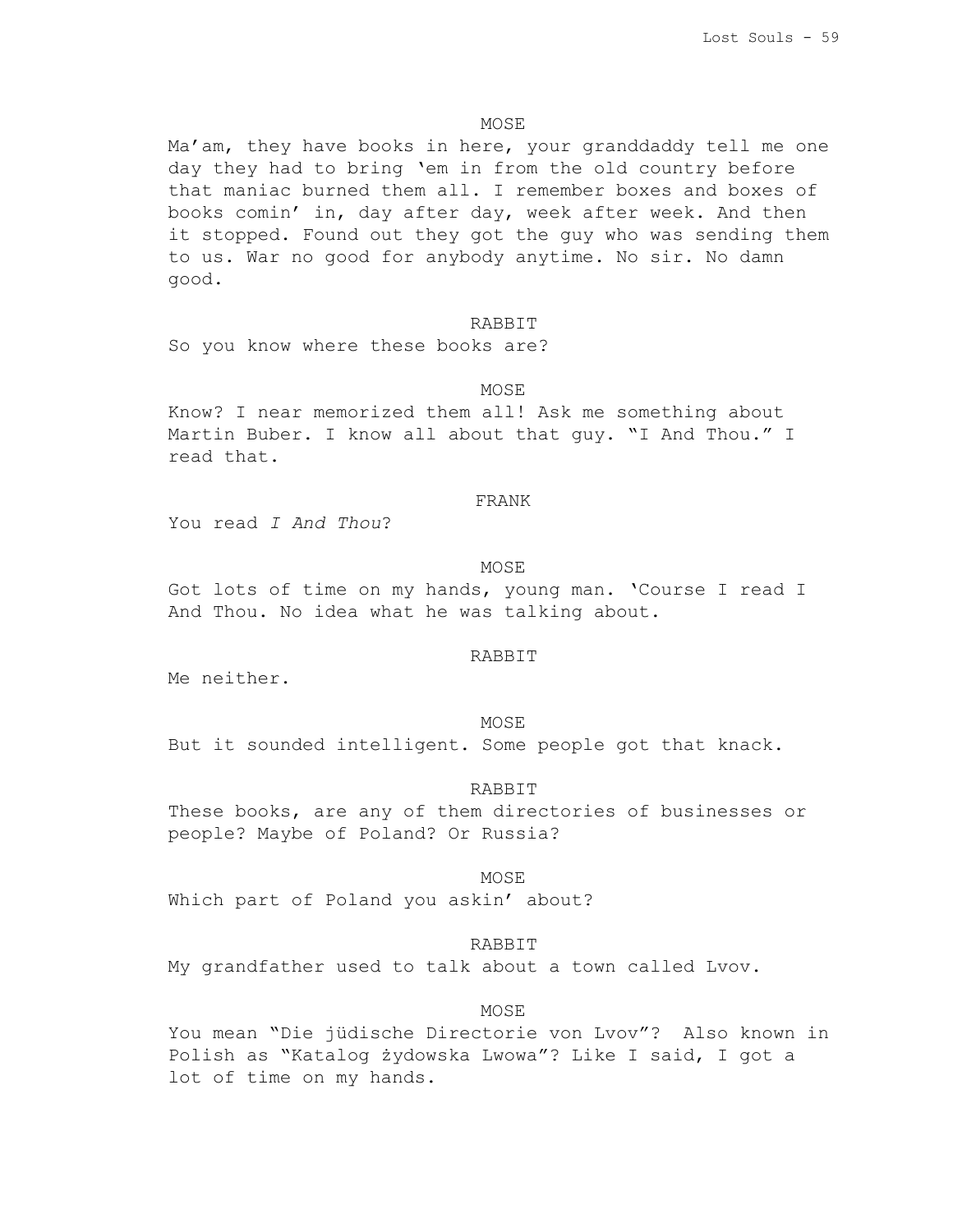# RABBIT

(incredulous) You have the Jewish directory of Lvov?

MOSE

You talkin' 1925, 1927, 1931 or 1933. They kinda stopped after that.

# FRANK

I figured they would.

# RABBIT

1927?

# MOSE

Comin' right up.

(HE exits for a short time to get the book.)

# CARMEN

Frank, why would they stop in 1933? The books. The books of Jews. Why would they stop?

### FRANK

(sighs)

Because Germany had a nervous breakdown. And they blamed the Jews for everything bad that had ever happened.

# CARMEN

Whenever she saw a German car, my mother would spit at it. And she'd whisper something to me. Carmen, she'd say, *El Dio es tadrozomas no es olvidadozo.* God may act slowly, but He never forgets. And she'd say something she said she heard many years ago. "*Schwer zu sein ein yid."*

# FRANK

# (smiles)

It's hard to be a Jew. Yes. Sometimes. Sometimes it is.

# CARMEN

I don't think I can be a Jew, Frank. It's tough enough being Dominican.

### FRANK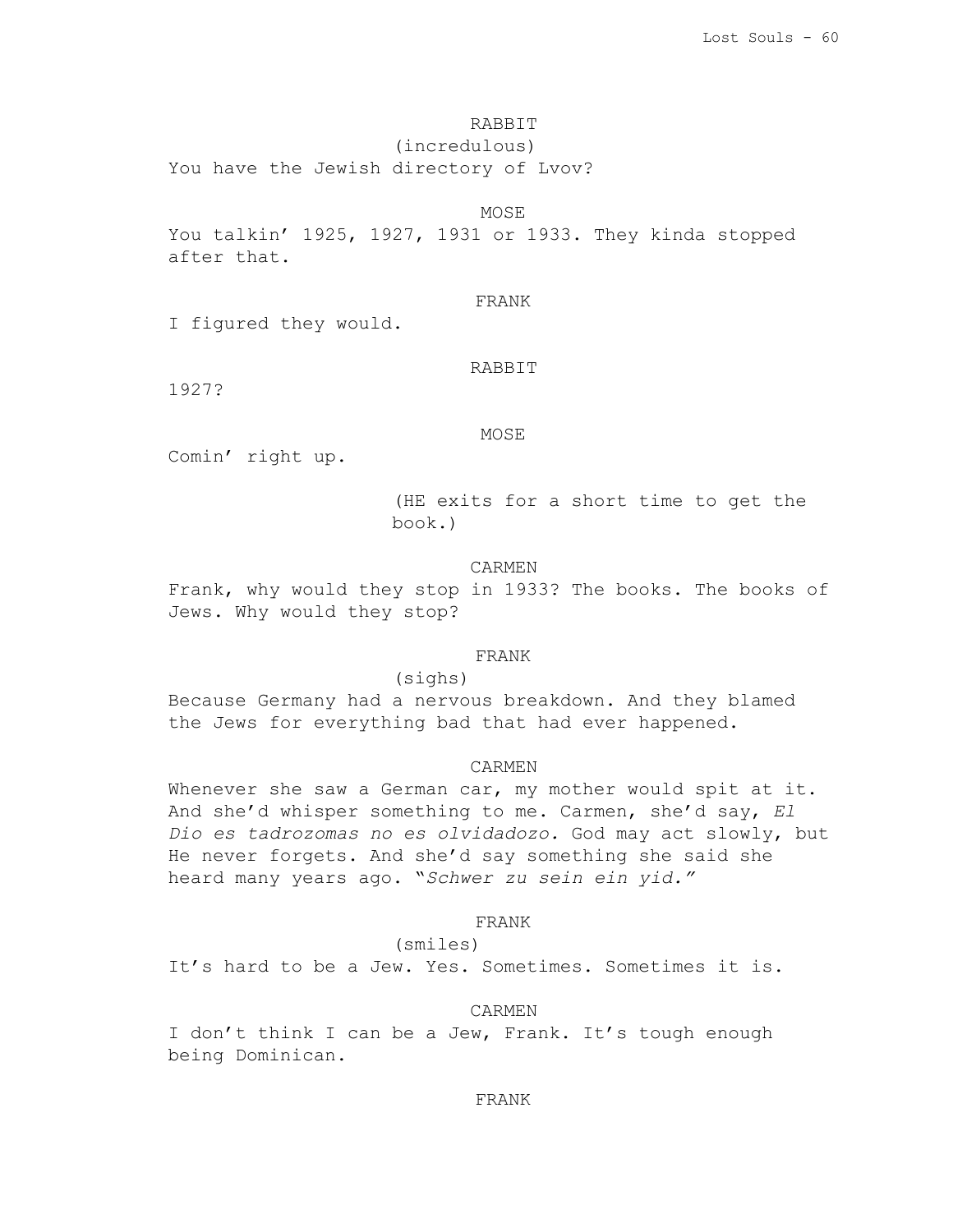I understand.

#### CARMEN

I hope I didn't break your necklace.

# FRANK

Thanks.

CARMEN You'll find someone else to give it to. Just not me.

# FRANK

Is there anything I can do about your apartment? I haven't been a very good lawyer.

CARMEN

We'll find a way, Ozzie and me. And bahbie.

(MOSE enters with a large hardcover book, which SARAH takes from him and starts paging through.)

#### MOSE

Here we go, Die jüdische Directorie von Lvov, 1927. I'm kinda the unofficial librarian around here. Nobody ever asked me about these books. What you need them for?

SARAH Perlmutter, Perlmutter, Perlmutter...

MOSE

I believe you'll find that in the P section, ma'am.

## SARAH

(to RABBIT) What was your grandfather's name?

#### RABBIT

Shmuel, like everyone else's. But he was born in the Bronx.

SARAH

Do you know your great-grandfather's name?

RABBIT

We called him Manny, but it was Mendel Moishe. Mendel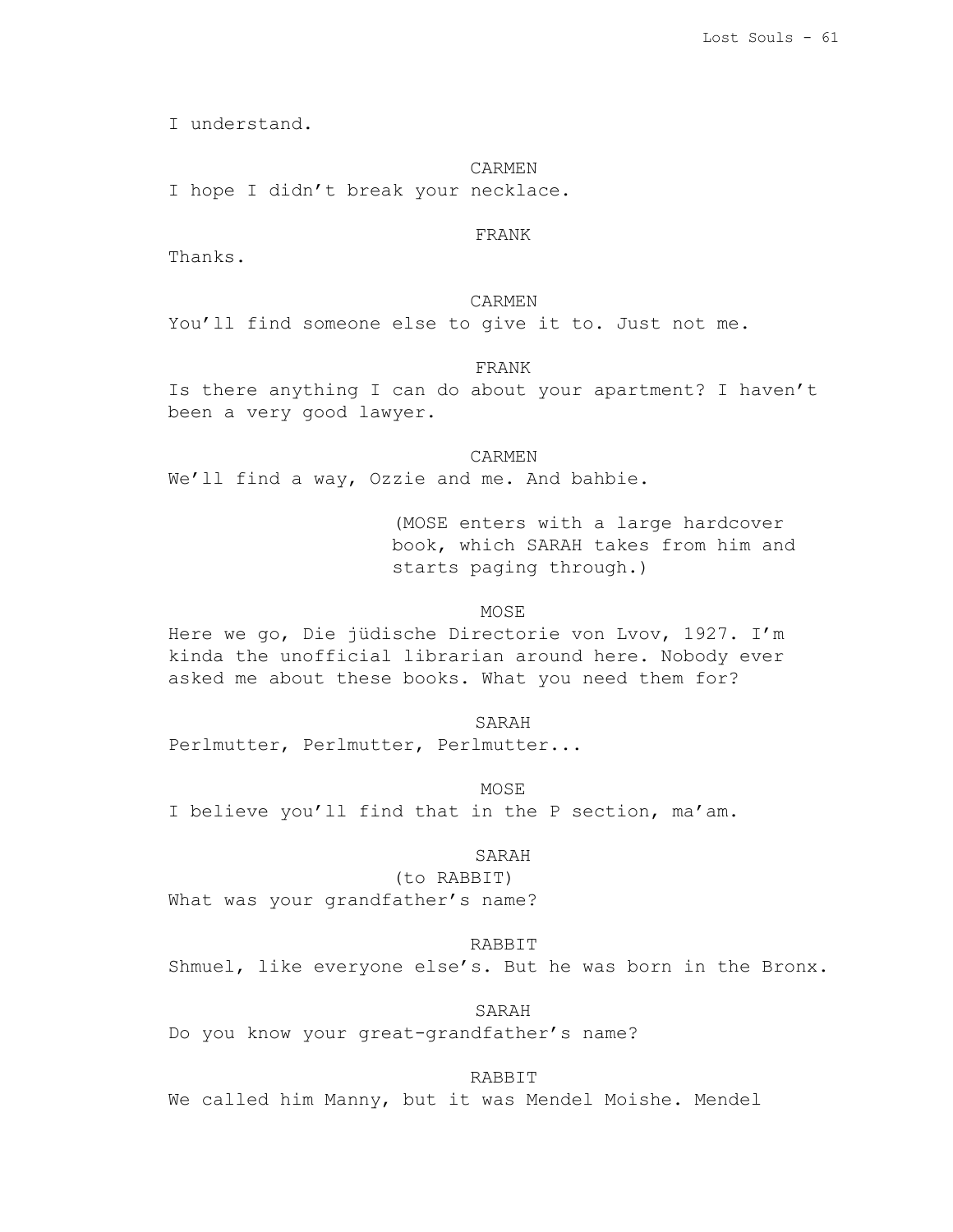Moishe Perlmutter.

#### FRANK

That's some name.

RABBIT

No one asked *him* if *he* was Jewish.

SARAH

(looks up)

Number 6 Shevchenka Prospekt, apartment 4. Mendel Moishe and Fayga Perlmutter. "Kushnir"?

# RABBIT

(quietly) It means fur. He was a furrier.

# SARAH

So this is him? Your great-grandparents, Mendel Moishe and Fayga Perlmutter, are in the Jewish directory of Lvov in Poland in 1927. Rabbit, this is the proof we need!

#### RABBIT

Proof of what?

### SARAH

Proof that you're Jewish.

RABBIT Proof that I'm *sufficiently* Jewish.

# SARAH

What do you mean?

#### RABBIT

(quietly) What if *they* weren't Jewish?

# SARAH

Mendel Moishe and Fayga Perlmutter weren't Jewish??? In Poland in 1927? What do you want? You want to go back to Abraham and the burning fucking bush?

### RABBIT

But what? If a simple question can make me rethink who I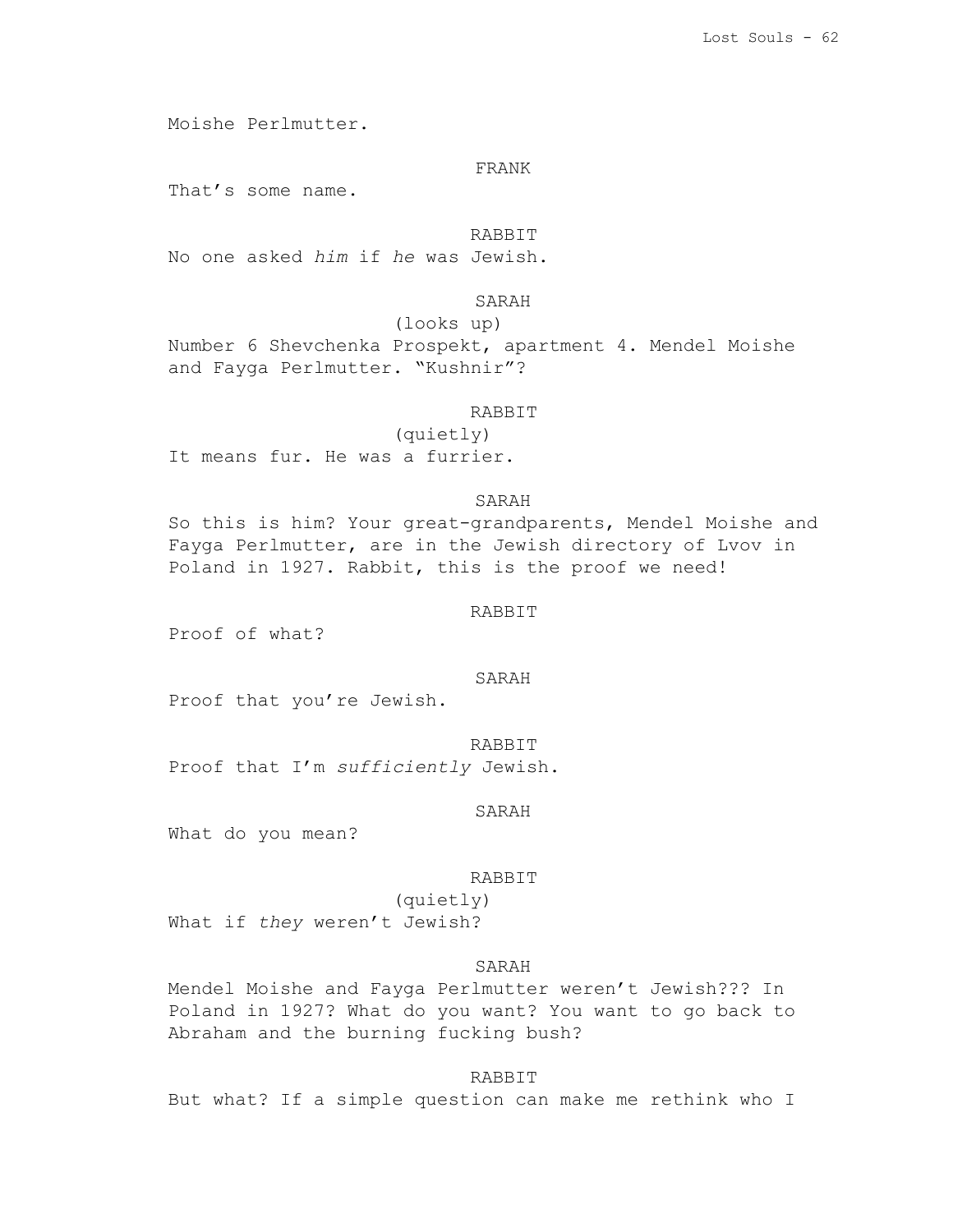am, and who I should be in life, what good will I be as a rabbi? People will come to me with questions about life – should I marry this one, should we adopt a child, should I pull the plug on my terminally ill father. They'll ask me. And what if I'm wrong? What if I'm wrong in my faith.

## SARAH

You're being ridiculous. You were asked to provide paperwork. That's all. And here it is. This should make you stronger in your faith, not weaker. You have proof – definitive proof – that you're Jewish.

#### RABBIT

I can't do it.

#### SARAH

Do what?

# RABBIT

Continue in the program.

# SARAH

Why?

#### RABBIT

I help the homeless. Isn't that enough? Shouldn't it be enough? Isn't it?

## SARAH

Is it about me? You think you just picked me off the streets and saved me? I was there waiting to be saved, mister. You didn't want to save anyone but your own shitty self.

If you don't continue, you won't have me.

# RABBIT

Sarah, *I* don't have *me* anymore. I'm some foolish kid who stumbled into something way out of my reach. And now I know it. Frank, I'll clean my things out of your apartment tomorrow.

#### FRANK

That's not the answer.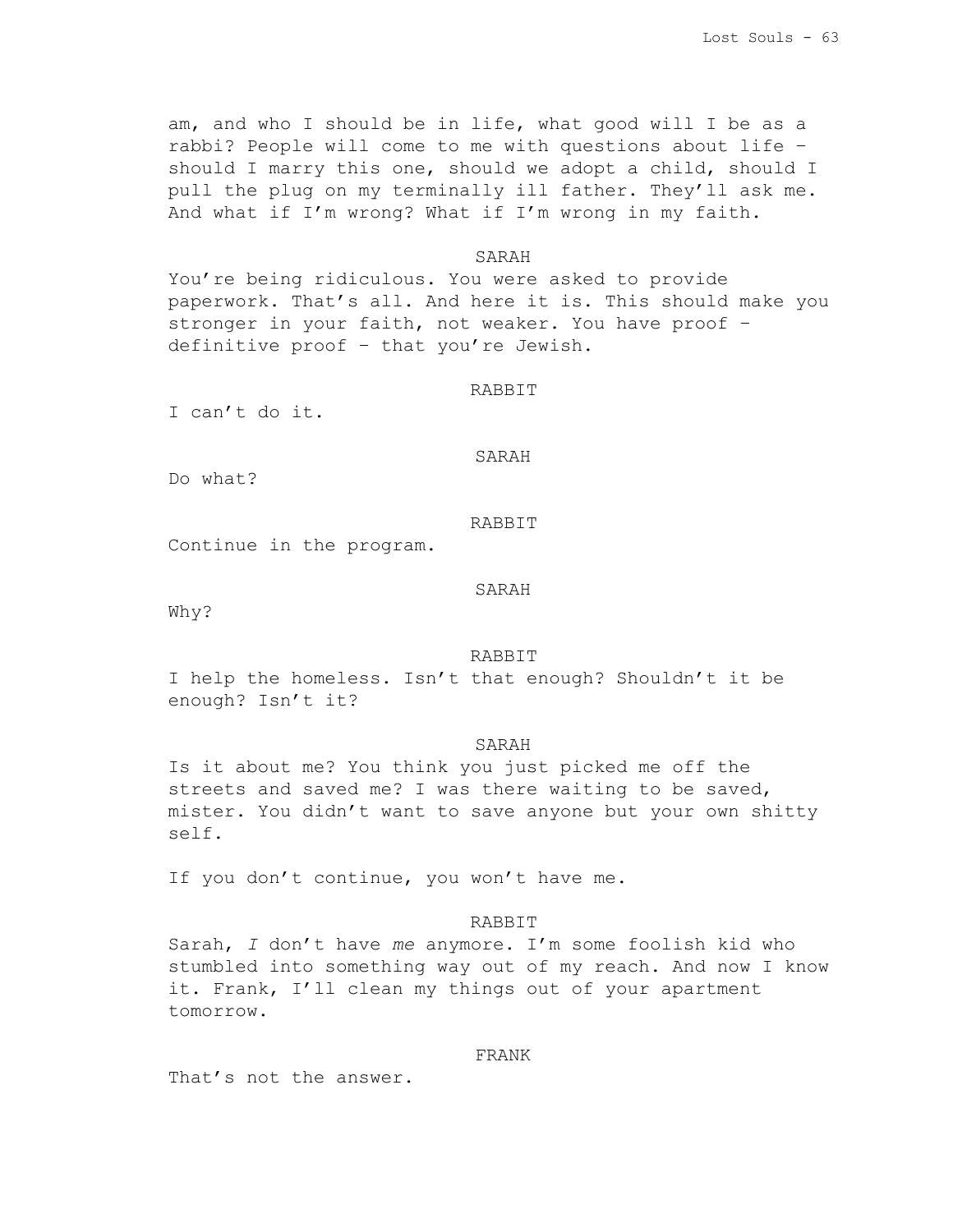# RABBIT

It is for me. Now come on. Everybody out. My congregation of misfits is waiting outside, and I must minister to them for the night.

# (to SARAH)

You too. You've graduated.

(RABBIT exits into the darkness. but as HE exits, HE passes CARMEN.)

# (to CARMEN)

You. You can stay.

(BLACKOUT)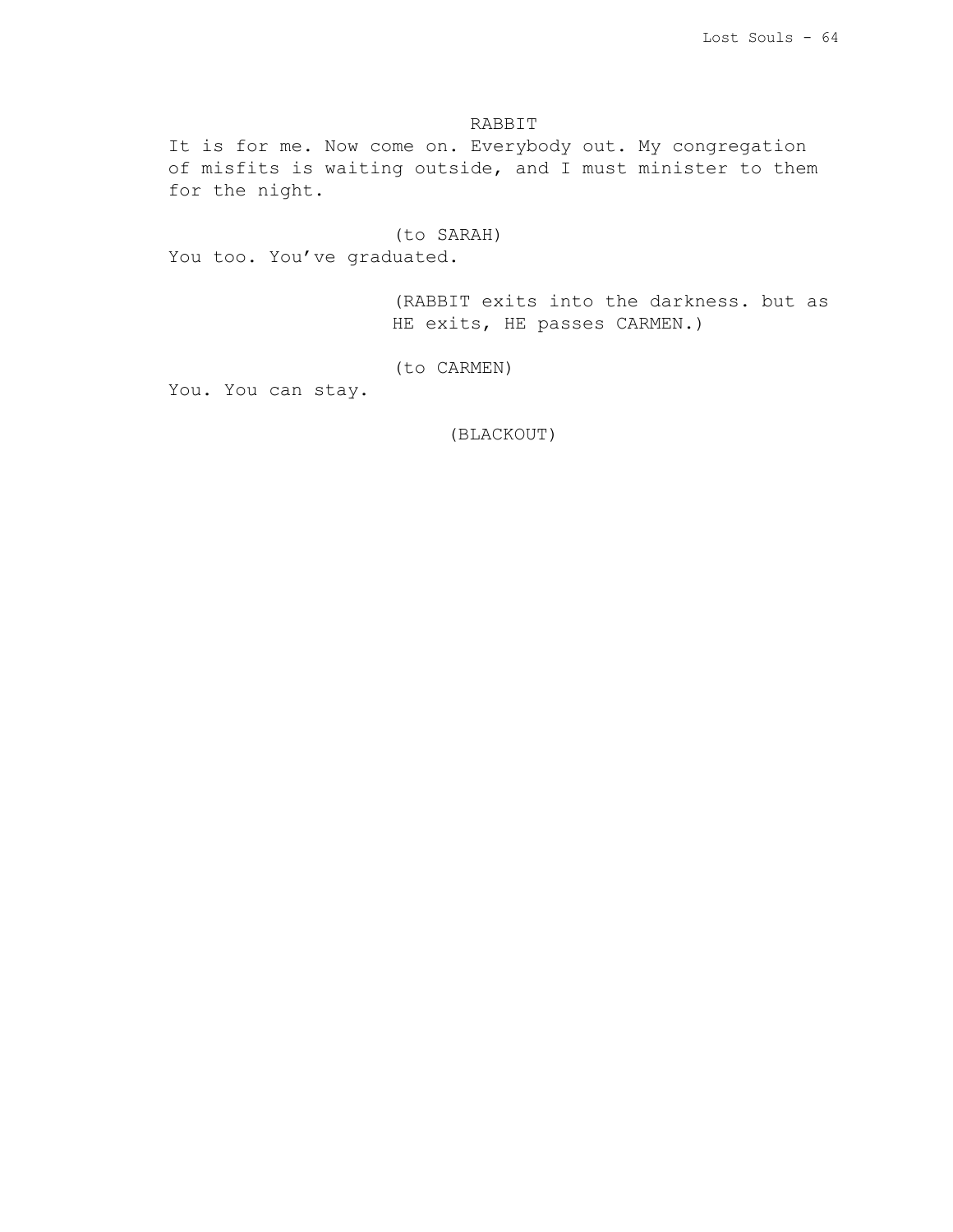### Scene 4

(Night. FRANK addresses his congregation.)

### FRANK

Please be seated. Well, please remain seated, at least. This won't take long.

Usually, I draw my sermons from the weekly Torah portion we read every Sabbath. This week's portion, unfortunately, is Exodus 25 to 27, and a duller part of the Torah you've never read. It's instructions on how to build the Ark of the Covenant, which you'd think might be pretty cool. After all, God is giving instructions like he's that New England guy on This Old House.

But it's not. It's how many cubits wide and long the ark should be, and let me clue you in on some inside information – no one actually knows what a cubit is.

"They shall make an ark of acacia wood, two and a half cubits long, a cubit and a half wide, and a cubit and a half high." Now, that could be a little box, or it could be big enough to fit in the bed of a pickup truck. No one knows.

"Overlay it with pure gold — overlay it inside and out and make upon it a gold molding round about. Cast four gold rings for it, to be attached to its four feet, two rings on one of its side walls and two on the other." I mean, at least Ikea gives you pictures.

And get this – "Tell the Israelite people to bring Me gifts" – I'll cut some of this here, since for a divine being God can sure prattle on – "gold, silver, and copper; blue, purple, and crimson yarns, fine linen, goats' hair; tanned ram skins, dolphin skins" – *dolphin skins!* Did the ancient Israelites live near Sea World? – "acacia wood, oil for lighting, spices for the anointing oil and for the aromatic incense, and precious stones for the ephod." Whatever an ephod is.

So I'm not going to talk about cubits and dolphin skins and ephods. I'm going to talk about disappointment.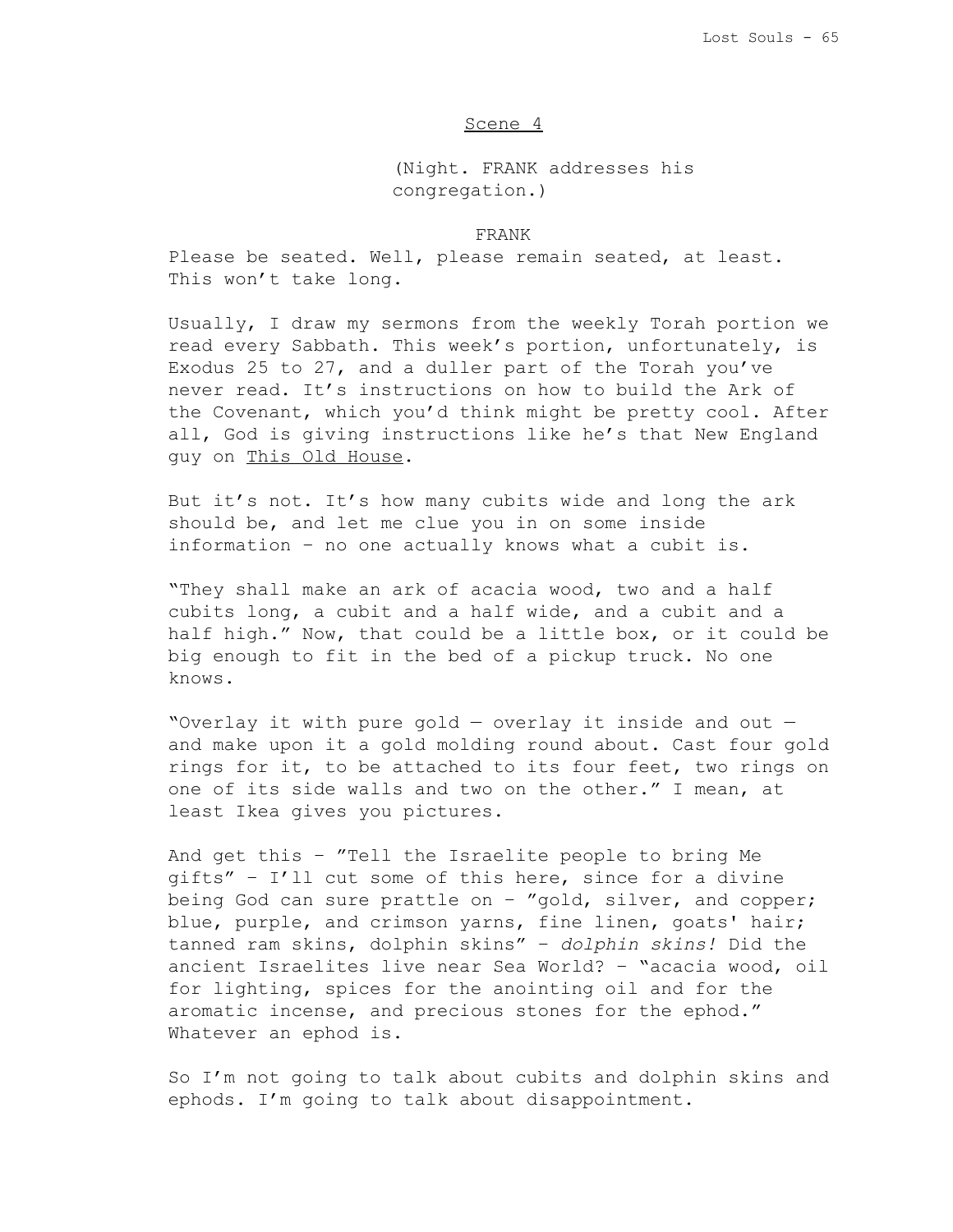Sometimes, the best intentions go awry. You all know that. How many of you started exercising to lose a little weight, and dropped dead on a treadmill? How many of you made a nice little dish of gefilte fish for the new next door neighbors, only to poison them with trichinosis?

How many of you asked a friend for a simple favor, for help with a simple task, or asked them a simple question, and the answer caused them pain and suffering?

How many of you just wanted to tell someone how you felt, and in the process broke their hearts? Or upended their entire life?

How many of you? I won't ask you to raise your hands.

That's right. I can't ask you to raise your hands.

*Because you're all dead.*

Because all you do is just *lay there*. Lay there in your smugness. You never answer me. You just lay there. And sometimes, not often, but sometimes, I envy that smugness. I envy the resoluteness in your silence.

Sometimes I envy you.

I think I've told you all about where I live. An old dark, endless apartment. The kind of place that should harbor ghosts. Well, you'll be happy to know I've sold it. Sold it for more money than some of you made in your entire lives. Three million and seventy thousand dollars. I insisted on that extra seventy. I think I know what to do with it.

Which brings me to my news. You won't be calling me Rabbi anymore. No, Rabbi Rosen will become regular old Frank, student no more.

I quit.

Is this a crisis of faith? Is there no God? Does this mean religion has nothing to add to our modern world?

Well?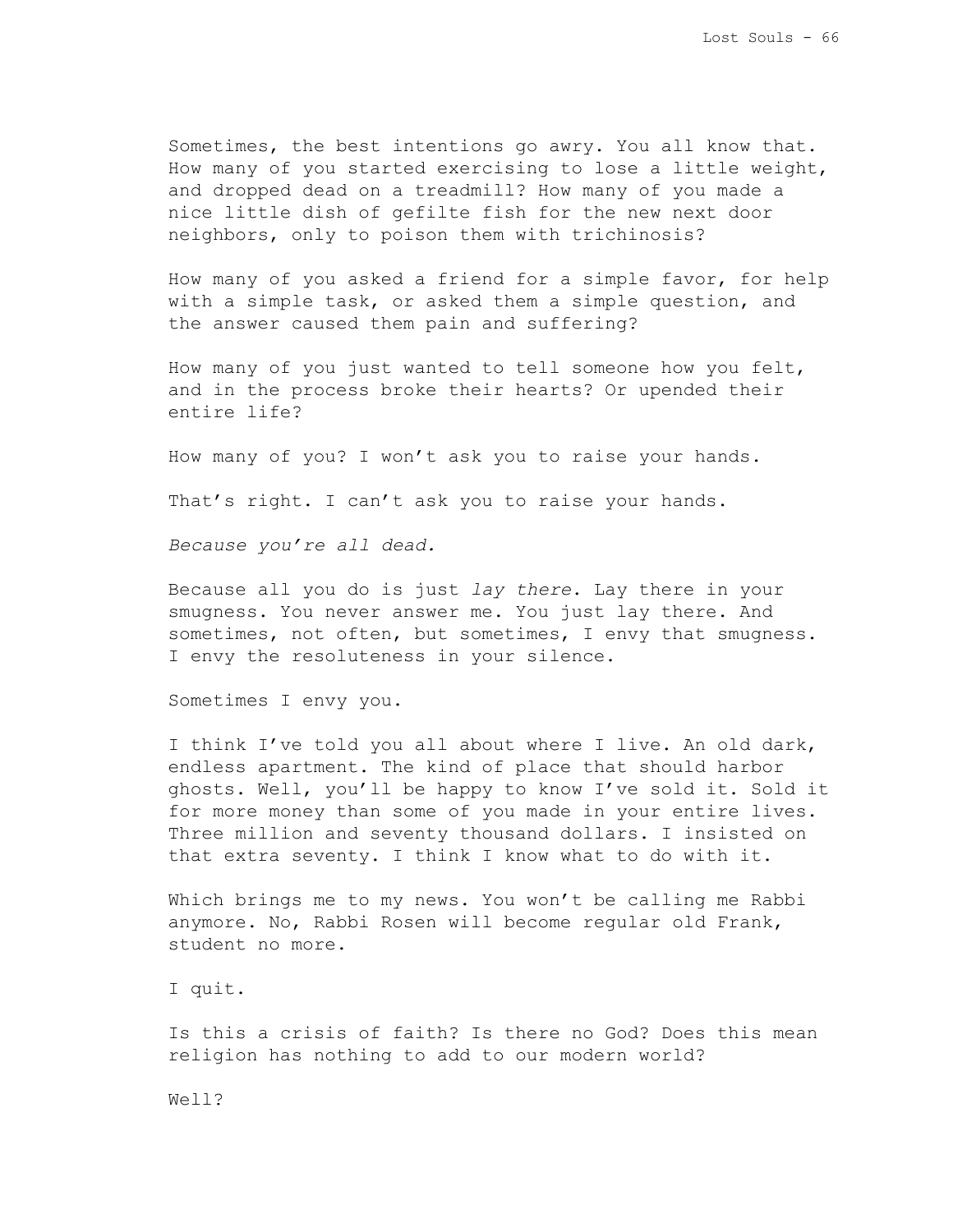I'm waiting.

I'm waiting for answer.

But don't worry. I'll be right back here with you next week. No one else wanted the job, and none of you will make any objections. I seem to be drawn to you.

I'll be here listening to your concerns, tending to you, my flock, my people, my congregation.

After all, in the end, I think we're a pretty good match. Don't you?

(BLACKOUT. END OF PLAY.)